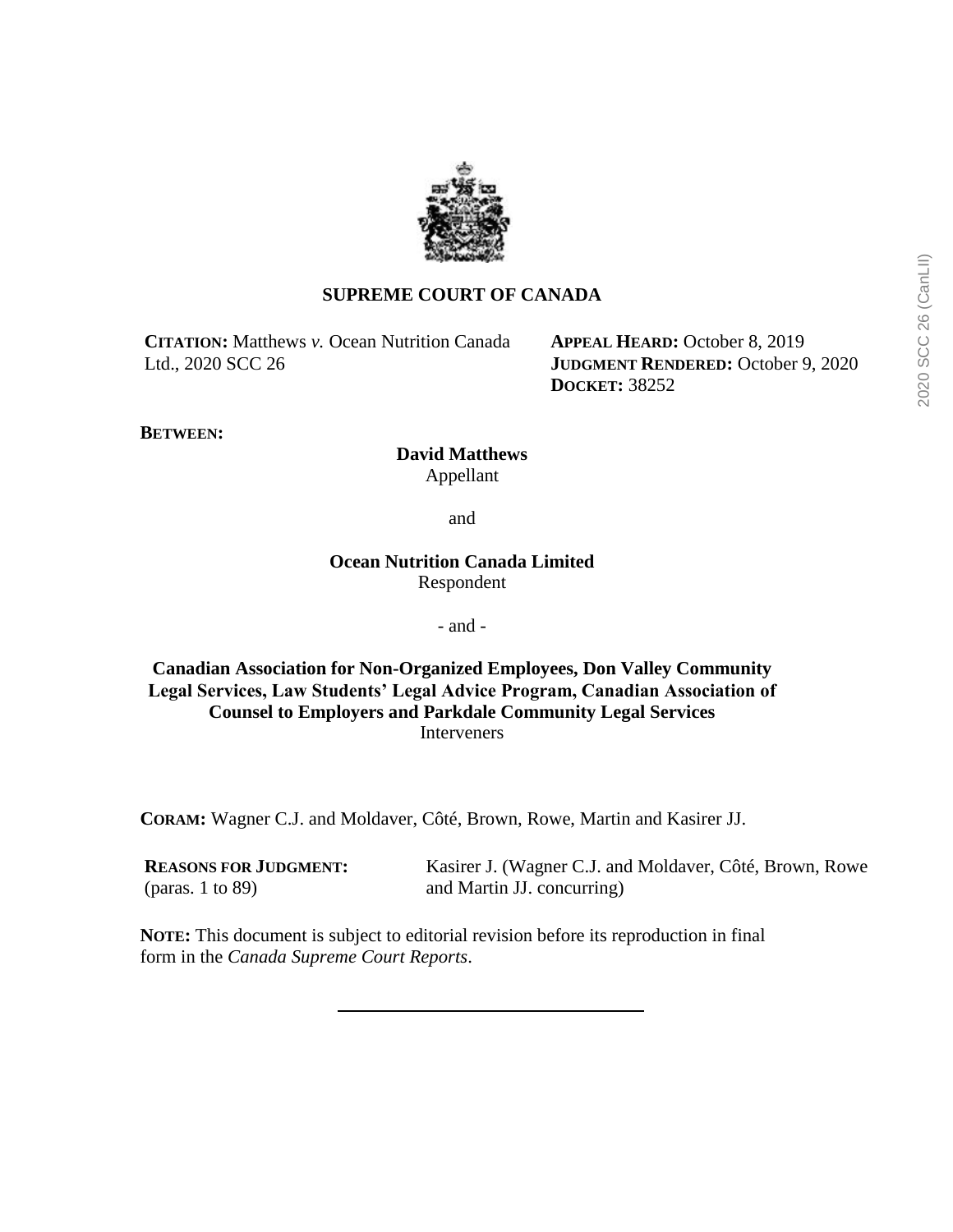MATTHEWS *v.* OCEAN NUTRITION CANADA LTD.

| <b>David Matthews</b>                 | Appellant  |
|---------------------------------------|------------|
| ν.                                    |            |
| <b>Ocean Nutrition Canada Limited</b> | Respondent |

and

| <b>Canadian Association for Non-Organized Employees,</b> |             |
|----------------------------------------------------------|-------------|
| <b>Don Valley Community Legal Services,</b>              |             |
| Law Students' Legal Advice Program,                      |             |
| <b>Canadian Association of Counsel to Employers and</b>  |             |
| <b>Parkdale Community Legal Services</b>                 | Interveners |

**Indexed as: Matthews** *v.* **Ocean Nutrition Canada Ltd.**

**2020 SCC 26**

File No.: 38252.

2019: October 8; 2020: October 9.

Present: Wagner C.J. and Moldaver, Côté, Brown, Rowe, Martin and Kasirer JJ.

ON APPEAL FROM THE COURT OF APPEAL FOR NOVA SCOTIA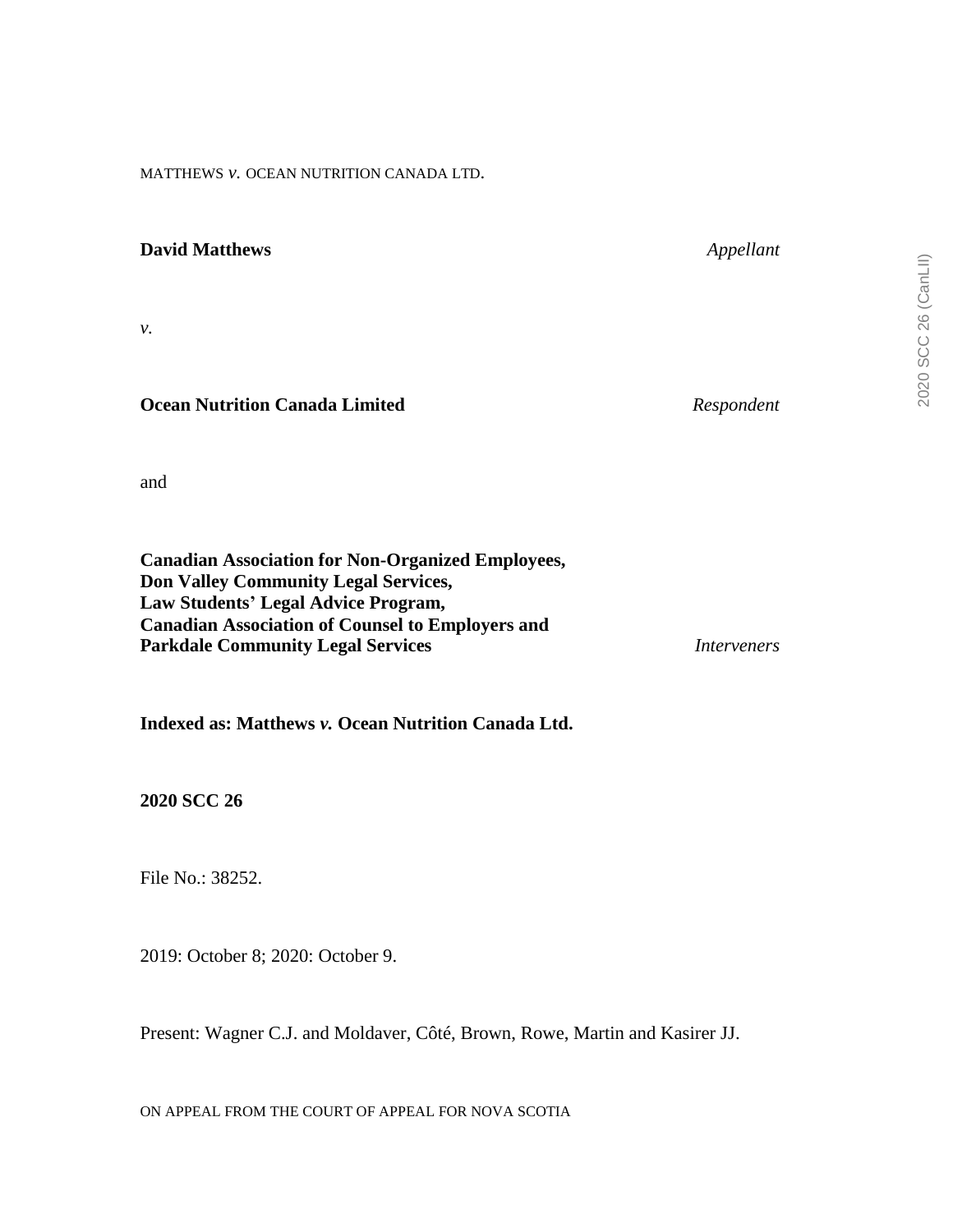*Employment law — Constructive dismissal — Duty to provide reasonable notice — Damages — Employee working for employer for approximately 14 years — Employer providing long term incentive plan according to which employee would receive bonus payment if company sold — Company sold soon after employee constructively dismissed — Whether damages for breach of duty to provide reasonable notice include incentive bonus.*

Beginning in 1997, M, an experienced chemist, occupied several senior management positions with Ocean Nutrition Canada Limited ("Ocean"). As a senior executive, M was part of Ocean's long term incentive plan ("LTIP"), a contractual arrangement designed to reward employees for their previous contributions and to provide an incentive to continue contributing to the company's success. Under the LTIP, a "Realization Event", such as the sale of the company, would trigger payments to employees who qualified under the plan. In 2007, Ocean hired a new Chief Operating Officer, who began a campaign to marginalize M in the company, limiting M's responsibilities and lying to M about his status and prospects with Ocean. Despite his problems with senior management, the LTIP was a key reason for which M wanted to stay with Ocean, anticipating Ocean would soon be sold. However, M eventually left Ocean in June 2011, taking a position with a new employer.

About 13 months after M's departure, Ocean was sold for \$540 million. The sale constituted a Realization Event for the purposes of the LTIP. Since M was not actively employed on that date, Ocean took the position that M did not satisfy the terms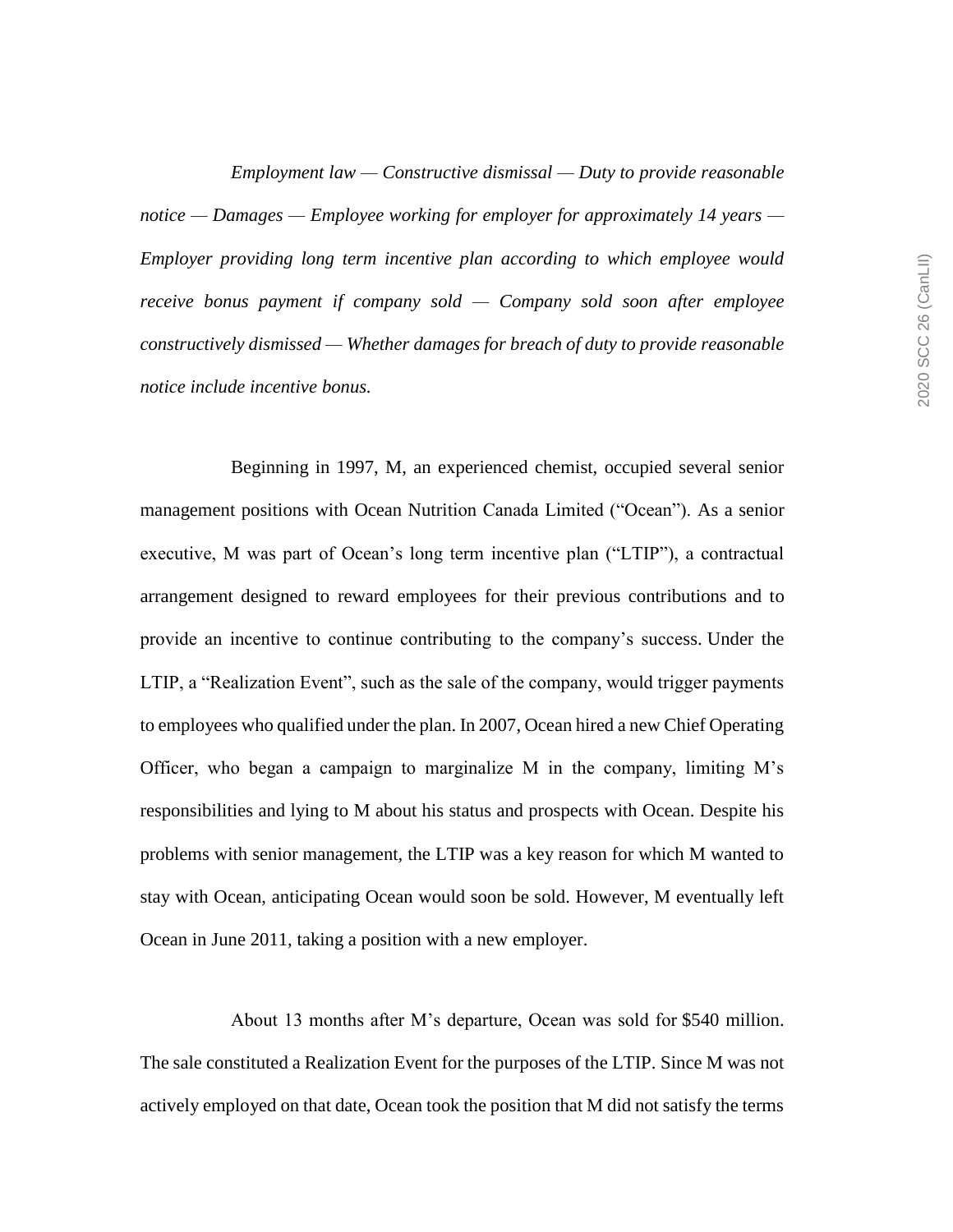of the plan, and he did not receive a payment. M filed an application against Ocean alleging that he was constructively dismissed, and that the constructive dismissal was carried out in bad faith and in breach of Ocean's duty of good faith. The trial judge concluded that Ocean constructively dismissed M, and that M was owed a reasonable notice period of 15 months. The trial judge also held that M would have been a full-time employee when the Realization Event occurred had he not been constructively dismissed, and that, because the terms of the LTIP did not unambiguously limit or remove his common law right to damages, M was entitled to damages equivalent to what he would have received under the LTIP. The Court of Appeal unanimously upheld the decision that M had been constructively dismissed and that the appropriate reasonable notice period was 15 months. However, a majority of the court found that M was not entitled to damages on account of the lost LTIP payment.

*Held*: The appeal should be allowed, the judgment of the Court of Appeal set aside and the trial judgment restored.

At common law, an employer has the right to prompt an employee to choose to leave their job in circumstances that amount to a dismissal subject to the duty to provide reasonable notice. The obligation to provide reasonable notice does not, in theory, turn on the presence or absence of good faith. The contractual breach that arises from the employer's choice is simply the failure to provide reasonable notice, which leads to an award of damages in lieu thereof. A breach of the duty to exercise good faith in the manner of dismissal is a distinct contractual breach and is independent of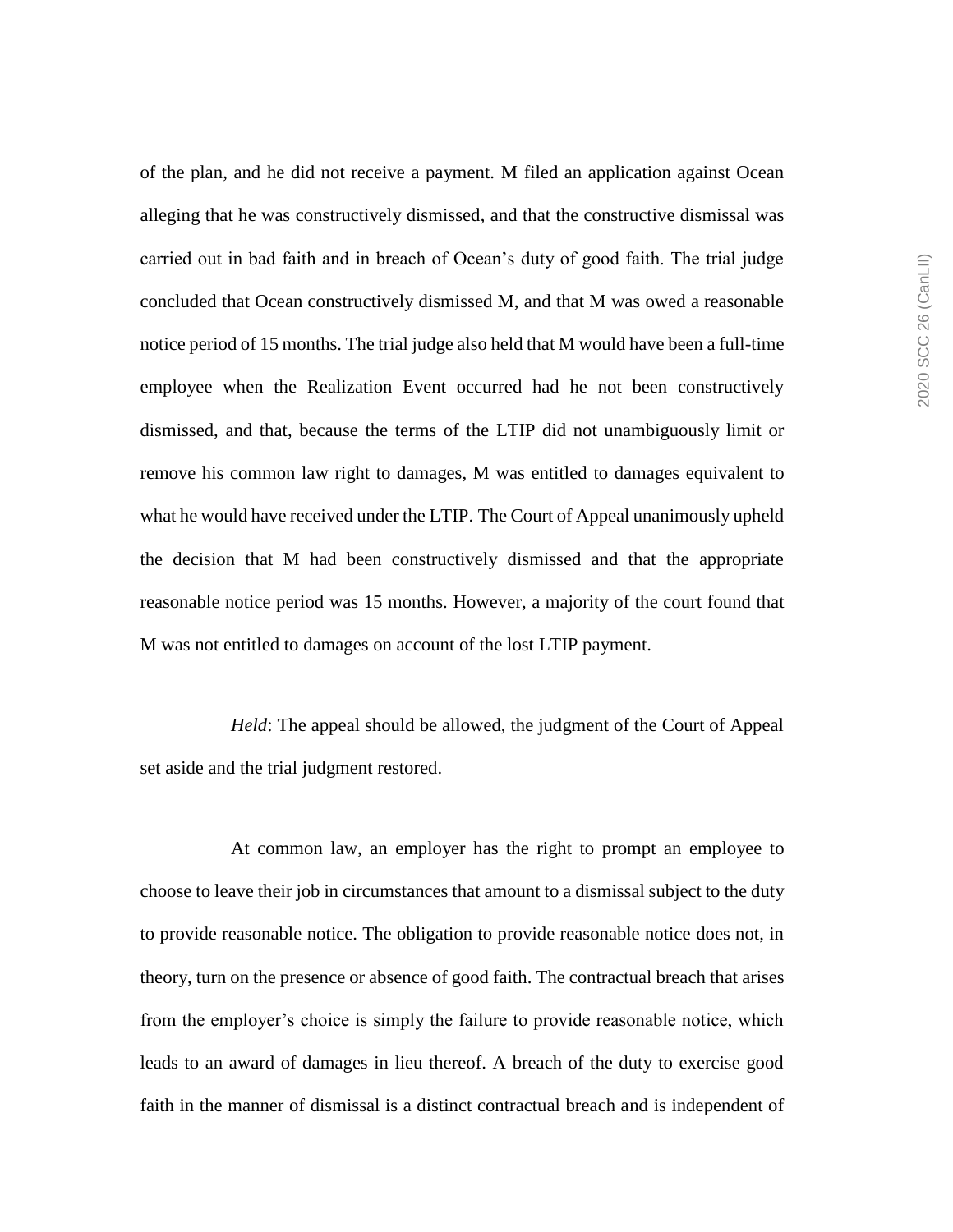any failure to provide reasonable notice. It can serve as a basis to answer for foreseeable injury that results from callous or insensitive conduct in the manner of dismissal. Damages arising out of the same dismissal are calculated differently depending on the breach invoked. The nature of the contractual breach of good faith is of a different order than that associated with the failure to provide reasonable notice.

Courts should ask two questions when determining whether the appropriate quantum of damages for breach of an implied term to provide reasonable notice includes bonus payments. First, courts should consider the employee's common law rights and examine whether, but for the termination, the employee would have been entitled to the bonus or benefit as part of their compensation during the reasonable notice period. Second, if so, courts should determine whether the terms of the employment contract or bonus plan unambiguously take away or limit that common law right. This approach accords with basic principles of damages for constructive dismissal, anchoring the analysis around reasonable notice. When an employee sues for damages for constructive dismissal, they are claiming for damages as compensation for the income, benefits, and bonuses they would have received had the employer not breached the implied term to provide reasonable notice. This approach respects the well-established understanding that the contract effectively remains alive for the purposes of assessing the employee's damages, in order to determine what compensation the employee would have been entitled to but for the dismissal. Damages for wrongful dismissal are designed to compensate the employee for the breach by the employer of the implied term in the employment contract to provide reasonable notice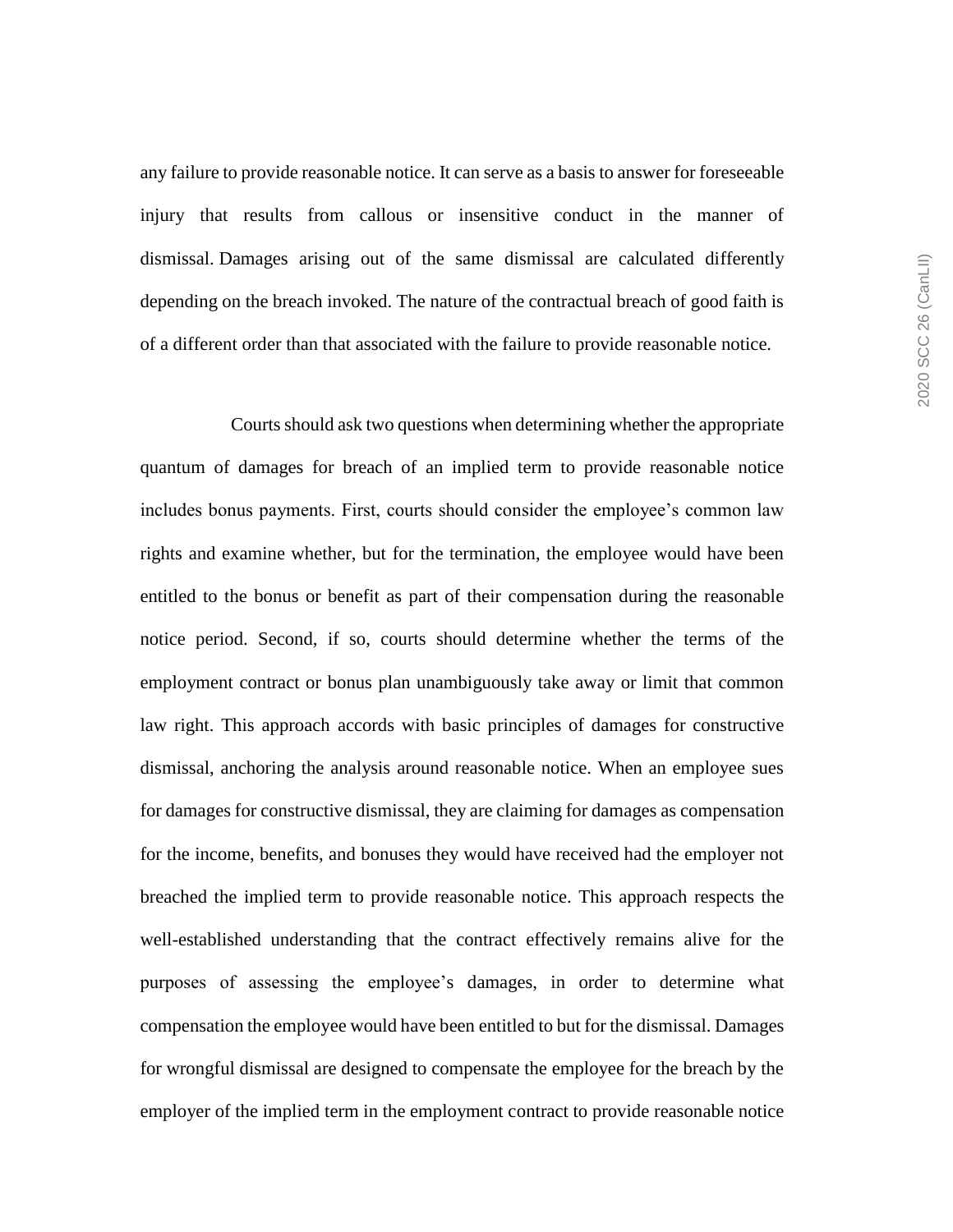of termination. There is no such implied term of the contract to provide payment in lieu. The payment in lieu is not damages for a breach of the contract, but rather one component of the compensation provided for in the contract. If an employer fails to give proper notice or pay in lieu, the breach is in the failure to pay, not in the termination.

In the present case, in determining whether M's damages include an amount to compensate him for his lost LTIP payment, the focus should be on what damages were appropriately due for Ocean's failure to provide M with reasonable notice and not on whether the terms of the LTIP were plain and unambiguous. The issue is not whether M is entitled to the LTIP in itself, but rather what damages he is entitled to and, specifically, whether he was entitled to compensation for bonuses he would have earned had Ocean not breached the employment contract. It is uncontested that the Realization Event occurred during the notice period and therefore, but for M's dismissal, he would have received an LTIP payment during that period. In such circumstances, there is no need to ask whether the LTIP payment was integral to his compensation. On the first question, M is prima facie entitled to receive damages as compensation for the lost bonus. On the second question, the LTIP does not unambiguously limit or remove M's common law right. Had M been given proper notice, he would have been full-time or actively employed throughout the reasonable notice period. For the purpose of calculating wrongful dismissal damages, the employment contract is not treated as terminated until after the reasonable notice period expires. M should therefore be awarded the amount of the LTIP as part of his common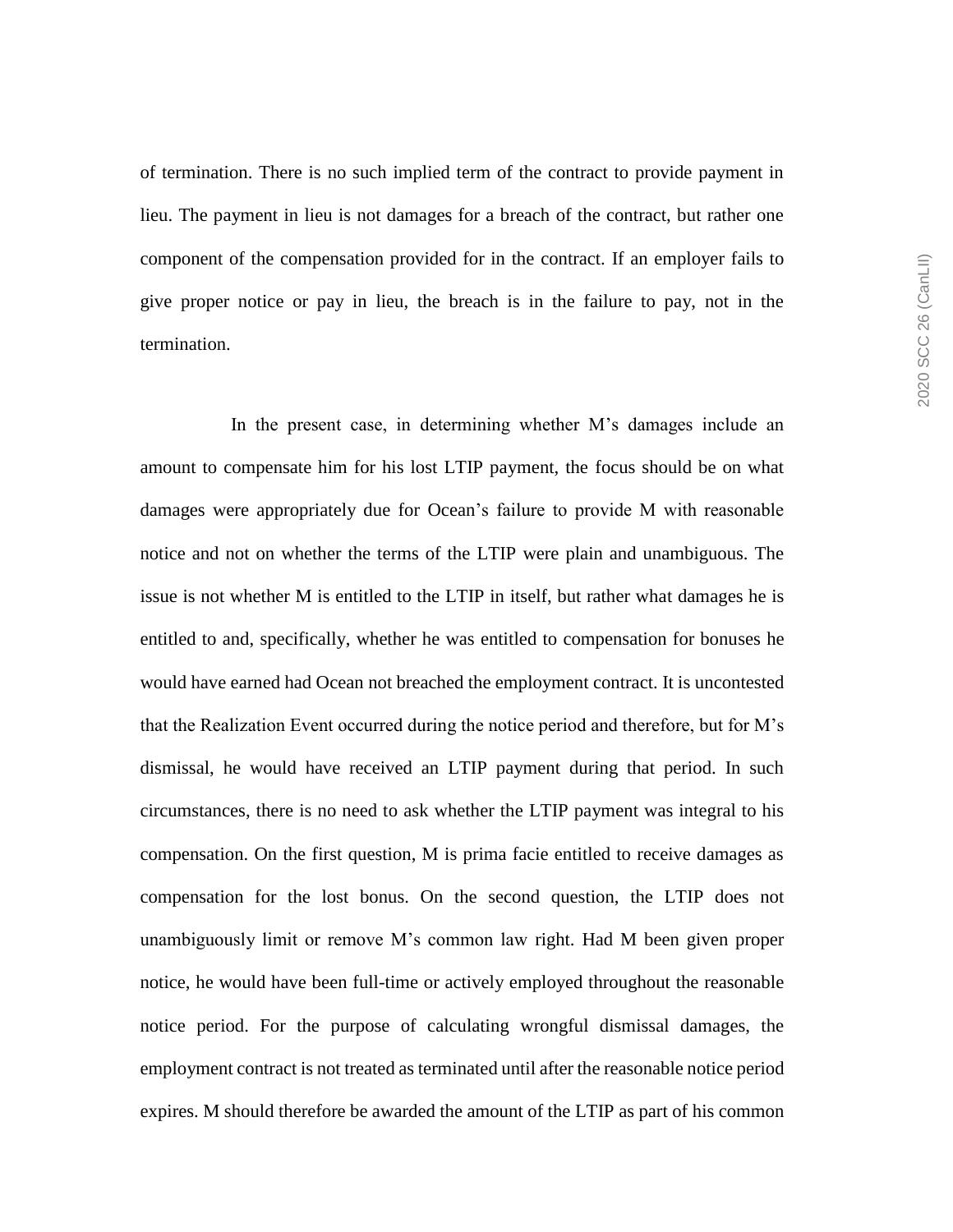law damages for breach of the implied term to provide reasonable notice. On the issue of good faith, it suffices to say that a contractual breach of good faith rests on a wholly distinct basis from that relating to the failure to provide reasonable notice.

## **Cases Cited**

**Approved:** *Paquette v. TeraGo Networks Inc.*, 2016 ONCA 618, 352 O.A.C. 1; *Lin v. Ontario Teachers' Pension Plan Board*, 2016 ONCA 619, 352 O.A.C. 10; *Taggart v. Canada Life Assurance Co.* (2006), 50 C.C.P.B. 163; **distinguished:** *Styles v. Alberta Investment Management Corp.*, 2017 ABCA 1, 44 Alta. L.R. (6th) 214; **referred to:** *Bhasin v. Hrynew*, 2014 SCC 71, [2014] 3 S.C.R. 494; *Wallace v. United Grain Growers Ltd.*, [1997] 3 S.C.R. 701; *Honda Canada Inc. v. Keays*, 2008 SCC 39, [2008] 2 S.C.R. 362; *Machtinger v. HOJ Industries Ltd.*, [1992] 1 S.C.R. 986; *Potter v. New Brunswick Legal Aid Services Commission*, 2015 SCC 10, [2015] 1 S.C.R. 500; *Hadley v. Baxendale* (1854), 9 Ex. 341, 156 E.R. 145; *Fidler v. Sun Life Assurance Co. of Canada*, 2006 SCC 30, [2006] 2 S.C.R. 3; *Farber v. Royal Trust Co.*, [1997] 1 S.C.R. 846; *Evans v. Teamsters Local Union No. 31*, 2008 SCC 20, [2008] 1 S.C.R. 661; *Iacobucci v. WIC Radio Ltd.*, 1999 BCCA 753, 72 B.C.L.R. (3d) 234; *Gillies v. Goldman Sachs Canada Inc.*, 2001 BCCA 683, 95 B.C.L.R. (3d) 260; *Nygard Int. Ltd. v. Robinson* (1990), 46 B.C.L.R. (2d) 103; *Singer v. Nordstrong Equipment Limited*, 2018 ONCA 364, 47 C.C.E.L. (4th) 218; *Brock v. Matthews Group Ltd.* (1988), 20 C.C.E.L. 110, aff'd (1991), 34 C.C.E.L. 50; *Ledcor Construction Ltd. v. Northbridge Indemnity Insurance Co.*, 2016 SCC 37, [2016] 2 S.C.R. 23; *Hunter*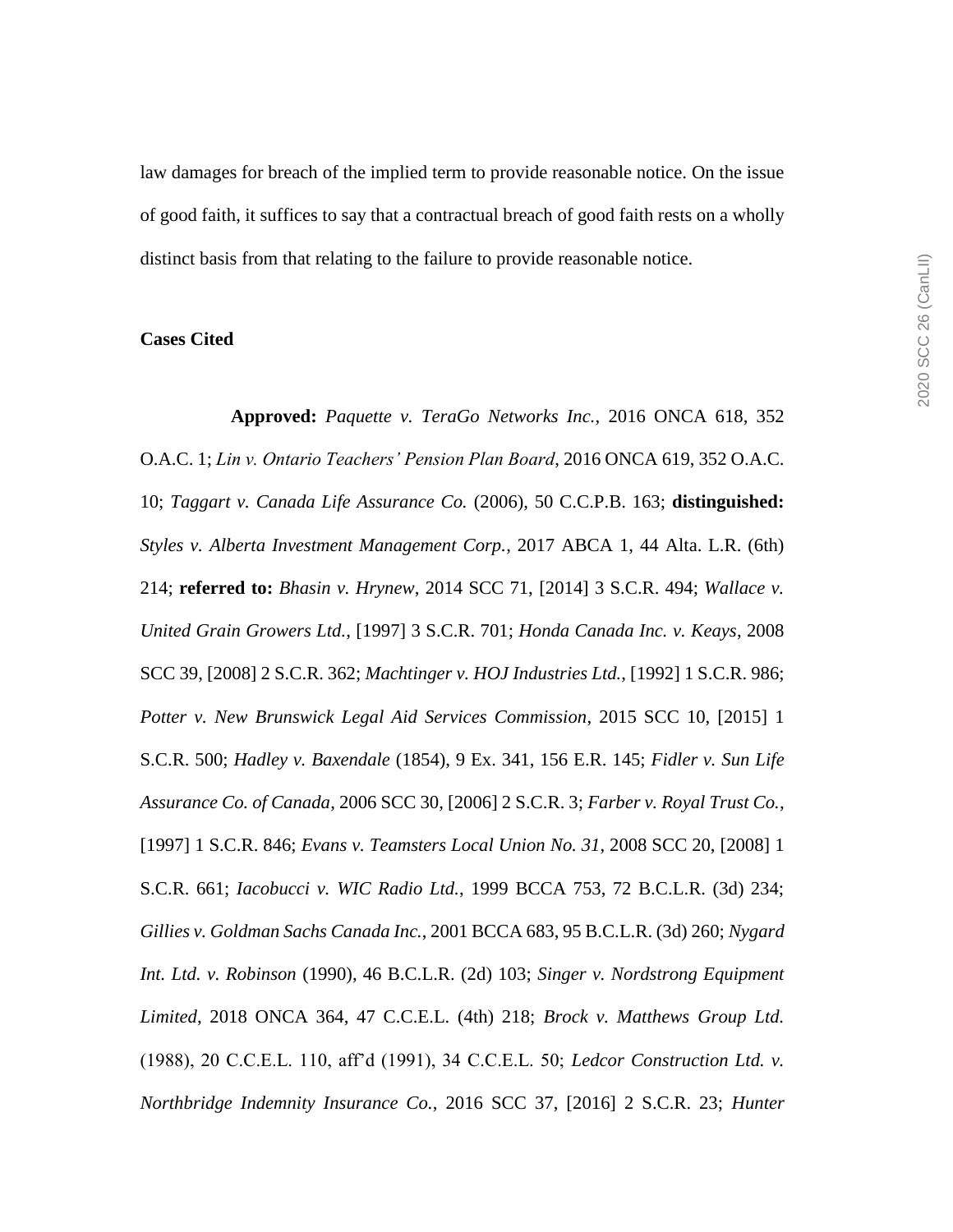*Engineering Co. v. Syncrude Canada Ltd.*, [1989] 1 S.C.R. 426; *Tercon Contractors Ltd. v. British Columbia (Transportation and Highways)*, 2010 SCC 4, [2010] 1 S.C.R. 69; *Schumacher v. Toronto-Dominion Bank* (1997), 147 D.L.R. (4th) 128; *Bauer v. Bank of Montreal*, [1980] 2 S.C.R. 102; *Veer v. Dover Corp. (Canada) Ltd.* (1999), 120 O.A.C. 394; *Rizzo & Rizzo Shoes Ltd. (Re)*, [1998] 1 S.C.R. 27; *Styles v. Alberta Investment Management Corp.*, 2015 ABQB 621, [2016] 4 W.W.R. 593; *Sylvester v. British Columbia*, [1997] 2 S.C.R. 315; *Love v. Acuity Investment Management Inc.*, 2011 ONCA 130, 277 O.A.C. 15; *Dunlop v. B.C. Hydro & Power Authority* (1988), 32 B.C.L.R. (2d) 334; *Poole v. Whirlpool Corp.*, 2011 ONCA 808, 97 C.C.E.L. (3d) 20; *Doyle v. Zochem Inc.*, 2017 ONCA 130, 31 C.C.P.B. (2nd) 200; *Gismondi v. Toronto (City)* (2003), 64 O.R. (3d) 688; *Reference re Public Service Employee Relations Act (Alta.)*, [1987] 1 S.C.R. 313.

#### **Statutes and Regulations Cited**

*Canada Business Corporation Act*, R.S.C. 1985, c. C-44, s. 241(1).

#### **Authors Cited**

- Anderson, Gordon, Douglas Brodie and Joellen Riley. *The Common Law Employment Relationship: A Comparative Study*. Cheltenham, U.K.: Edward Elgar Publishing, 2017.
- Banks, Kevin. "Progress and Paradox: The Remarkable yet Limited Advance of Employer Good Faith Duties in Canadian Common Law" (2011), 32 *Comp. Lab. L. & Pol'y J.* 547.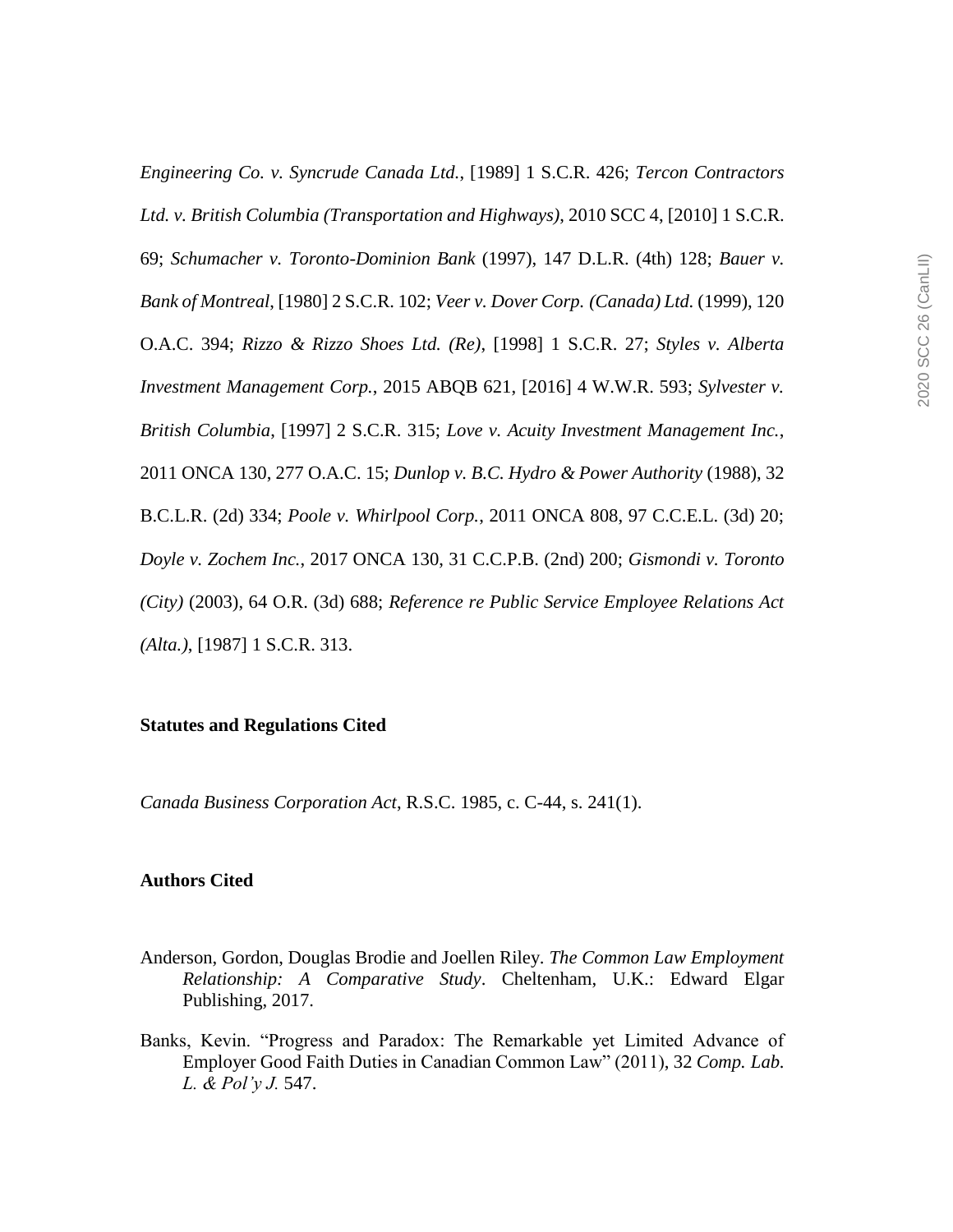- Buchanan, Dennis B. "Defining Wrongful Dismissal: The Alberta Schism" (2019), 57 *Alta. L. Rev.* 96.
- England, Geoffrey. *Individual Employment Law*, 2nd ed. Toronto: Irwin Law, 2008.
- Fudge, Judy. "The Limits of Good Faith in the Contract of Employment: From *Addis* to *Vorvis* to *Wallace* and Back Again?" (2007), 32 *Queen's L.J.* 529.
- Mummé, Claire. "*Bhasin v. Hrynew*: A New Era for Good Faith in Canadian Employment Law, or Just Tinkering at the Margins?" (2016), 32 *Int'l J. Comp. Lab. L. & Ind. Rel.* 117.

APPEAL from a judgment of the Nova Scotia Court of Appeal (Farrar,

Bryson and Scanlan JJ.A.), 2018 NSCA 44, 2018 C.L.L.C. ¶210-053, 48 C.C.E.L. (4th)

171, [2018] N.S.J. No. 200 (QL), 2018 CarswellNS 393 (WL Can.), setting aside in

part a decision of LeBlanc J., 2017 NSSC 16, [2017] N.S.J. No. 32 (QL), 2017

CarswellNS 55 (WL Can.), with supplementary reasons, 2017 NSSC 123, [2017] N.S.J.

No. 161 (QL), 2017 CarswellNS 325 (WL Can.). Appeal allowed.

*Howard Levitt*, *Allyson Lee*, *Blair Mitchell* and *Saba Khan*, for the

appellant.

*Nancy F. Barteaux*, *Q.C.*, *Mary B. Rolf* and *Kate E. Ross*, for the respondent.

*Stacey Reginald Ball*, *Nadine Côté* and *Sean O'Donnell*, for the intervener the Canadian Association for Non-Organized Employees.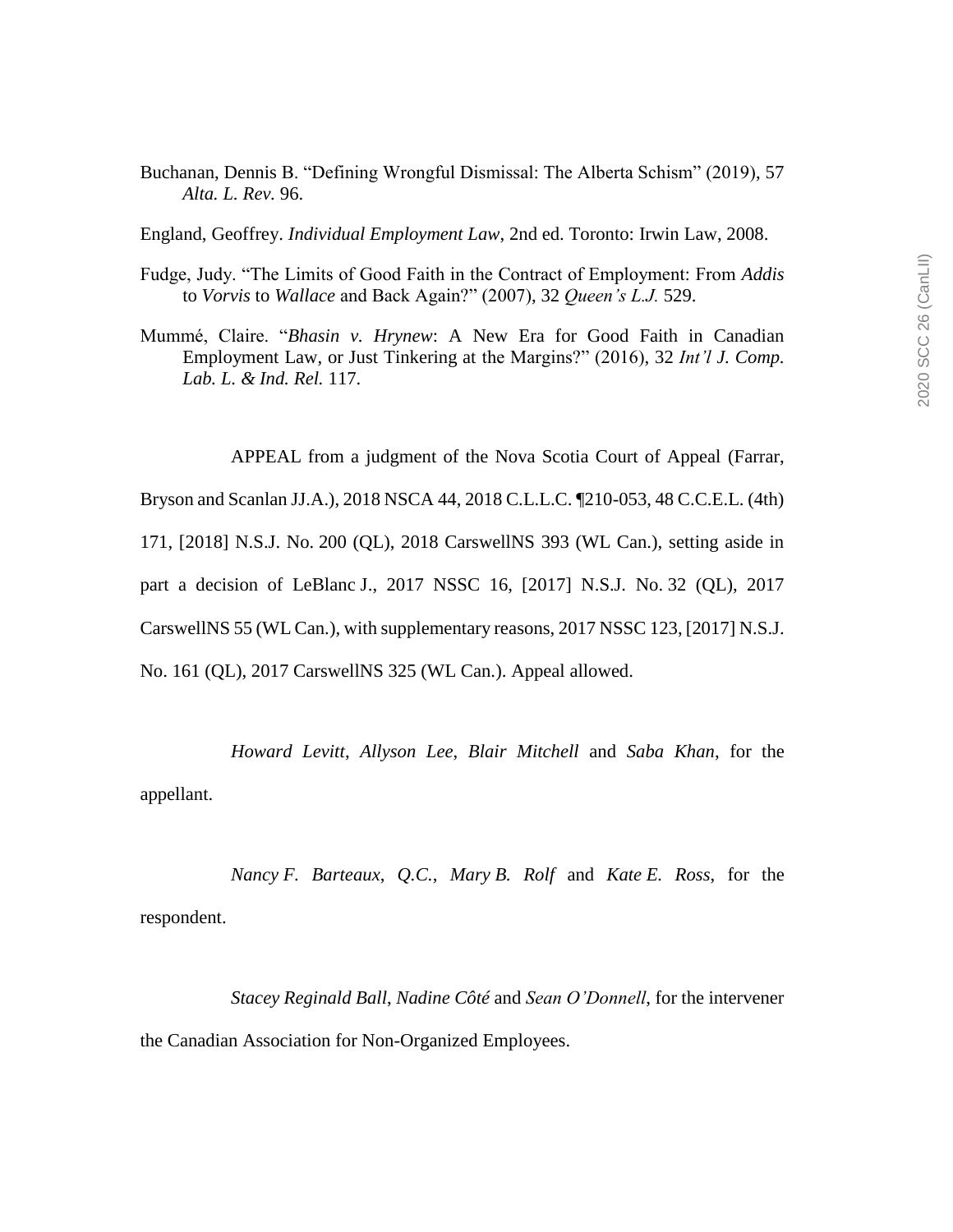*Andrew Monkhouse* and *Alexandra Monkhouse*, for the intervener Don Valley Community Legal Services.

*Martin Sheard* and *David McWhinnie*, for the intervener the Law Students' Legal Advice Program.

*Tim Lawson*, *Brandon Kain* and *Adam Goldenberg*, for the intervener the Canadian Association of Counsel to Employers.

*Christopher Rootham*, *Andrew Montague-Reinholdt* and *John No*, for the intervener Parkdale Community Legal Services.

The judgment of the Court was delivered by

KASIRER J. —

I. Overview

[1] This appeal bears on the redress available to an employee who, by reason of the circumstances of his departure from a job he had held for many years, is treated in law as if he were dismissed. By extension, it concerns some of the proper contours of an employer's common law right to determine the composition of its workforce.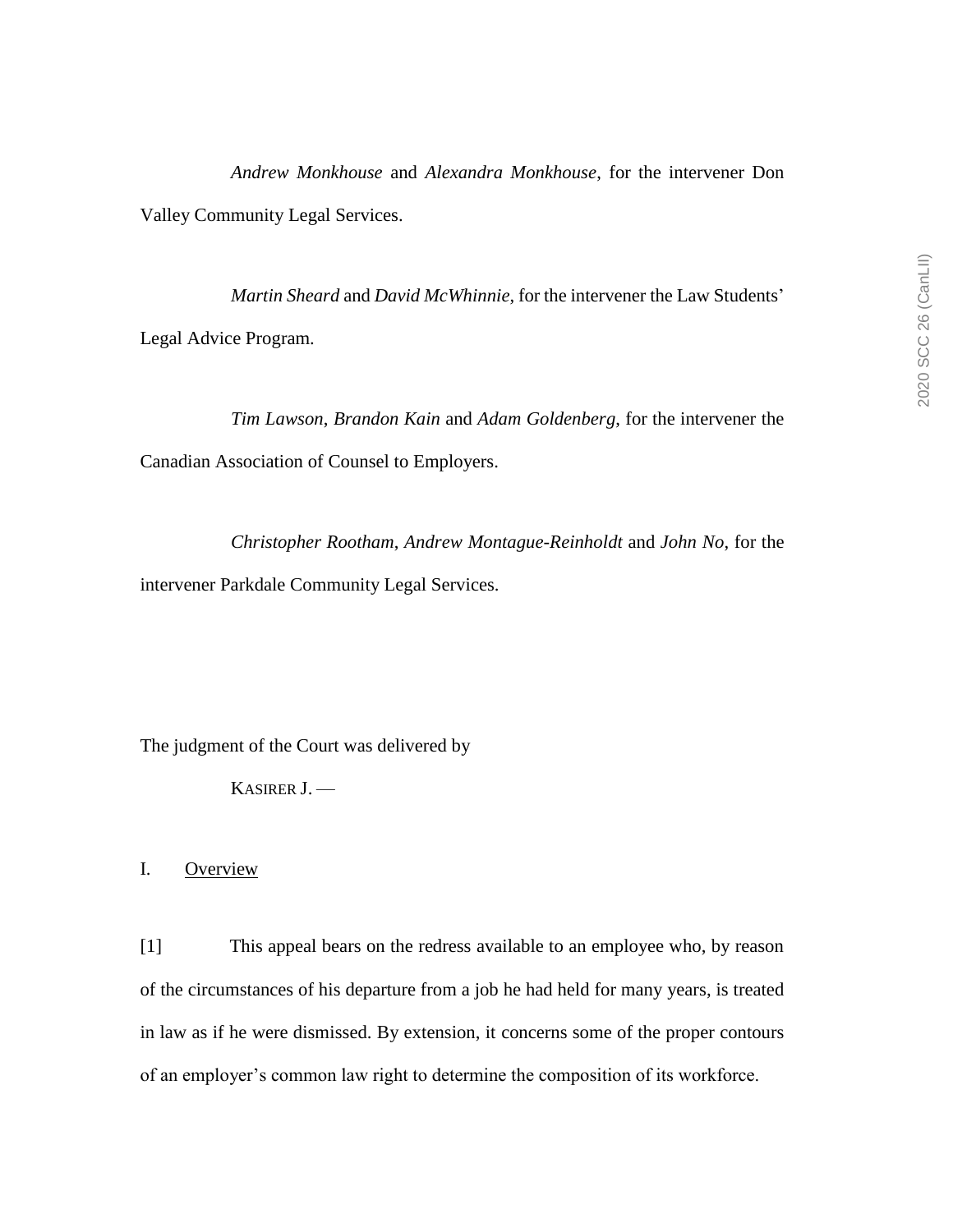[2] Different complaints are often made by employees who sue for wrongful dismissal. This case is no exception: in his original application, the employee alleged he was dismissed "without notice" and that this dismissal was in breach of the employer's "duty of good faith". He asked for damages reflecting his entitlement to reasonable notice, including an incentive bonus that fell due during the period, as well as damages for the employer's dishonest conduct, including punitive damages and damages in the amount of the lost bonus should it be excluded by a contractual term.

[3] The fact that the employee was constructively dismissed and is entitled to notice is no longer in dispute. The parties continue to disagree, however, as to the remedies that should be afforded to the employee at common law. Specifically, the parties dispute whether the failure to provide damages for reasonable notice includes the disputed bonus. Moreover, they are at odds as to the existence of the employer's alleged dishonest conduct and its eventual impact. The employee points this Court to the duty to act honestly in the performance of the contract, which, as this Court has recalled, "was a key component of the good faith requirements which have been recognized in relation to termination of employment contracts" (*Bhasin v. Hrynew*, 2014 SCC 71, [2014] 3 S.C.R. 494, at para. 73, referencing *Wallace v. United Grain Growers Ltd.*, [1997] 3 S.C.R. 701, at para. 98; *Honda Canada Inc. v. Keays*, 2008 SCC 39, [2008] 2 S.C.R. 362, at para. 58).

[4] The parties' disagreement provides an occasion to clarify the duty to provide reasonable notice and to state clearly that a violation of a duty of good faith is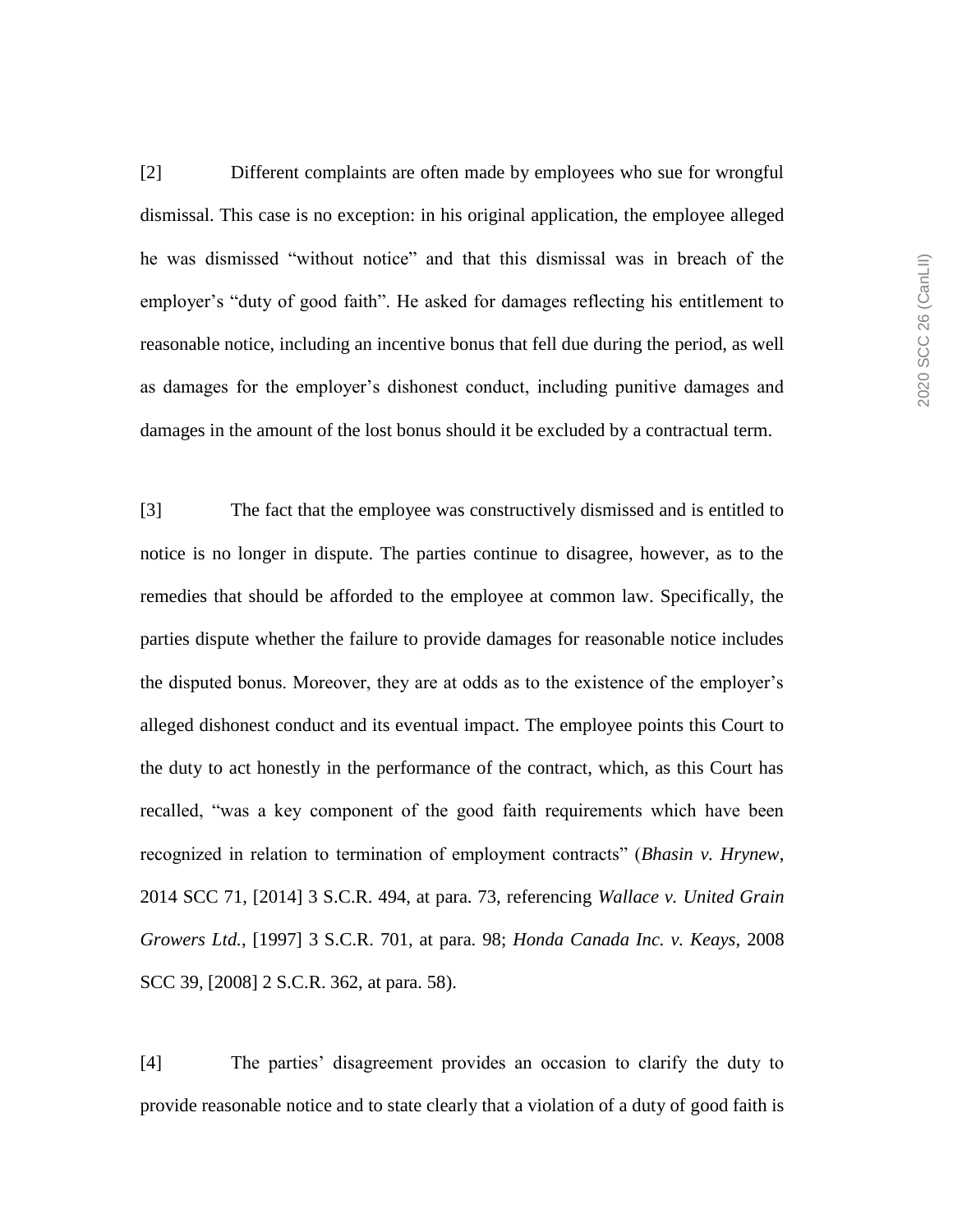a distinct contractual breach, with each alleged breach reflecting different considerations in respect of an employer's common law right of dismissal without cause in employment contracts having an indeterminate term. In making their respective cases, the employee and employer in this case call for significant changes to the law — respectively for an extension of good faith and a narrowing of the duty to provide reasonable notice — changes that, if existing principles are properly understood, are ultimately unnecessary to the disposition of the appeal.

[5] While I see the law as largely settled for the purpose of answering the employee's claim, the manner in which these complaints have been conflated in this case invites the Court to state plainly the different character of these paths of redress for breach of contract in employment. As in this instance, the complaints are sometimes intertwined at the expense of a proper understanding of the law of wrongful dismissal. In fairness to the parties here, this confusion is not altogether uncommon, since courts — even this Court — have at times conflated them when determining remedies for wrongful dismissal.

[6] For the reasons that follow, as a simple matter of the breach of the duty to provide reasonable notice, I respectfully disagree with the majority of the Court of Appeal's conclusion that the employee's damages do not include the incentive bonus. Given this conclusion, on the employee's own theory of the case, we need not provide a full answer to his allegations of dishonesty; this appeal can be resolved on settled employment law principles, despite the clear dishonest behaviour exhibited by the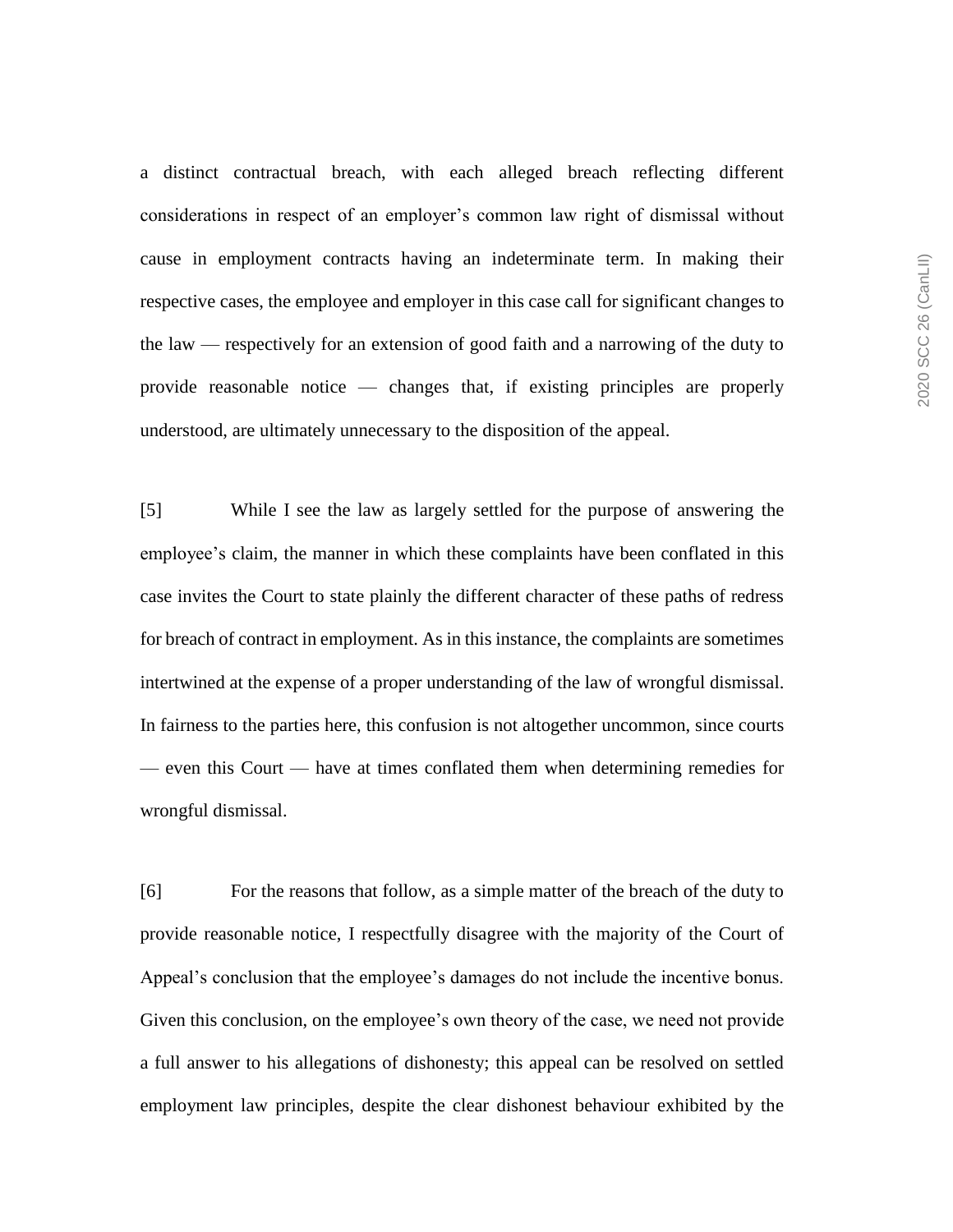employer over a protracted period. But beyond clarification as to how courts should analyze claims for financial redress upon dismissal, the employee's complaint that he was mistreated nevertheless deserves some modest comments. In his notice of application, the employee sought a declaration that his termination was wrongful in that his employer's associated conduct was "oppressive", "unfair", and "carried out in bad faith" (A.R., at pp. 144-45). While he has made no detailed pleading on appeal for his original claim for punitive damages and, surprisingly perhaps, made no specific claim for damages for mental distress when he instituted proceedings that can flow when an employer fails to exercise good faith in the manner of dismissal, he remains insistent that the employer breached its obligations of good faith when he was lied to in the run up to the constructive dismissal.

[7] Some of this doggedness on appeal is explained by the fact that the employee asked not just for money but also sued his employer for non-financial reasons. The trial judge explicitly noted that the employee's sense of self-worth was particularly tied up in his job. This Court has been resolute in asserting that employment is a source of personal fulfilment — that brand of human dignity that comes from work — and this often comes into sharpest focus when a job is unfairly taken away (see, e.g., *Machtinger v. HOJ Industries Ltd.*, [1992] 1 S.C.R. 986, at p. 991). Recently in *Potter v. New Brunswick Legal Aid Services Commission*, 2015 SCC 10, [2015] 1 S.C.R. 500, at para. 84, my colleague Wagner J., prior to his appointment as Chief Justice, identified these considerations as rooted in the "non-monetary benefits all workers may in fact derive from the performance of their work".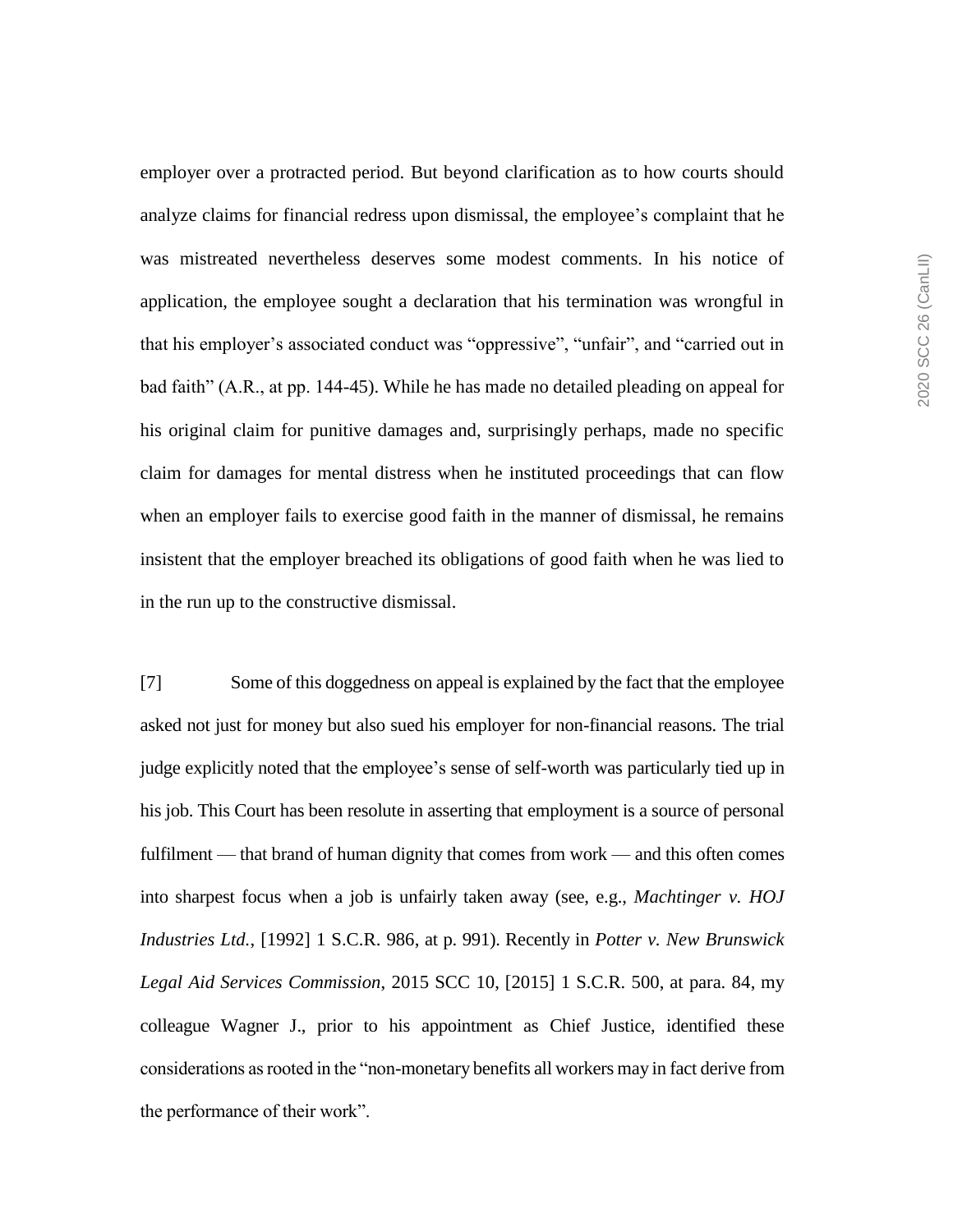[8] Some comment on this aspect of the employee's claim is in my view appropriate. Recognition that an employer has acted dishonestly, independent of any failure to provide notice or other financial loss, can vindicate an employee whose sense of dignity is unfairly shaken when a valued job is lost.

### II. Background

[9] David Matthews, an experienced chemist, is one of a handful of individuals in the world with the skills needed to run a large-scale omega-3 facility. Beginning in 1997, Mr. Matthews occupied several senior management positions with Ocean Nutrition Canada Limited ("Ocean"). His expertise proved extremely valuable to the success of Ocean in the manufacture of omega-3 products. Sometime company President and Chief Executive Officer, Robert Orr, testified that "[e]veryone who has gotten any value created out of Ocean in large part owes that in some measure to [Mr. Matthews]" (see 2017 NSSC 16, at para. 66 (CanLII)).

[10] Mr. Matthews was deeply invested in his job. The trial judge wrote: "I find that Matthews is an individual whose sense of identity and self-worth is highly connected to his work. He is a person who values honesty and integrity, and is willing to work hard in exchange for fair treatment and respect" (para. 292).

[11] Mr. Matthews' fortunes took a turn for the worse in 2007, when Ocean hired a new Chief Operating Officer, Daniel Emond. Frictions quickly developed between the two men. For whatever reason, the senior manager did not like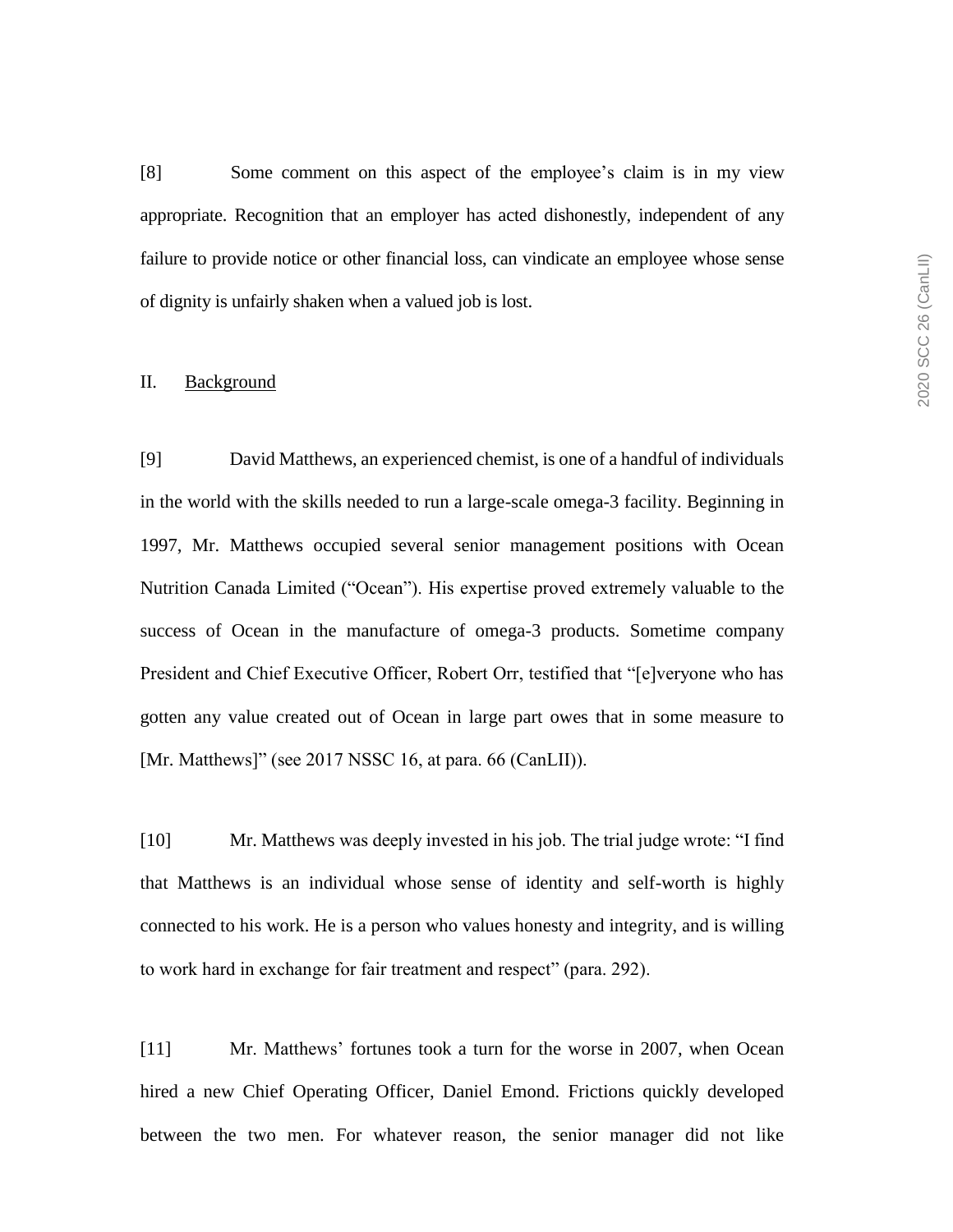Mr. Matthews, and did not consider him to be a valuable asset to Ocean. Mr. Emond was responsible for assigning responsibilities to Mr. Matthews, and he soon began what the trial judge characterized as a "campaign" to marginalize Mr. Matthews in the company (para. 296). This course of conduct went beyond decisions limiting Mr. Matthews' responsibilities, and included instances in which Mr. Emond "lied" to Mr. Matthews and Mr. Orr about his status and prospects with Ocean, "went behind [Mr. Matthews'] back", and "ignored Matthews' request to speak with him" relating to his role within the company (paras. 296-299). Indeed, the extensive findings of facts that the trial judge set out included repeated incidents of dishonesty attributed to senior management toward Mr. Matthews (paras. 291-326). While I will not repeat every detail, the following examples illustrate how Mr. Matthews was treated in the final years of his employment.

[12] The "first step in a campaign to push Matthews out of operations and minimize his influence" began in 2007, when Mr. Emond drastically reduced the number of people reporting to Mr. Matthews (para. 296). Over the next four years, the trial judge observed that Mr. Matthews' responsibilities were reduced further, he became progressively more ostracized within the company, and Mr. Emond's conduct was characterized by dishonesty (e.g., see paras. 297-300). The trial judge explicitly found that Mr. Emond had "no qualms about leaving Matthews in a state of anxiety about his future", and that Mr. Matthews was left in a "prolonged state of anxiety and uncertainty" (paras. 317 and 341).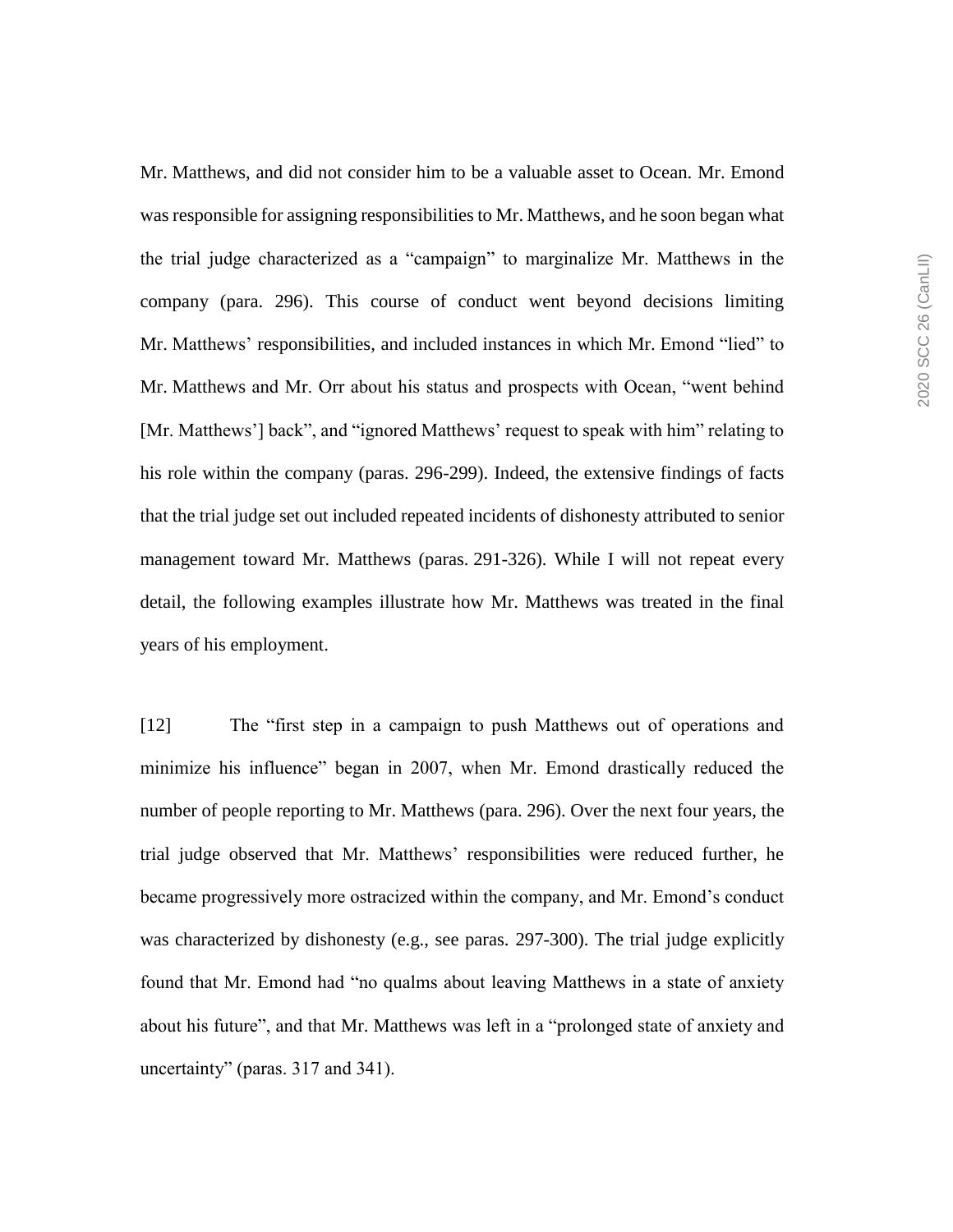[13] At various times when confronted about decisions to transfer oversight away from Mr. Matthews or to change his reporting responsibilities, Mr. Emond would indeed lie to Mr. Matthews about his efforts to minimize the latter's role (see, e.g., paras. 296, 298 and 301). At one point, Mr. Emond wrote a letter to Mr. Matthews that purported to establish a reconciliation, acknowledging that their relationship had been "based on mistrust" and in which he undertook to be "more open and honest" with Mr. Matthews so he might be "respected by me" and by others in the company (see para. 114). The trial judge found that Mr. Emond's "use of the word 'honest' in the letter was intended to mean exactly that, with the implication being that he had been dishonest with Matthews in the past" (para. 301). These dishonest statements were relied upon by at least one other executive, who in turn developed "significant animosity" toward Mr. Matthews (paras. 286-87). Senior management also sought to exclude Mr. Matthews from various initiatives in which Mr. Matthews would normally participate, even if it was to the detriment of Ocean.

[14] In 2010, when Mr. Orr stepped away from running Ocean and became Chair of the Board of Directors, Mr. Matthews' situation worsened. Martin Jamieson assumed the role of President and Chief Executive Officer and, soon after his arrival, Mr. Matthews was placed under review. The trial judge found it had become clear that "Matthews' departure from [Ocean] was a possible consequence of the review" (para. 283). Around this time, Mr. Emond advised the Board of Directors there would soon be no place in the company for Mr. Matthews. When Mr. Orr informed him of these developments, Mr. Matthews' frustrations grew, as he was already suspicious that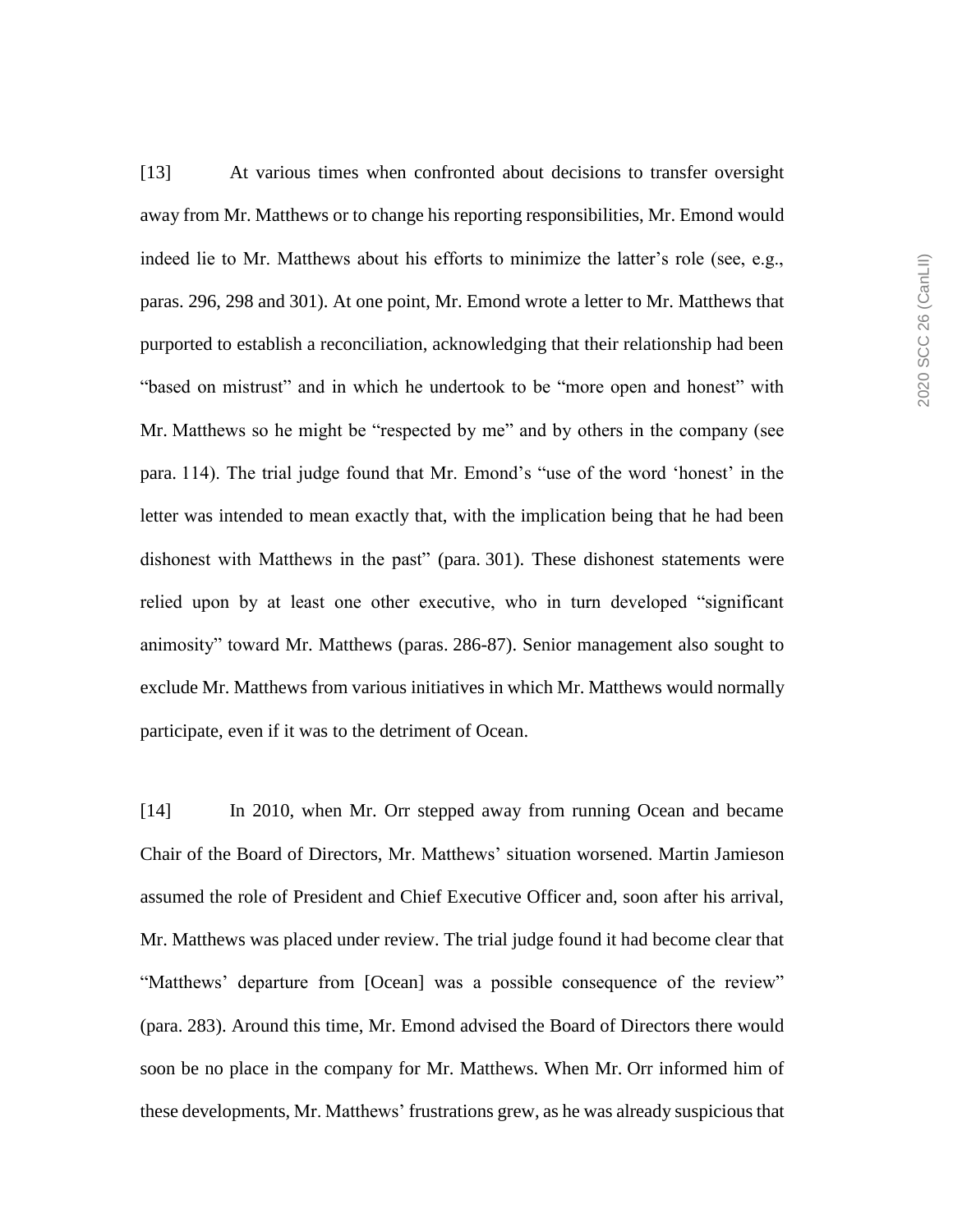Ocean was conducting due diligence for a possible sale, a process in which he would normally have had a role but from which he found himself excluded.

[15] A potential sale of Ocean was significant, as it meant Mr. Matthews would be able to realize on Ocean's long term incentive plan ("LTIP"). The LTIP, a contractual arrangement providing for payment upon the sale of the company, proposed by Ocean and to which Mr. Matthews agreed in 2007, was designed for certain senior executives in service of two goals: to reward the participating employees for their previous contributions and provide an incentive to continue contributing to the company's success. Ocean's retention goal proved successful, as Mr. Matthews ended up staying longer than he would have otherwise. As the trial judge found, the LTIP was a "key reason" Mr. Matthews stayed with the company, particularly when his problems with senior management developed (para. 388).

[16] Mr. Matthews advised Mr. Emond that he wanted to stay in his role as he anticipated the company would soon be sold. Mr. Emond falsely told him he did not know what Ocean's plans were for him. He then sent an email to Mr. Jamieson, with the subject line "here we go again". It read in part:

> Moreover [Matthews] also ask me if he is part of the restructuring ???????? He said that he would like to stay as he believe the company will be sold to have is incentive on the sale ?????? Anyway I manage to get myself out of it not sure he believe me but he got an answer. [Transcribed as in original.]

(see trial reasons, at para. 194)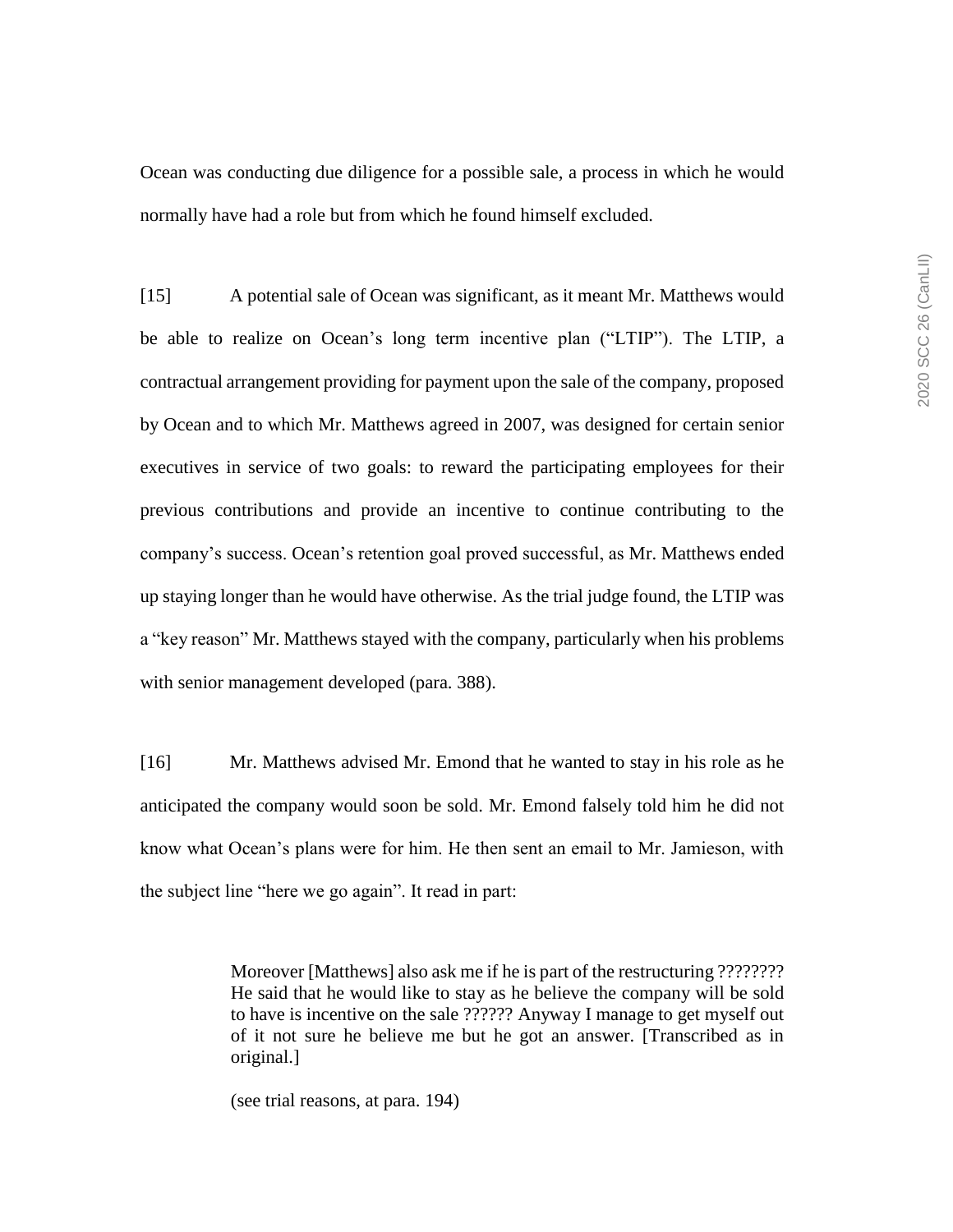[17] A few months later, Mr. Matthews asked Mr. Jamieson whether Ocean was planning on terminating him. Mr. Jamieson told him the company had no such plans. Soon after, Mr. Matthews found himself meeting with the company's Vice President of Human Resources, discussing a possible termination package. Mr. Matthews advised the human resources representative that he would forfeit severance in order to protect his entitlement under the LTIP. In the end, however, negotiations over an "exit strategy" never came to fruition, as Mr. Matthews took a position with a new employer on June 22, 2011, officially leaving Ocean on June 24, 2011.

[18] About 13 months after Mr. Matthews' departure, Ocean was sold for \$540 million. This constituted a "Realization Event" for the purposes of the LTIP, thus triggering payments to employees who qualified under the plan. But since Mr. Matthews was not actively employed on that date, Ocean took the position that he did not satisfy the terms of the plan. Accordingly, Mr. Matthews did not receive a payment. Notably, the trial judge found that Mr. Emond's mistreatment of Mr. Matthews was not motivated by a desire to deprive him of his LTIP entitlement, nor was there evidence of a company conspiracy to "get rid of Matthews in order to deprive him of his LTIP entitlement" (para. 325).

[19] Mr. Matthews filed an application against Ocean, alleging that his employer constructively dismissed him, behaved in a manner that was "oppressive of, unfairly prejudicial to and unfairly in disregard" of his interests, and, separately, that the constructive dismissal "was carried out in bad faith at law and in breach of the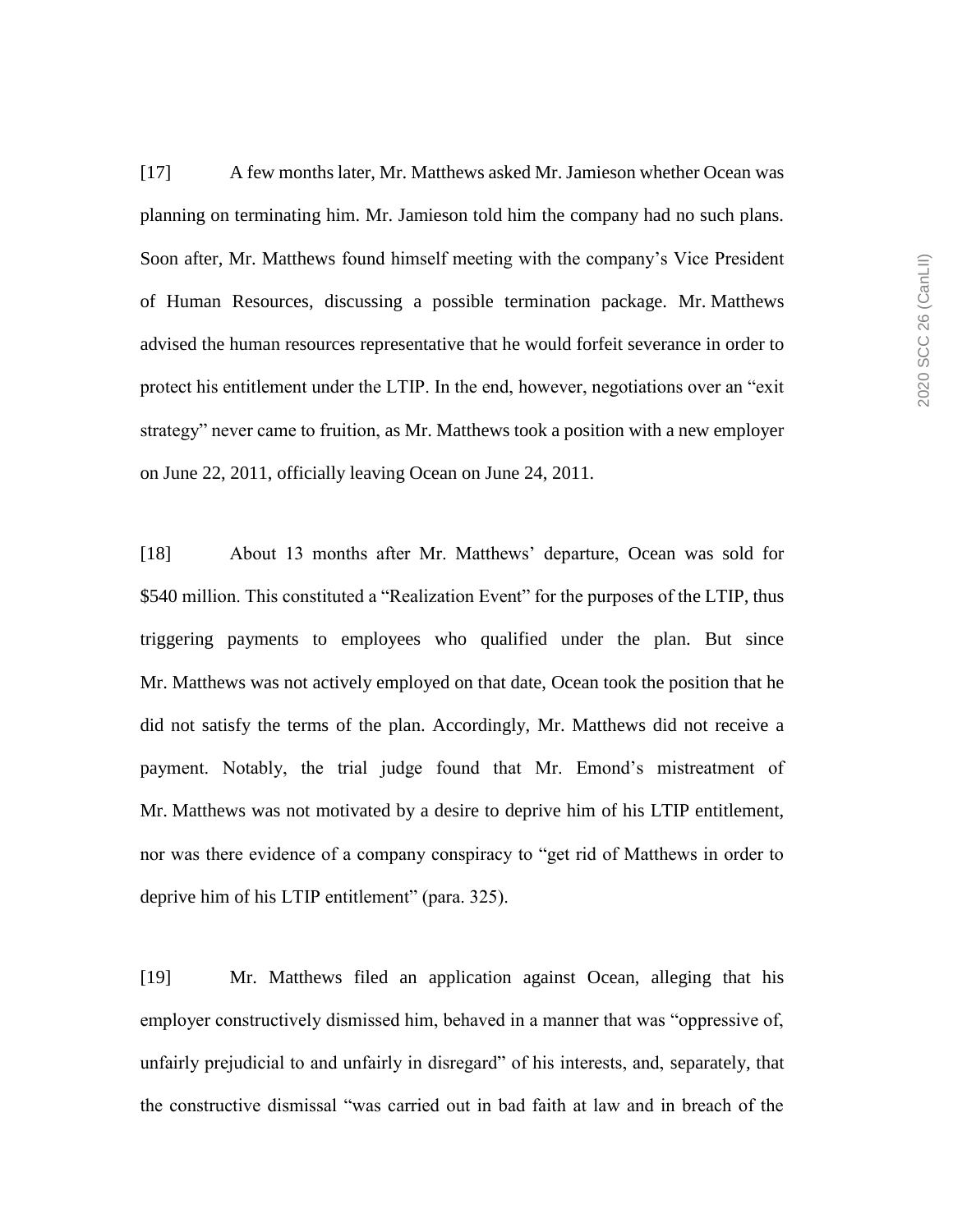corporation's duty of good faith" (A.R., at p. 145). He sought the declaration alluded to earlier as well as loss of pay, bonuses and benefits, together with general damages, and compensation pursuant to an oppression remedy under s. 241(1) of the *Canada Business Corporation Act*, R.S.C. 1985, c. C-44. In light of Ocean's conduct that proceeded "in contum[e]lious disregard of [his] contractual entitlements" (A.R., at p. 145), Mr. Matthews also asked for punitive damages and solicitor and client costs.

#### III. Prior Decisions

#### A. *Supreme Court of Nova Scotia (LeBlanc J.)*

[20] The trial judge concluded that Ocean constructively dismissed Mr. Matthews, and that Mr. Matthews was owed a reasonable notice period of 15 months. The trial judge relied upon this Court's decision in *Potter*, where Wagner J. explained that, typically, an employee's decision to leave their employment may be considered a constructive dismissal in two different ways. First, an employee may be prompted to leave because the employer substantially breached an express or implied term of the employment contract. Second, Wagner J. drew upon cases where "the employer's treatment of the employee made continued employment intolerable" (at para. 33), explaining that such cases will amount to constructive dismissal where the employer displayed, through its cumulative actions over time, that it no longer intended to be bound by the contract.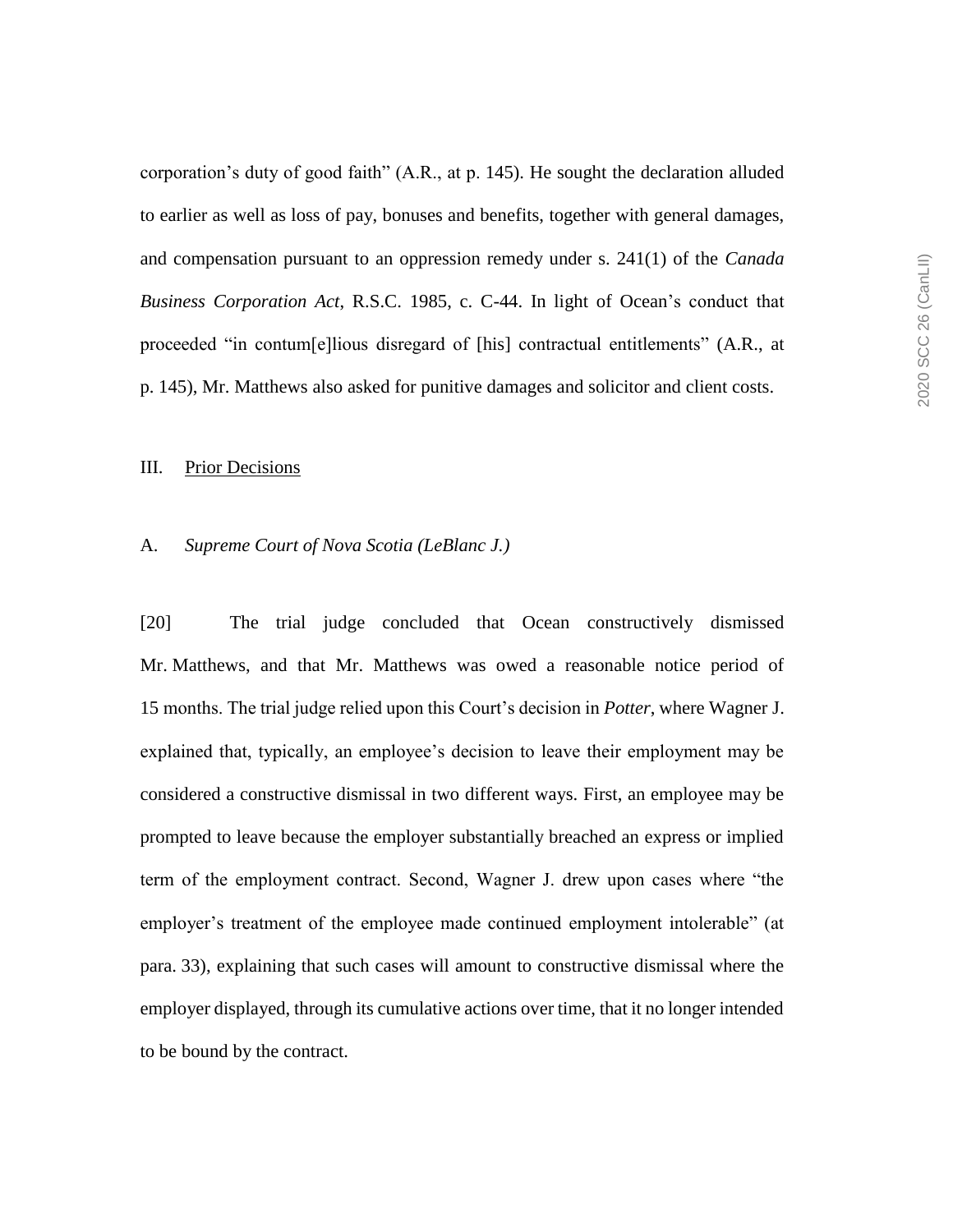[21] The trial judge was satisfied that the test for constructive dismissal had been satisfied on either branch articulated in *Potter*. With respect to the first branch, he concluded that it was an implied term that Mr. Matthews would be assigned work "which is substantially similar in terms of job duties, pay, responsibility and status" (para. 337, citing P. Barnacle, *Employment Law in Canada* (4th ed. (loose-leaf)), vol. 2, at §13.42). By unilaterally reducing Mr. Matthews' responsibilities in such a substantial manner, Ocean breached the employment contract.

[22] In terms of the second branch, the trial judge found that Ocean's senior manager "engaged in a course of conduct aimed at pushing Matthews out of operations and minimizing his influence and participation in the company", alluding to his findings of fact regarding Mr. Emond's deceit in respect of Mr. Matthews' future prospects with the company, as a result of which he "became increasingly ostracized" (para. 347). Given the behaviour, a reasonable person in Mr. Matthews' position would have felt that Ocean "had engaged in a course of conduct that evinced an intention [to] no longer . . . be bound by the contract" (para. 353).

[23] Relying on *Paquette v. TeraGo Networks Inc.*, 2016 ONCA 618, 352 O.A.C. 1, and *Lin v. Ontario Teachers' Pension Plan Board*, 2016 ONCA 619, 352 O.A.C. 10, the trial judge held that Mr. Matthews would have been a full-time employee when the Realization Event occurred had he not been constructively dismissed. Because the terms of the LTIP did not unambiguously limit or remove his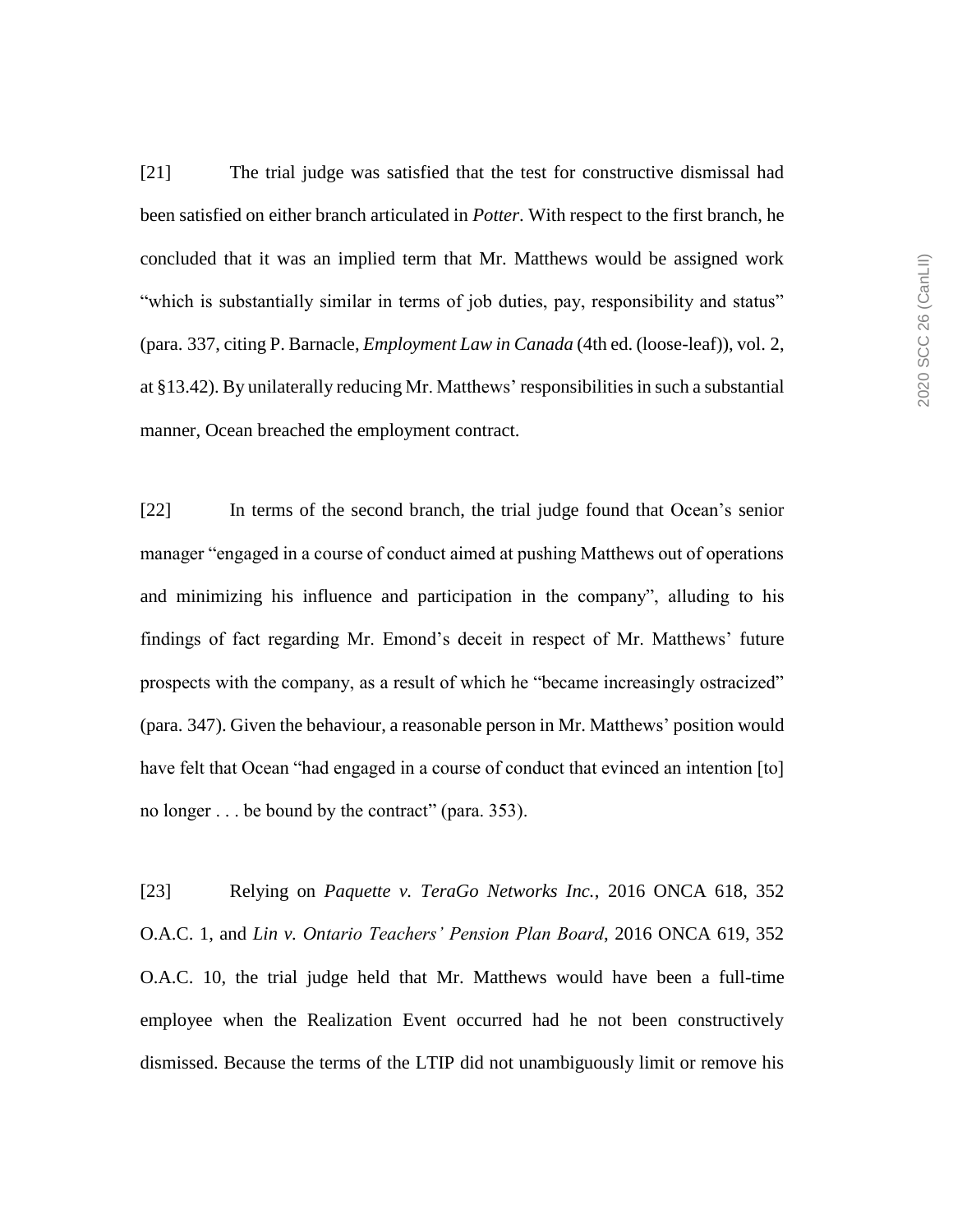common law right to damages, Mr. Matthews was entitled to damages equivalent to what he would have received under the LTIP.

[24] Given his conclusion on the LTIP, the trial judge wrote that it was unnecessary to decide whether Mr. Matthews was entitled to an equivalent amount pursuant to the oppression remedy (para. 418). The trial judge went on to reject Mr. Matthews' claim for punitive damages, as he was not satisfied that Ocean's actions were directly motivated by a desire to deprive Mr. Matthews of his LTIP entitlement (para. 422).

[25] Based on his findings, the trial judge awarded Mr. Matthews lost earnings, \$1,086,893.36 for the loss of the LTIP payment he would have received during the notice period, and other benefits, less an amount of \$78,000 for mitigation of damages, representing monies paid to him by his new employer.

[26] The trial judge provided supplementary reasons regarding the quantum of damages during the reasonable notice period (2017 NSSC 123). A decision on costs was postponed pending a hearing on the matter. That was suspended while the case went to appeal.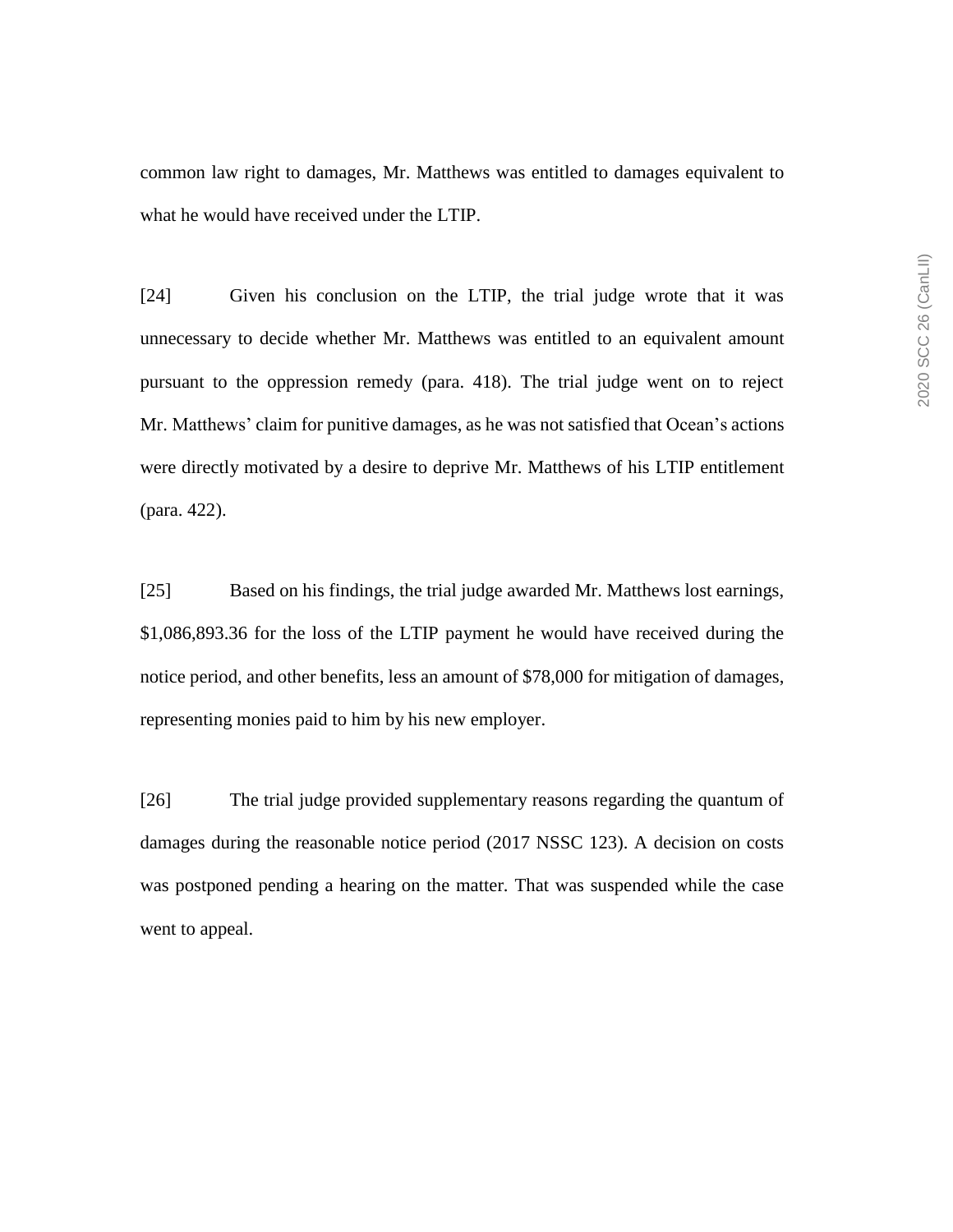B. *Court of Appeal of Nova Scotia (Farrar and Bryson JJ.A., Scanlan J.A. dissenting)*

[27] The judges on appeal all agreed that Mr. Matthews' original claim for wrongful dismissal and for an oppression remedy had "morphed" into a case of constructive dismissal (2018 NSCA 44, 48 C.C.E.L. (4th) 171, at paras. 1 and 151). Accepting the trial judge's findings of fact, the Court of Appeal unanimously upheld his decision that Mr. Matthews had been constructively dismissed and that the appropriate reasonable notice period was 15 months. The judges differed, however, on the issue of damages and the relevance of good faith.

## (1) Majority Reasons (Farrar J.A., Bryson J.A. Concurring)

[28] The majority judges disagreed with the trial judge that Mr. Matthews was entitled to damages on account of the lost LTIP payment. The trial judge confused an employee's right to reasonable notice with an employee's ability to recover under an incentive plan. The proper question, they said, was "whether the employee qualifie[d] pursuant to the terms of the agreement" (para. 63).

[29] In their view, clause 2.03 of the LTIP was unambiguous, leading to the conclusion that Mr. Matthews' right to recover under the plan ceased the moment he left Ocean. They further held that clause 2.05 clearly stated that the LTIP could not be used for severance purposes, which, in their view, the trial judge had erroneously done. As was the case in *Styles v. Alberta Investment Management Corp.*, 2017 ABCA 1,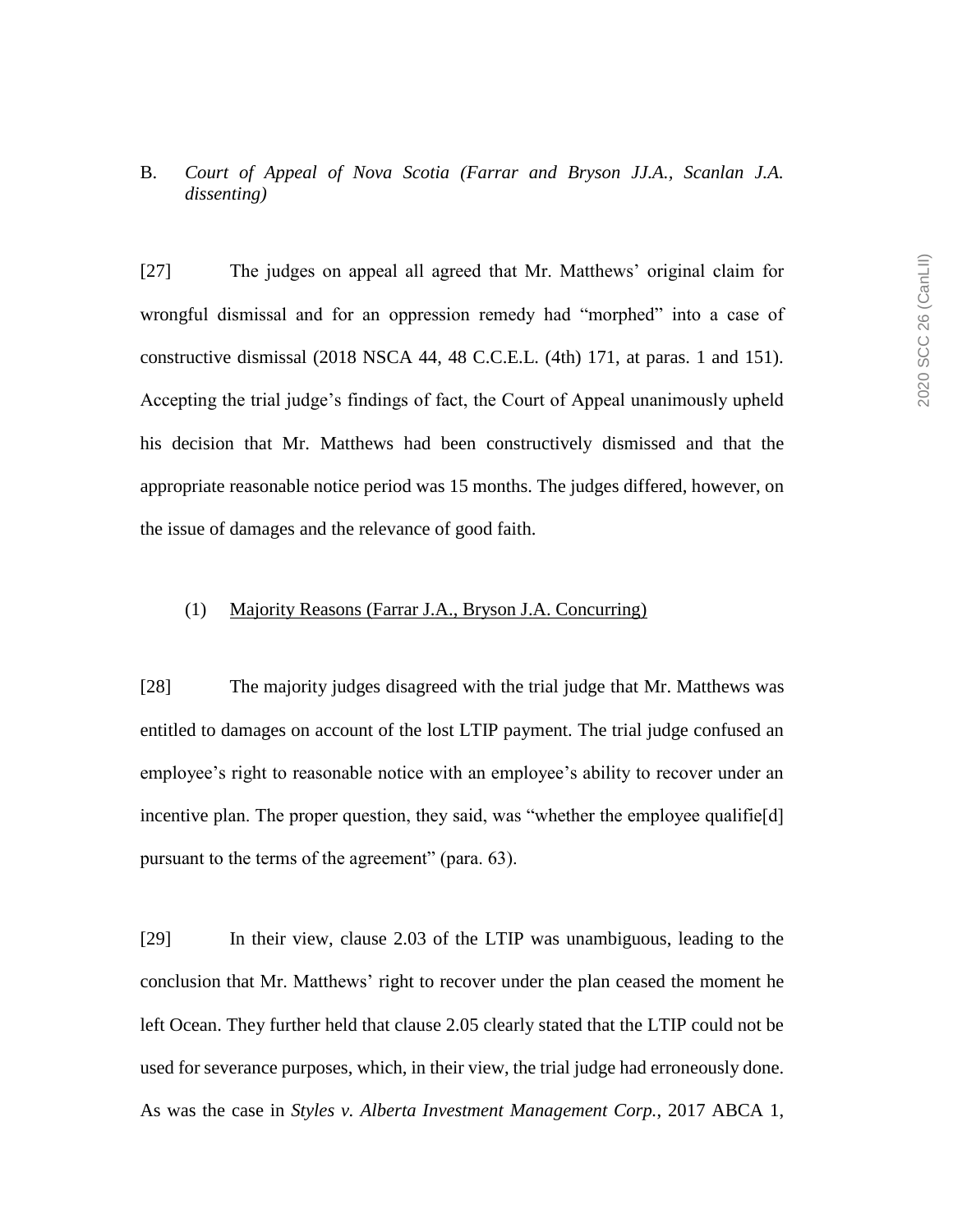44 Alta. L.R. (6th) 214, the plain and unambiguous language of the LTIP therefore deprived Mr. Matthews of the opportunity to recover under the LTIP.

[30] The majority judges went on to comment on the dissenting reasons. First, they observed that "[t]his may have been a different case if the hearing judge had concluded that [Ocean] had orchestrated Matthews' termination to avoid any liability it might have under the [LTIP]", but this was rejected by the trial judge (paras. 89-90 and 114-16). In the majority's view, the dissenting judge ignored this key finding of fact. Second, the majority judges noted that it was open for the trial judge to award "additional damages as a result of the manner in which [Mr. Matthews] was treated", but "given his finding that there was no bad faith on the part of Ocean Nutrition, he could not and did not do so" (para. 122 (emphasis added)). Even though the majority judges found for Ocean in part and reversed one portion of the judgment in first instance, it awarded no costs on appeal.

## (2) Dissenting Reasons (Scanlan J.A.)

[31] Focusing principally on the allegations of mistreatment, the dissenting judge reasoned that the parties could not have "intended to agree that a rogue manager such as Emond could engineer the dismissal of a valued long-term employee through a series of lies, deceit and manipulation so as to result in that employee not being entitled to share in the value he was so essential in creating" (para. 148). Drawing on *Bhasin*, he held that "[t]here was an implied agreement that the LTIP and the employment contract would be performed with honesty and integrity" (para. 148). The dissenting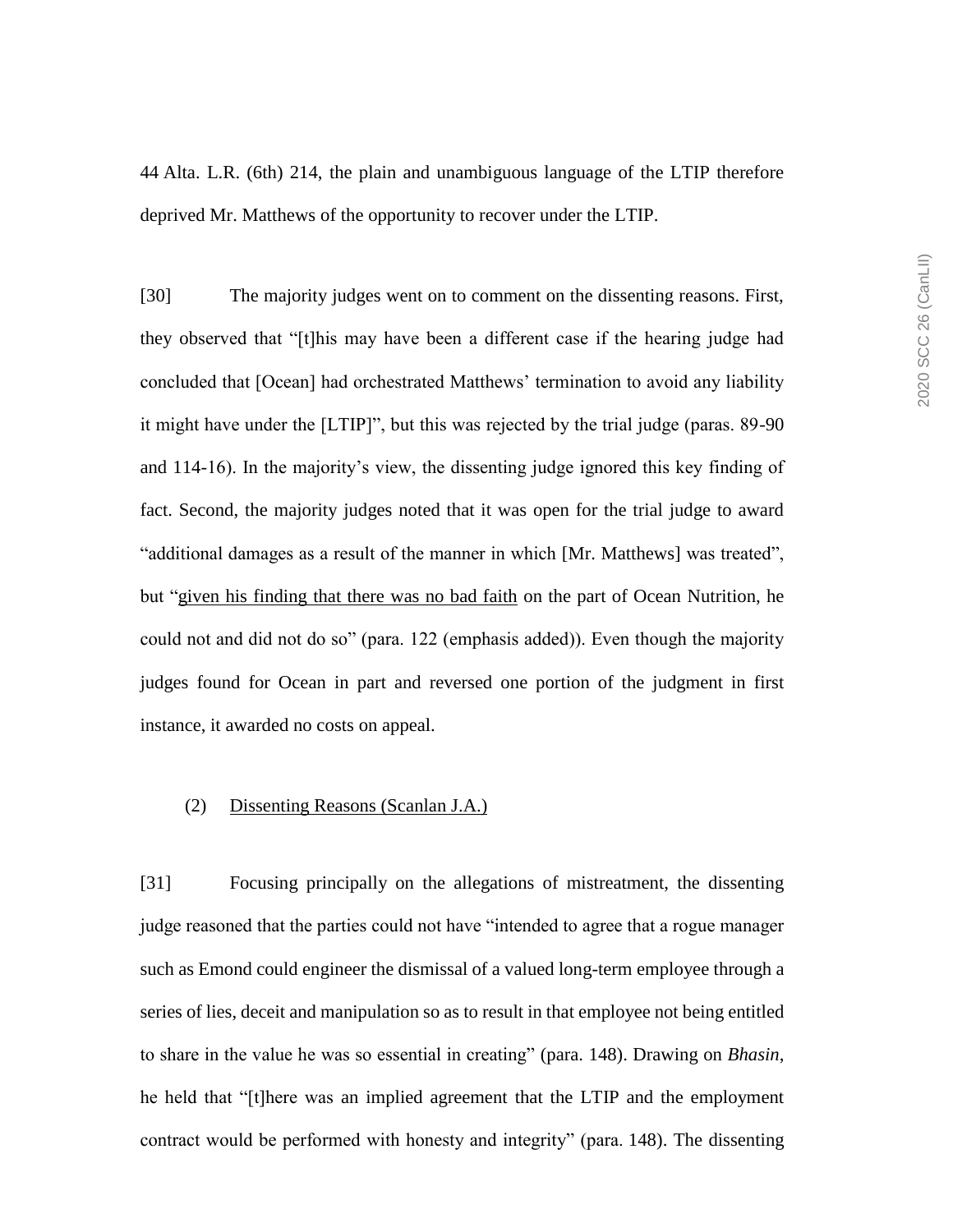judge explained his view that Mr. Emond's actions displayed the type of dishonesty contemplated in *Bhasin*:

> Neither party should be able to rely upon lies, deceit and manipulation to deny the other side of the benefits of the contractual relationship, even if that was not the primary goal of the party acting dishonestly. The hearing judge did not find that Ocean acted to intentionally deny Matthews' entitlement to the LTIP benefits, but my colleague says a consequence of Emond's action, which resulted in Matthews leaving, was the loss of the LTIP benefits. [para. 168]

The dissenting judge concluded that Ocean should therefore be held liable for any damages sustained as a result of that dishonesty.

[32] Justice Scanlan then presented a second path to recovery, again based on *Bhasin*. In his view, the employment contract included an implied term of honest performance as part of the prohibition against unlawful dismissal without notice. Given that Ocean would benefit financially from Mr. Emond's deception, and by extension from Mr. Matthews' dismissal, the dissenting judge would have used the LTIP as a means to measure the damages for the constructive dismissal. This was appropriate since Ocean knew that a consequence of Mr. Matthews' dismissal was that his LTIP would be at risk, and that the sale of Ocean might soon occur. Consequently, the loss of opportunity to participate in the LTIP was a predictable loss. Based on these conclusions, he would "have awarded costs on this appeal to Matthews in the amount of 30% of appropriate trial costs" (para. 211).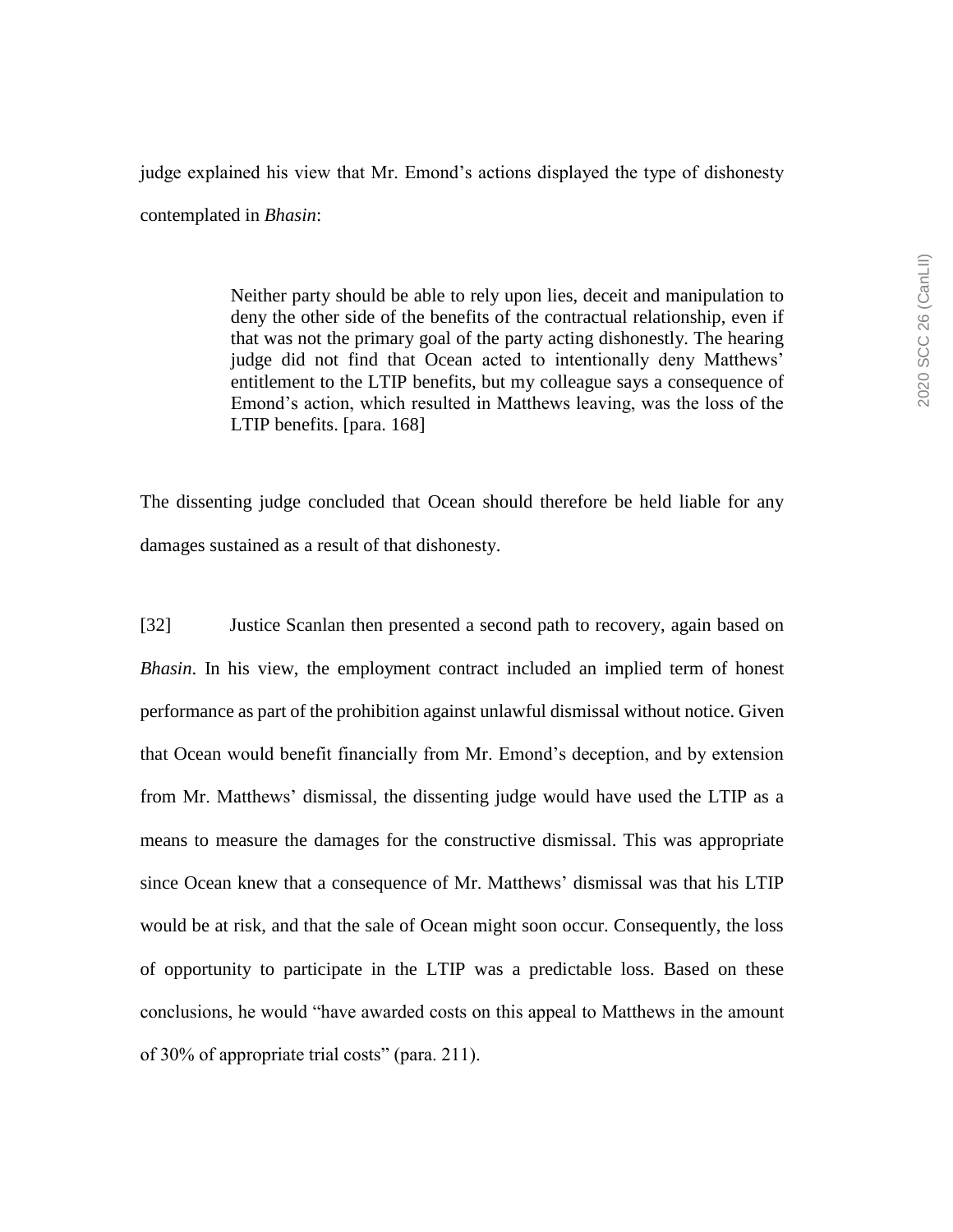#### IV. Analysis

### A. *Arguments on Appeal*

[33] On appeal, the parties continue to disagree as to the amount that should be paid to Mr. Matthews for damages, specifically whether he was entitled to compensation for the lost LTIP payment. This, in turn, reflects the disagreement between them as to the basis for awarding those damages — whether as a remedy for failure to provide reasonable notice or to act in good faith, or both. Respectfully stated, their arguments on appeal are confounding when placed side-by-side — not only do they address matters at cross-purposes but, at times, the parties seem to be speaking past one another.

[34] At the hearing, Mr. Matthews confined his arguments almost exclusively to the consequences of Ocean's alleged dishonesty. He argued that the majority of the Court of Appeal failed to recognize that Ocean, through its dishonest actions, breached the duty set forth in *Bhasin* "to ensure that the contract is performed in line with the organizing principle of good faith and the duty of honest performance" (A.F., at para. 47). Relying on *Hadley v. Baxendale* (1854), 9 Ex. 341, 156 E.R. 145, Mr. Matthews submitted that, as a remedy for this breach, he was entitled to an amount equivalent to the LTIP payment. Moreover, he urged this Court to recognize good faith as animating the whole of the performance of the employment contract. This is relevant given what Mr. Matthews described as a "four-year course of lying to him about the status of his employment" (transcript, at p. 9).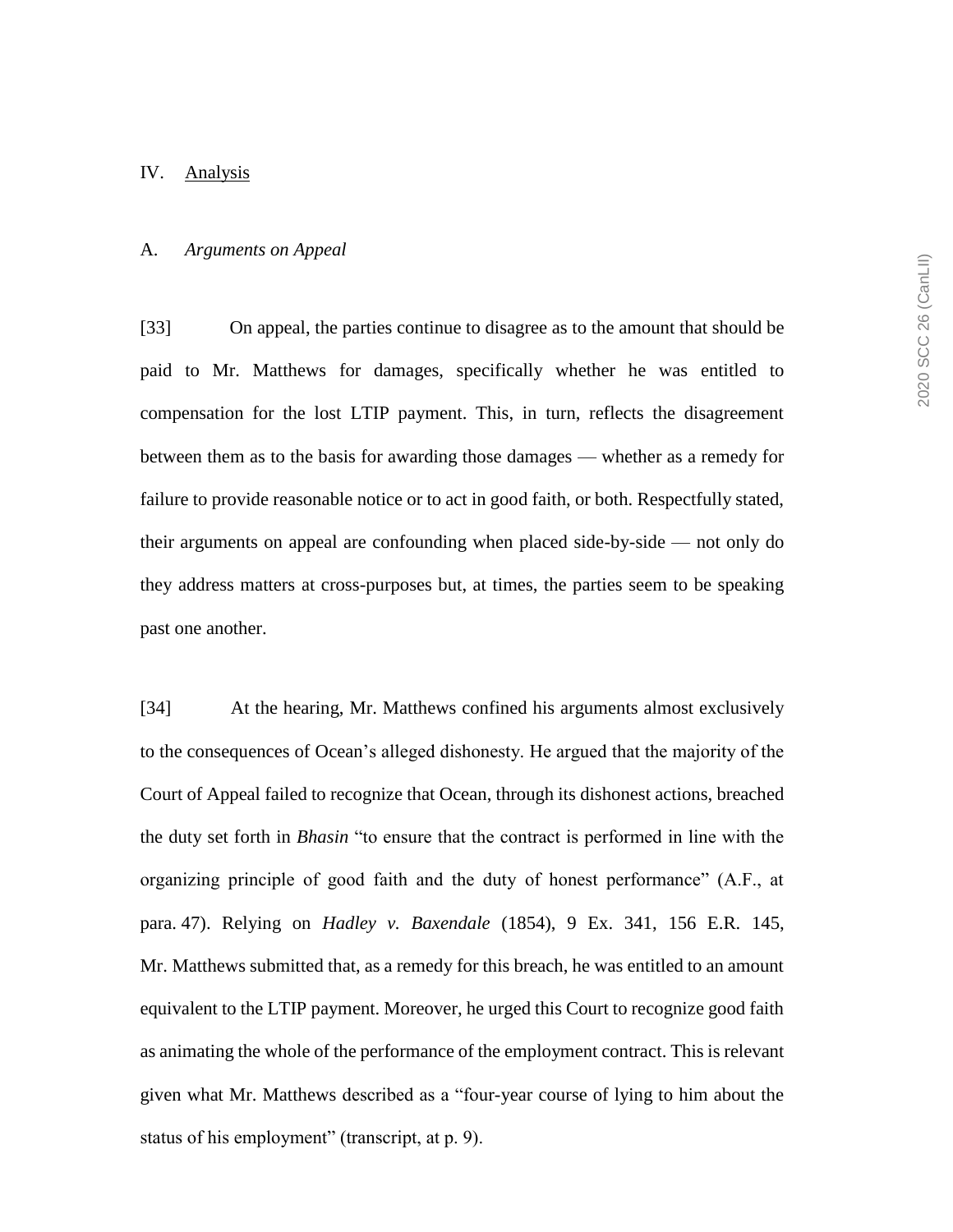[35] Mr. Matthews offered, secondarily, two further bases for his claim. First, he said, the majority of the Court of Appeal misdirected itself in failing to consider damages for Ocean's breach of its obligation to provide him with reasonable notice. Moreover, in light of the supposed breach of the duty of honest performance, Mr. Matthews argued, Ocean should have been barred from relying on the exclusionary clauses. In any event, Mr. Matthews said the LTIP was misread and the majority should have deferred to the trial judge's interpretation of that contract. Second, Mr. Matthews invoked the doctrine of estoppel to support his argument that Ocean cannot rely upon the exclusion clause.

[36] By contrast, Ocean focused on defending the exclusion of the LTIP as a matter of contractual interpretation. Ocean submitted that the bonus was not integral to Mr. Matthews' compensation. Further, it agreed with the majority of the Court of Appeal that the trial judge had misinterpreted the LTIP and that, given its plain and unambiguous language, the bonus should have been excluded from any damage award.

[37] Ocean had little to say on good faith, except to acknowledge that the employer had displayed some "bad conduct" and to assert that there was no finding, at trial or in the majority opinion on appeal, of bad faith (transcript, at p. 66). After proposing a fresh characterization of certain facts relating to the interaction between Ocean's representatives and Mr. Matthews to that end, Ocean urged this Court to hold that the majority judges on appeal were right to conclude there was no bad faith. In any event, Ocean argued that the common law does not recognize any duties of good faith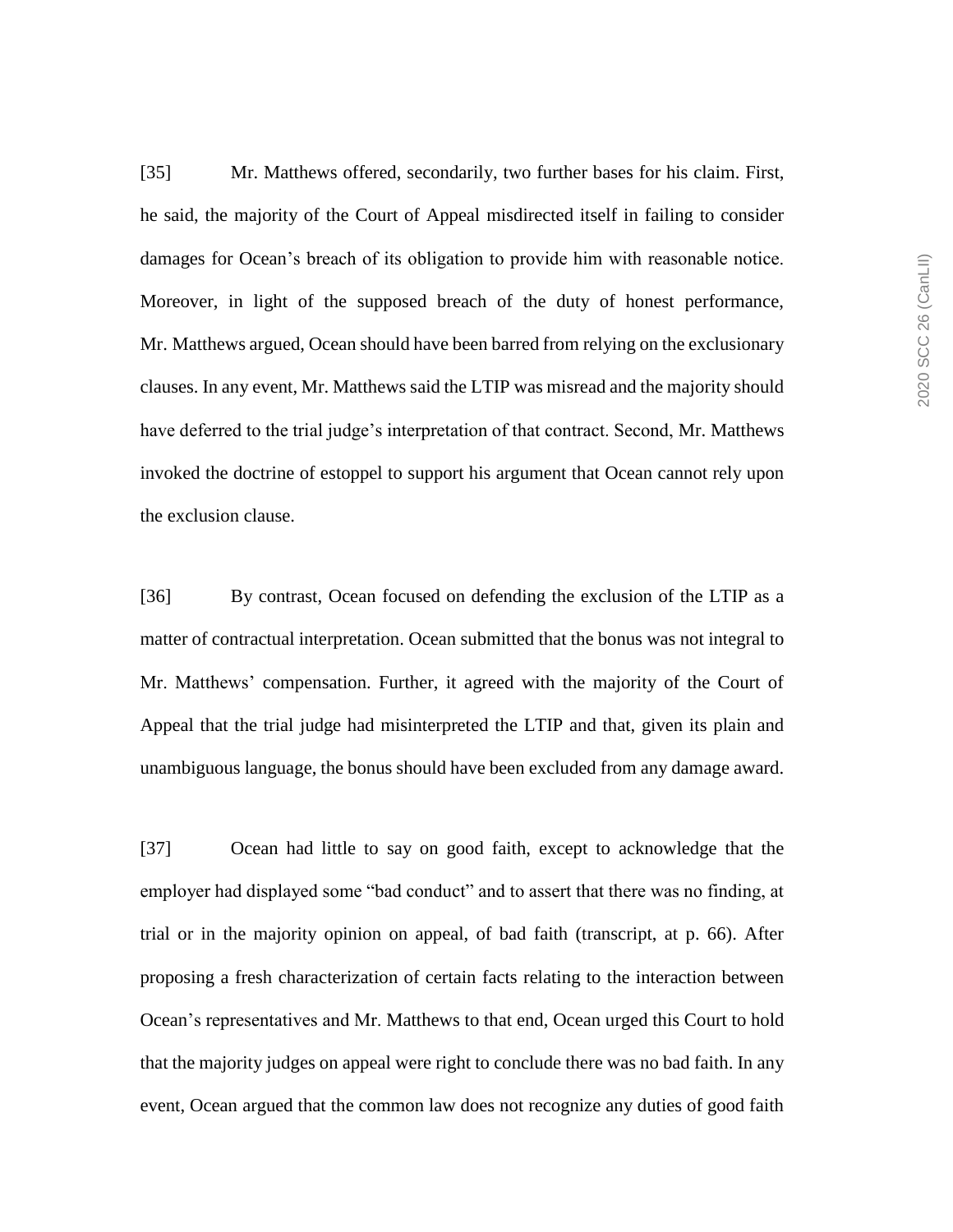on the employer during the performance of the contract that could serve as a basis for the payment of the bonus.

[38] In these reasons, I seek to explain my view, respectfully stated, that the majority of the Court of Appeal erred in not awarding Mr. Matthews the amount of the LTIP as part of his common law damages for breach of the implied term to provide reasonable notice. In considering all of the complaints made by Mr. Matthews, it bears recalling that he did not seek damages for mental distress, $\frac{1}{2}$  and while he originally pleaded for punitive damages, he did not pursue that head of damages on appeal in this Court. Consequently, it is unnecessary in the circumstances, and perhaps even unwise given the method on which *Bhasin* rests, to resolve Mr. Matthews' allegations of dishonest treatment since I propose to award him the only remedy sought on appeal an amount equivalent to his LTIP entitlement — on the basis of reasonable notice. That said, Ocean's alleged dishonest behaviour over a protracted period, but in the manner of dismissal nonetheless, attracts a brief comment. I come to this view for two reasons.

[39] The first pertains to the proper method of analyzing claims for wrongful dismissal, like that of Mr. Matthews, where the employee alleges a failure to provide reasonable notice as well as bad faith. So long as damages are appropriately made out and causation established, a breach of a duty of good faith could certainly give rise to

 $\overline{a}$ 

<sup>&</sup>lt;sup>1</sup> The term "aggravated damages" was used on occasion by the two parties throughout this appeal. I note, however, that in *Fidler v. Sun Life Assurance Co. of Canada*, 2006 SCC 30, [2006] 2 S.C.R. 3, at paras. 52-54, this Court explained that this term is largely a misnomer, and that compensatory damages for a contractual breach of the duty of good faith spoken to in *Wallace* "are based on what was in the reasonable contemplation of the parties at the time of contract formation".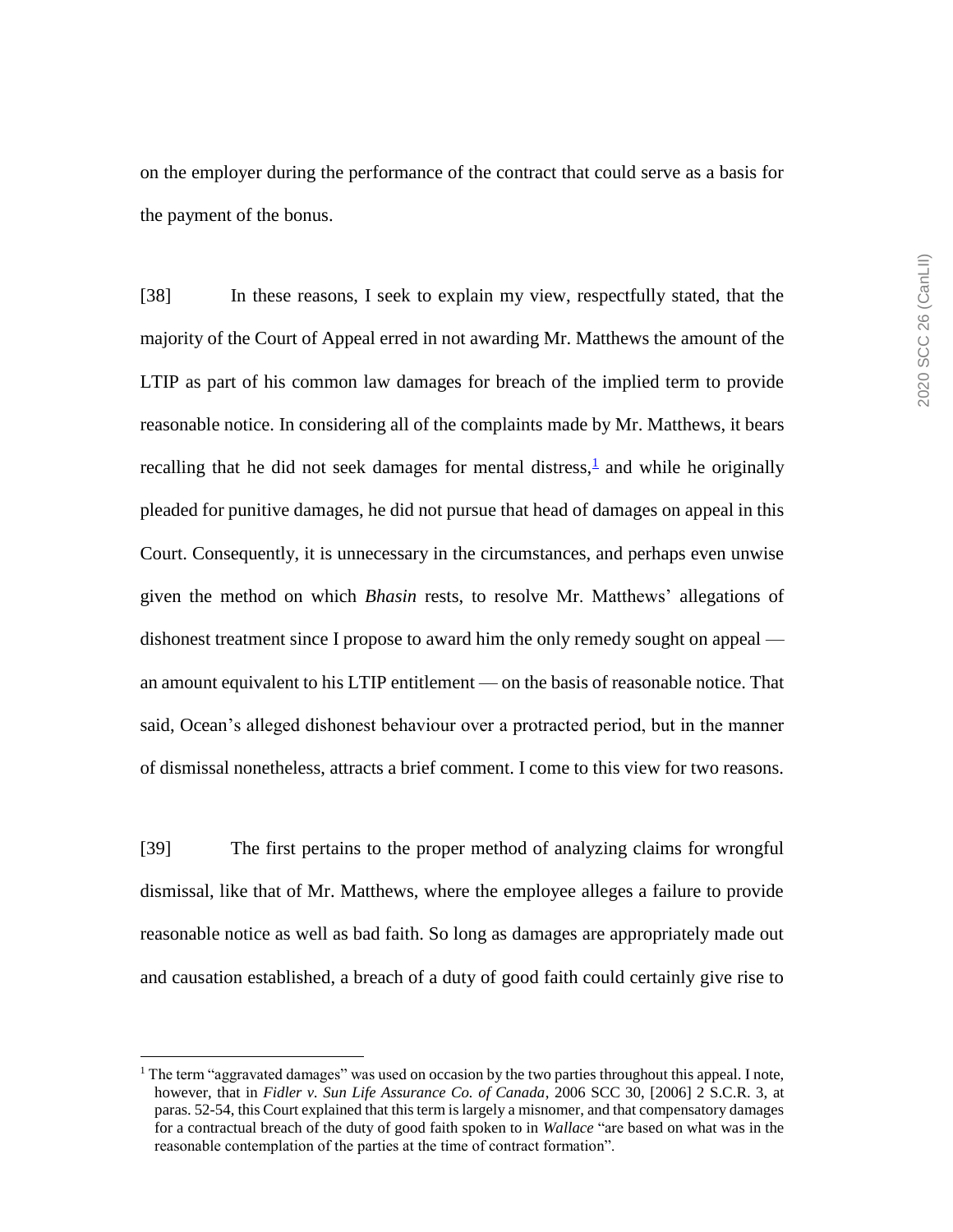distinct damages based on the principles in *Hadley*, approved in this setting in *Keays* (at paras. 55-56), including damages for mental distress. Punitive damages could also be available in certain circumstances. To this end, ensuring litigants take care that their pleadings are properly made out, and ensuring courts are following a methodologically coherent approach to constructive dismissal cases is certainly of value as it can affect the ultimate damage amount to be awarded to an employee plaintiff.

[40] It is apparent too from the pleadings here that there is a measure of uncertainty as to the impact of *Bhasin*, not just in Mr. Matthews' case but on employment law more generally. At a minimum, I believe this is an occasion to reaffirm two important principles stated in *Potter*. First, given the various submissions in this case, I would recall that the duty of honest performance — which Cromwell J. explained in *Bhasin* applies to all contracts, and means simply that parties "must not lie [to] or otherwise knowingly mislead" their counterparty "about matters directly linked to the performance of the contract" — is applicable to employment contracts (*Bhasin*, at para. 33, see also para. 73; *Potter*, at para. 99). Second, given the four-year period of alleged dishonesty leading up to Mr. Matthews' dismissal, I would also reiterate that when an employee alleges a breach of the duty to exercise good faith in the manner of dismissal — a phrase introduced by this Court in *Wallace*, and reinforced in *Keays* — this means courts are able to examine a period of conduct that is not confined to the exact moment of termination itself. All this reflects, in my view, settled law.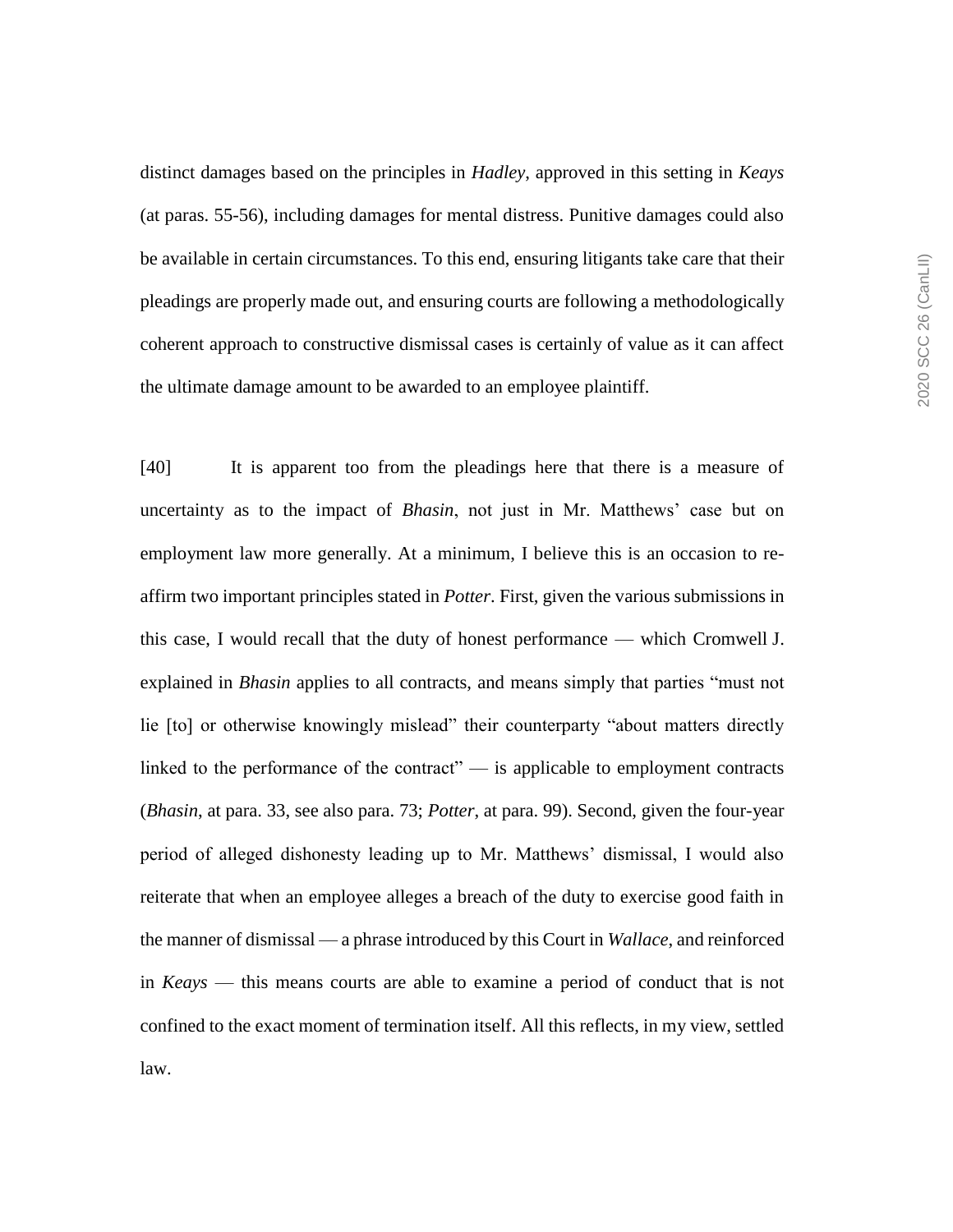[41] The second reason relates to the qualitatively different types of the contractual breaches alleged from the start by Mr. Matthews. This difference was addressed, in some measure, in *Keays* when it was determined that the breach in question should not, as was sometimes the case, simply bump-up the reasonable notice period.<sup>2</sup> To say that one has been treated dishonestly is quite unlike saying that one has been dismissed without notice. This is directly relevant to Mr. Matthews' call for the courts to declare that he was mistreated by Ocean.

### B. *The Appropriate Method of Analysis*

 $\overline{a}$ 

[42] Properly understood, the claim pursued here indeed rests on allegations of distinct contractual breaches of Mr. Matthews' employment contract.

[43] Neither party disputes that, at common law, an employer has the right to terminate the employment contract without cause — or, in this case, prompt the employee to choose to leave their job in circumstances that amount to a dismissal subject to the duty to provide reasonable notice, a right which, as this Court noted in *Farber v. Royal Trust Co.*, [1997] 1 S.C.R. 846, at para. 23, is reciprocal in the contract of employment. When breached, the obligation to provide reasonable notice does not, in theory, turn on the presence or absence of good faith: it is, in a manner of speaking, a "good faith" wrongful dismissal (see *Machtinger*, at p. 990). The contractual breach that arises from the employer's choice in this regard is simply the failure to provide

<sup>&</sup>lt;sup>2</sup> K. Banks, "Progress and Paradox: The Remarkable yet Limited Advance of Employer Good Faith Duties in Canadian Common Law" (2011), 32 *Comp. Lab. L. & Pol'y J.* 547, at pp. 561-62.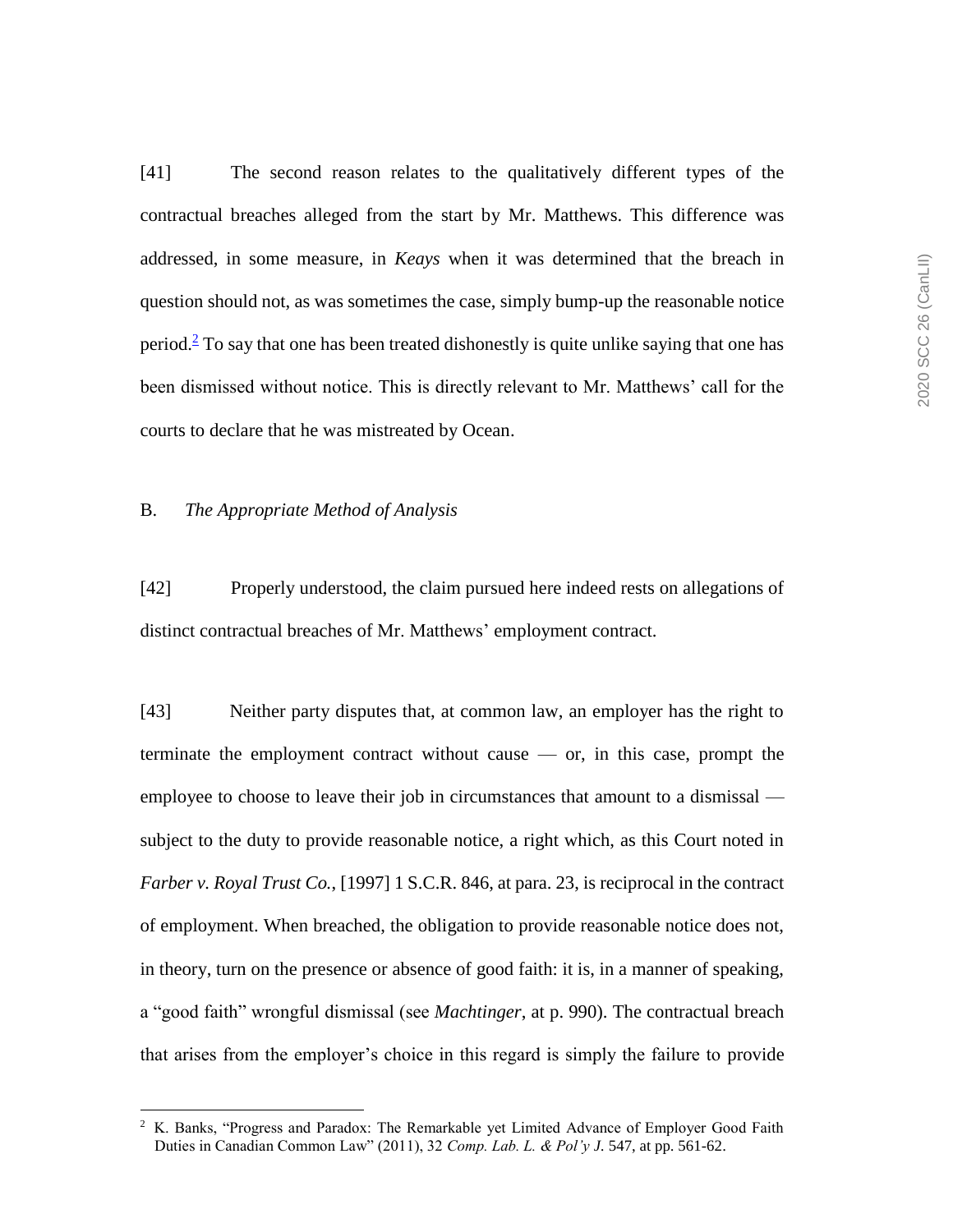reasonable notice, which leads to an award of damages in lieu thereof (*Wallace*, at para. 115, per McLachlin J., as she then was, dissenting, but not on this point). There is some dispute in the cases regarding how to determine what damages should be awarded in the event of a breach, which I will consider below, but this breach does not turn on whether or not the employer acted honestly or in good faith.

[44] Running parallel to the argument on reasonable notice, Mr. Matthews has alleged that his termination was also in breach of contract because it failed to meet the expected standard of good faith. Under rules recognized by this Court in *Bhasin* and *Potter*, an unhappy employee can allege dishonesty in the performance of the contract by the employer — i.e., a breach of the duty of honest performance, which Cromwell J. in *Bhasin* described as contractual doctrine — independently of any failure to provide reasonable notice. This Court has also recognized in *Wallace* and *Keays* that an unhappy employee can allege mistreatment  $-$  i.e., conduct that is "unfair or is in bad faith by being, for example, untruthful, misleading or unduly insensitive" — in the manner of dismissal by the employer (*Wallace*, at para. 98; *Keays*, at para. 57). A breach of the duty to exercise good faith in the manner of dismissal is also independent of any failure to provide reasonable notice. It can serve as a basis to answer for foreseeable injury that results from callous or insensitive conduct in the manner of dismissal, a point to which I will return to at the conclusion of these reasons (*Wallace*, at para. 88).

[45] Importantly, damages arising out of the same dismissal are calculated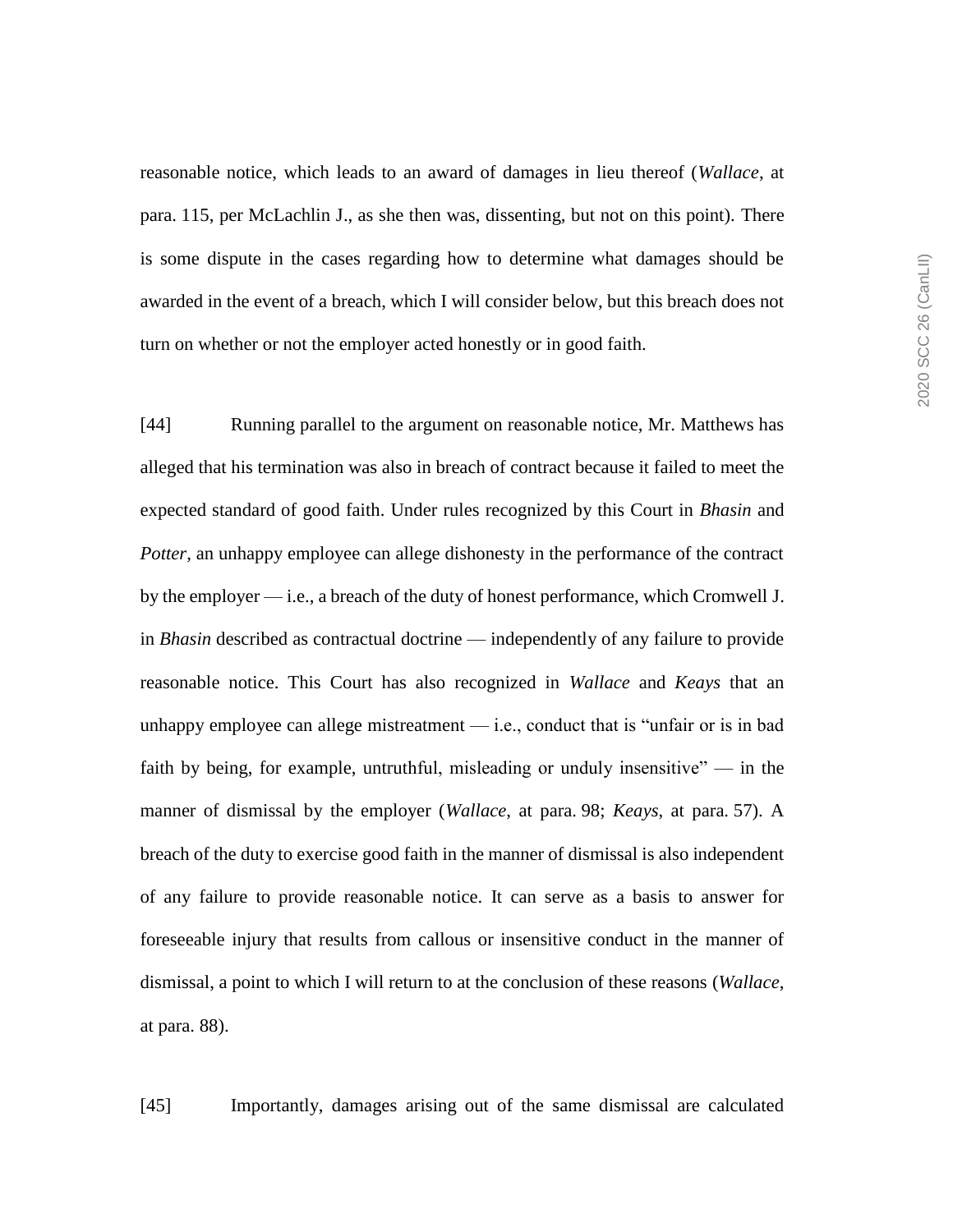differently depending on the breach invoked. Again, this is nothing but a reflection of settled law. In *Keays*, at para. 56, for example, Bastarache J. helpfully explained that "[t]he contract of employment is, by its very terms, subject to cancellation on notice or subject to payment of damages in lieu of notice without regard to the ordinary psychological impact of that decision". By contrast, he explained that failure to act in good faith during the manner of dismissal "can lead to foreseeable, compensable damages" based on the *Hadley* principle (para. 58). Contrary to what had been thought until that time, an extension of the notice period was not to be used to determine the proper amount to be paid (para. 59). This is because the nature of the contractual breach is of a different order than that associated with the failure to provide reasonable notice. Indeed, it is this fundamental difference that explains why principles of mitigation apply differently to mental distress damages flowing from a breach of the good faith obligation in the manner of dismissal (*Evans v. Teamsters Local Union No. 31*, 2008 SCC 20, [2008] 1 S.C.R. 661, at para. 32).

[46] With this in mind, I turn now to examine the duty to provide reasonable notice, which as will become plain, is dispositive of this appeal.

## (1) Duty to Provide Reasonable Notice

[47] In the case at bar, the only disagreement in respect of reasonable notice turns on whether Mr. Matthews' damages include an amount to compensate him for his lost LTIP payment.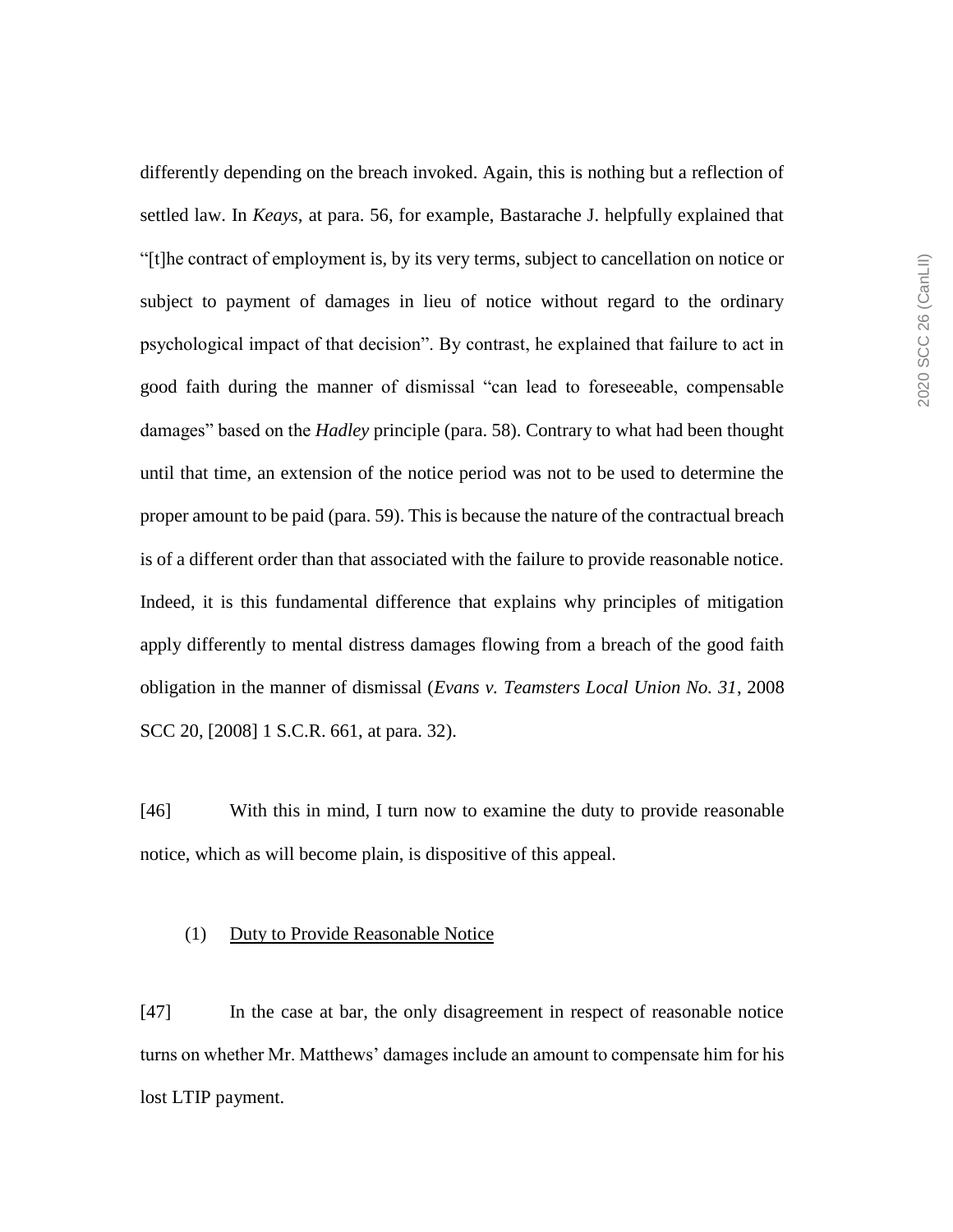[48] In my respectful view, the majority of the Court of Appeal erred by focusing on whether the terms of the LTIP were "plain and unambiguous" instead of asking what damages were appropriately due for Ocean's failure to provide Mr. Matthews with reasonable notice. The issue is not whether Mr. Matthews is entitled to the LTIP in itself, but rather what damages he is entitled to and whether he was entitled to compensation for bonuses he would have earned had Ocean not breached the employment contract. By focusing narrowly on the former question, the Court of Appeal applied an incorrect principle, resulting in what I see as an overriding error.

## (a) *Redress for Breach of the Implied Term to Provide Reasonable Notice of Termination*

[49] Insofar as Mr. Matthews was constructively dismissed without notice, he was entitled to damages representing the salary, including bonuses, he would have earned during the 15-month period (*Wallace*, at paras. 65-67). This is so because the remedy for a breach of the implied term to provide reasonable notice is an award of damages based on the period of notice which should have been given, with the damages representing "what the employee would have earned in this period" (para. 115). Whether payments under incentive bonuses, such as the LTIP in this case, are to be included in these damages is a common and recurring issue in the law of wrongful dismissal. To answer this question, the trial judge relied on *Paquette* and *Lin* from the Court of Appeal for Ontario. I believe he took the right approach.

[50] In *Paquette*, the employee participated in his employer's bonus plan, which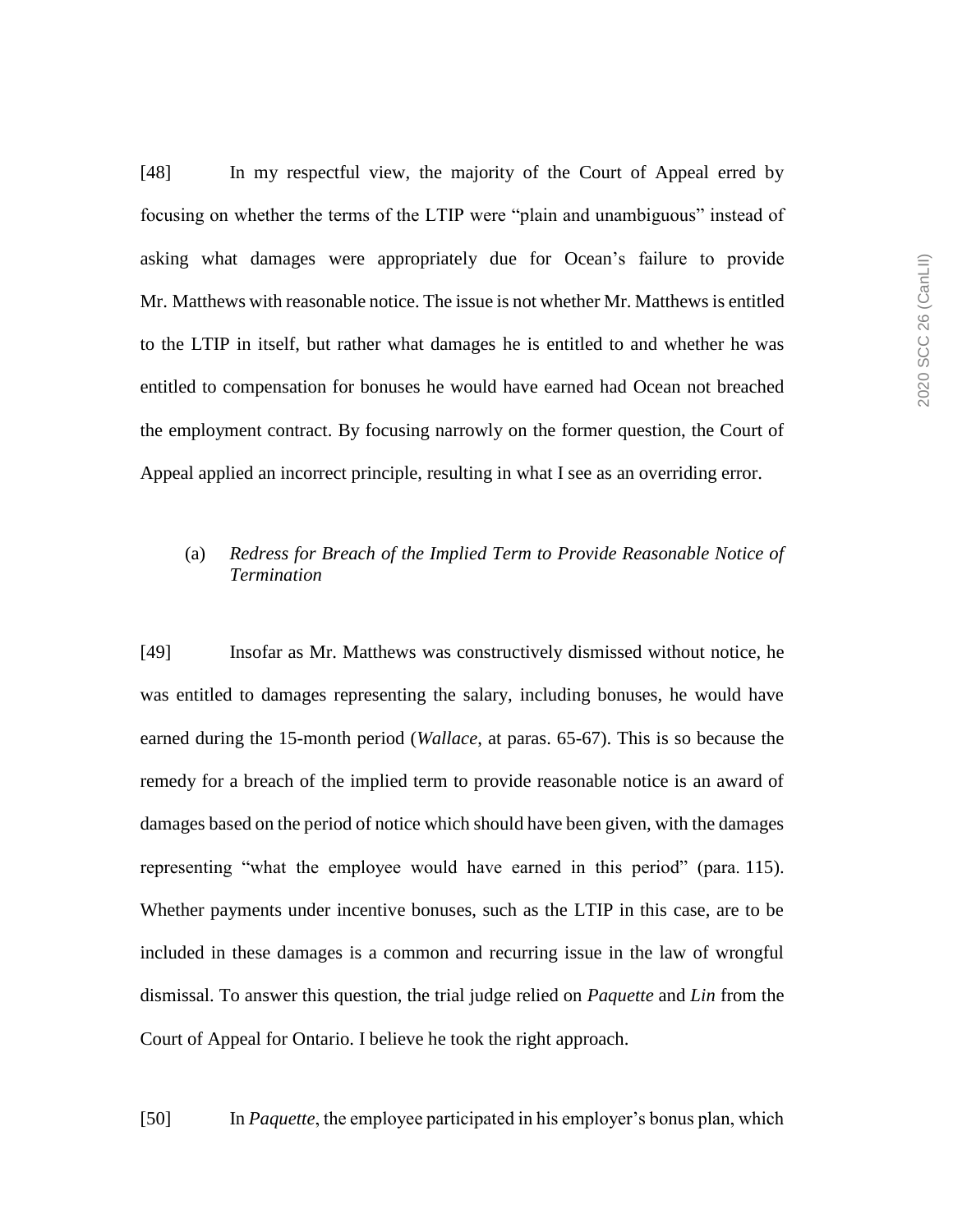stipulated that employees had to be "actively employed" on the date of the bonus payout. That language is broadly comparable to that found in the LTIP which, at clause 2.03, requires the claimant to be a "full-time employee" of the company. In *Paquette*, but for the employee's termination, the employee would have received the bonus within the reasonable notice period. The motion judge in that case, however, concluded that the employee was not entitled to the bonus because, while he may have been "notionally" employed during the reasonable notice period, he was not "actively" employed and so did not qualify under the terms of the plan.

[51] The employee's appeal was allowed. The Ontario Court of Appeal relied principally on its prior decision in *Taggart v. Canada Life Assurance Co.* (2006), 50 C.C.P.B. 163, concerning a similar question related to pension benefits. In that case, Sharpe J.A. rightly cautioned that courts should not ignore the legal nature of employees' claims. "The claim is not", he said, "for the pension benefits themselves. Rather, it is for common law contract damages as compensation for the pension benefits [the employee] would have earned had [the employer] not breached the contract of employment" (para. 16). Consequently, "a terminated employee is entitled to claim damages for the loss of pension benefits that would have accrued had the employee worked until the end of the notice period" (para. 13). With respect to the role of a bonus plan's contractual terms, Sharpe J.A. explained that "[t]he question at this stage is whether there is something in the language of the pension contract between the parties that takes away or limits that common law right" (para. 20).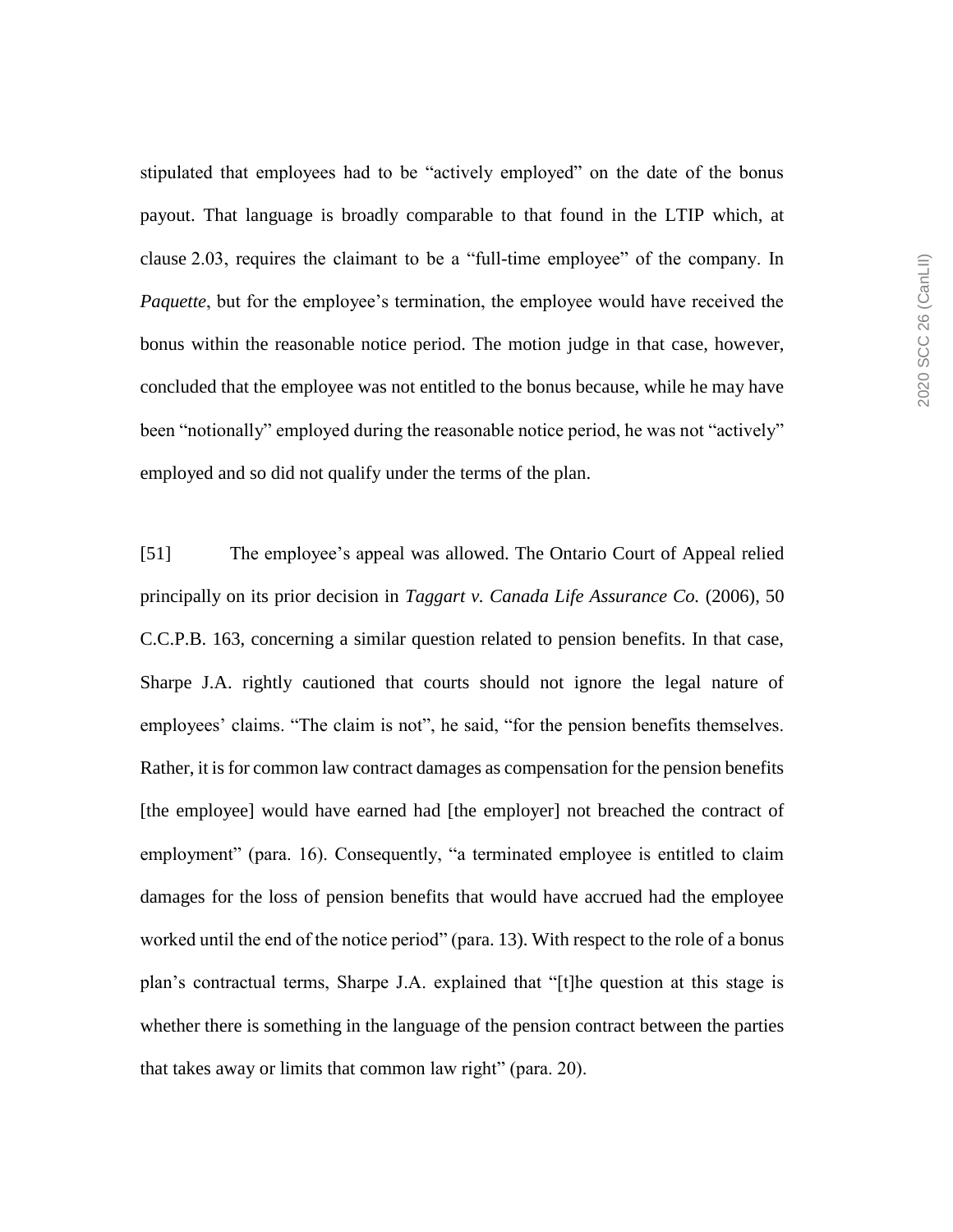[52] The Court of Appeal in *Paquette* built upon the approach in *Taggart*, proposing that courts should take a two-step approach to these questions. First, courts should "consider the [employee's] common law rights" (para. 30). That is, courts should examine whether, but for the termination, the employee would have been entitled to the bonus during the reasonable notice period. Second, courts should "determine whether there is something in the bonus plan that would specifically remove the [employee's] common law entitlement" (para. 31). "The question", van Rensburg J.A. explained, "is not whether the contract or plan is ambiguous, but whether the wording of the plan unambiguously alters or removes the [employee's] common law rights" (para. 31).

[53] I agree with van Rensburg J.A. that this is the appropriate approach. It accords with basic principles of damages for constructive dismissal, anchoring the analysis around reasonable notice. As the court recognized in *Taggart*, and reiterated in *Paquette*, when employees sue for damages for constructive dismissal, they are claiming for damages as compensation for the income, benefits, and bonuses they would have received had the employer not breached the implied term to provide reasonable notice (see also *Iacobucci v. WIC Radio Ltd.*, 1999 BCCA 753, 72 B.C.L.R. (3d) 234, at paras. 19 and 24; *Gillies v. Goldman Sachs Canada Inc.*, 2001 BCCA 683, 95 B.C.L.R. (3d) 260, at paras. 10-12 and 25; *Keays*, at paras. 54-55). Proceeding directly to an examination of contractual terms divorces the question of damages from the underlying breach, which is an error in principle.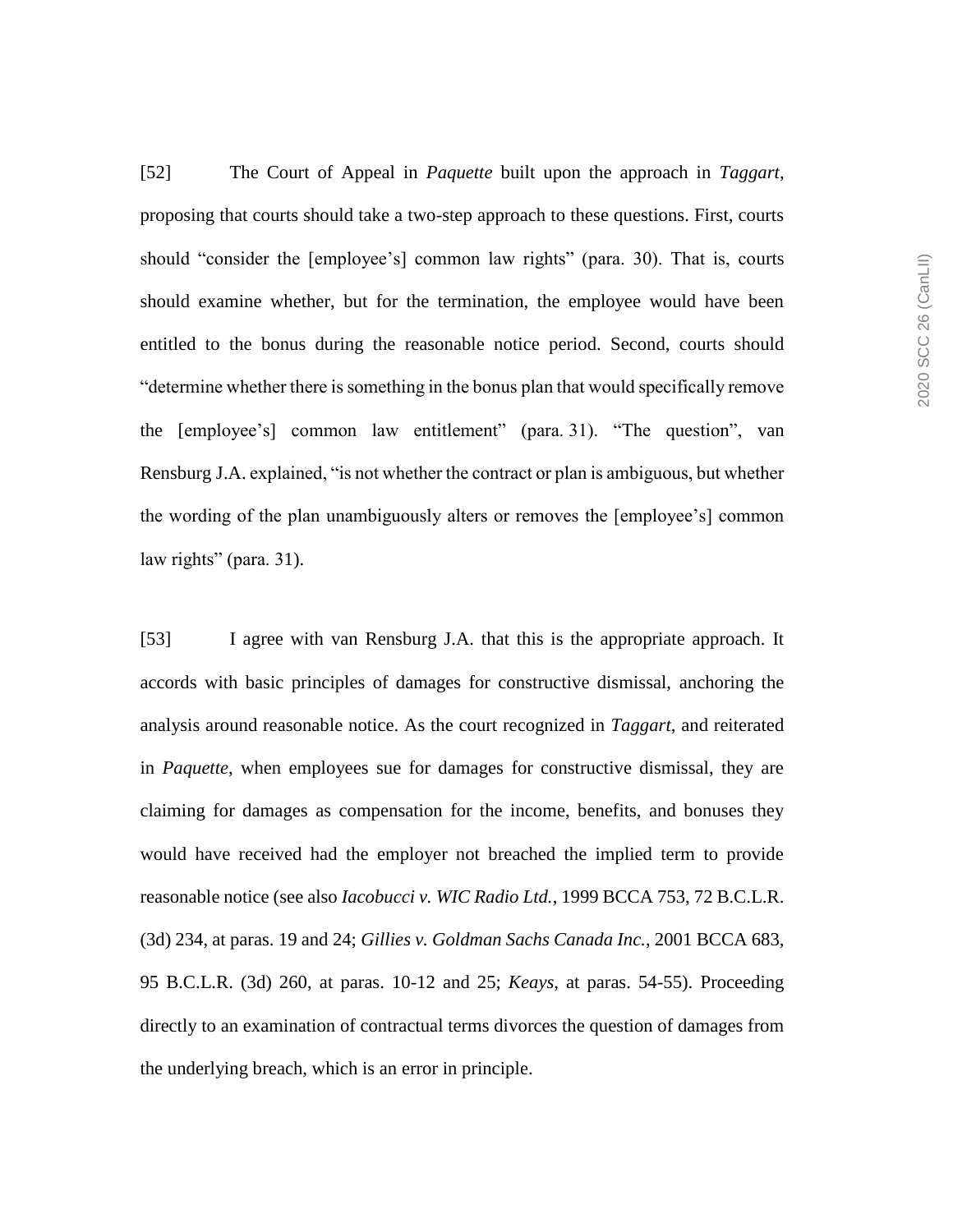[54] Moreover, the approach in *Paquette* respects the well-established understanding that the contract effectively "remains alive" for the purposes of assessing the employee's damages, in order to determine what compensation the employee would have been entitled to but for the dismissal (see, e.g., *Nygard Int. Ltd. v. Robinson* (1990), 46 B.C.L.R. (2d) 103 (C.A.), at pp. 106-7, per Southin J.A., concurring; *Gillies*, at para. 17).

[55] Courts should accordingly ask two questions when determining whether the appropriate quantum of damages for breach of the implied term to provide reasonable notice includes bonus payments and certain other benefits. Would the employee have been entitled to the bonus or benefit as part of their compensation during the reasonable notice period? If so, do the terms of the employment contract or bonus plan unambiguously take away or limit that common law right?

### (b) *Application to Mr. Matthews' Case*

[56] The first question is whether Mr. Matthews would have been entitled to the LTIP payment as part of his compensation during the reasonable notice period. Since the Realization Event was triggered within the 15-month reasonable notice period, Mr. Matthews argues that he is *prima facie* entitled to damages for the lost LTIP payment as part of his common law damages.

[57] Ocean argues that Mr. Matthews cannot satisfy the first stage of the analysis. It points this Court to *Singer v. Nordstrong Equipment Limited*, 2018 ONCA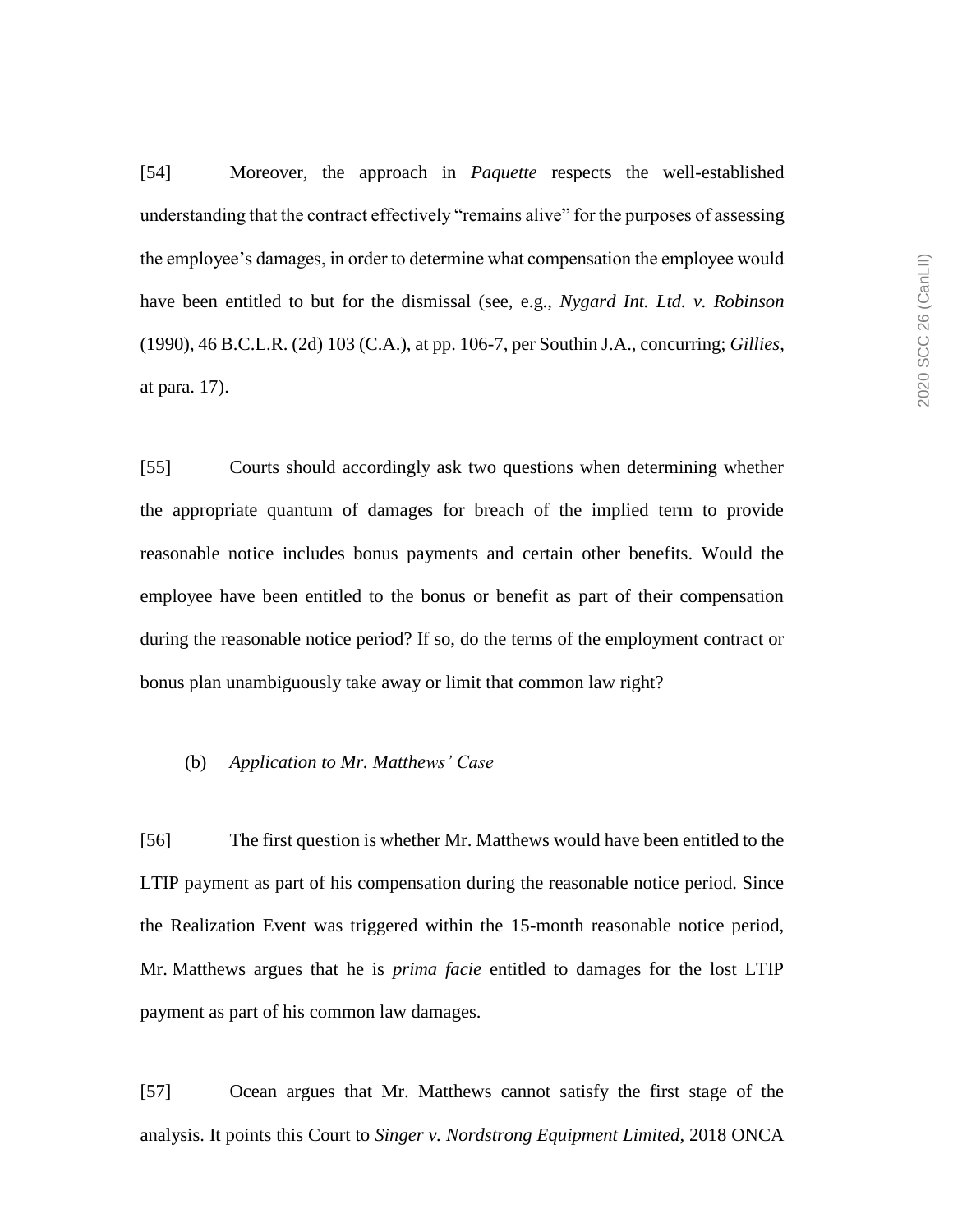364, 47 C.C.E.L. (4th) 218, where the Court of Appeal for Ontario presented the first question by asking whether the bonus was "an integral part of his compensation package" (para. 21). Relying on this formulation, Ocean contends that, under the first step, Mr. Matthews has a common law entitlement to damages for all compensation and benefits that are integral to his compensation. Ocean maintains that the LTIP payment was not integral to Mr. Matthews' compensation since he did not have a vested right at the date of termination.

[58] The trial judge confronted this submission and concluded that Ocean was attempting to introduce an extra requirement into the analysis that is not supported by the jurisprudence (para. 387). I agree. The test of whether a benefit or bonus is "integral" to the employee's compensation assists in answering the question of what the employee would have been paid during the reasonable notice period (see, e.g., *Brock v. Matthews Group Ltd.* (1988), 20 C.C.E.L. 110 (Ont. H.C.J.), at p. 123, aff'd (1991), 34 C.C.E.L. 50 (C.A.); *Paquette*, at para. 17). Thus, in *Paquette* and *Singer*, where the bonuses at issue were discretionary, the Court of Appeal for Ontario considered this so-called "integral" test since there was doubt as to whether the employee would have received those discretionary bonuses during the reasonable notice period.

[59] This case is different. The purpose of damages in lieu of reasonable notice is to put the employee in the position they would have been in had they continued to work through to the end of the notice period. It is uncontested that the Realization Event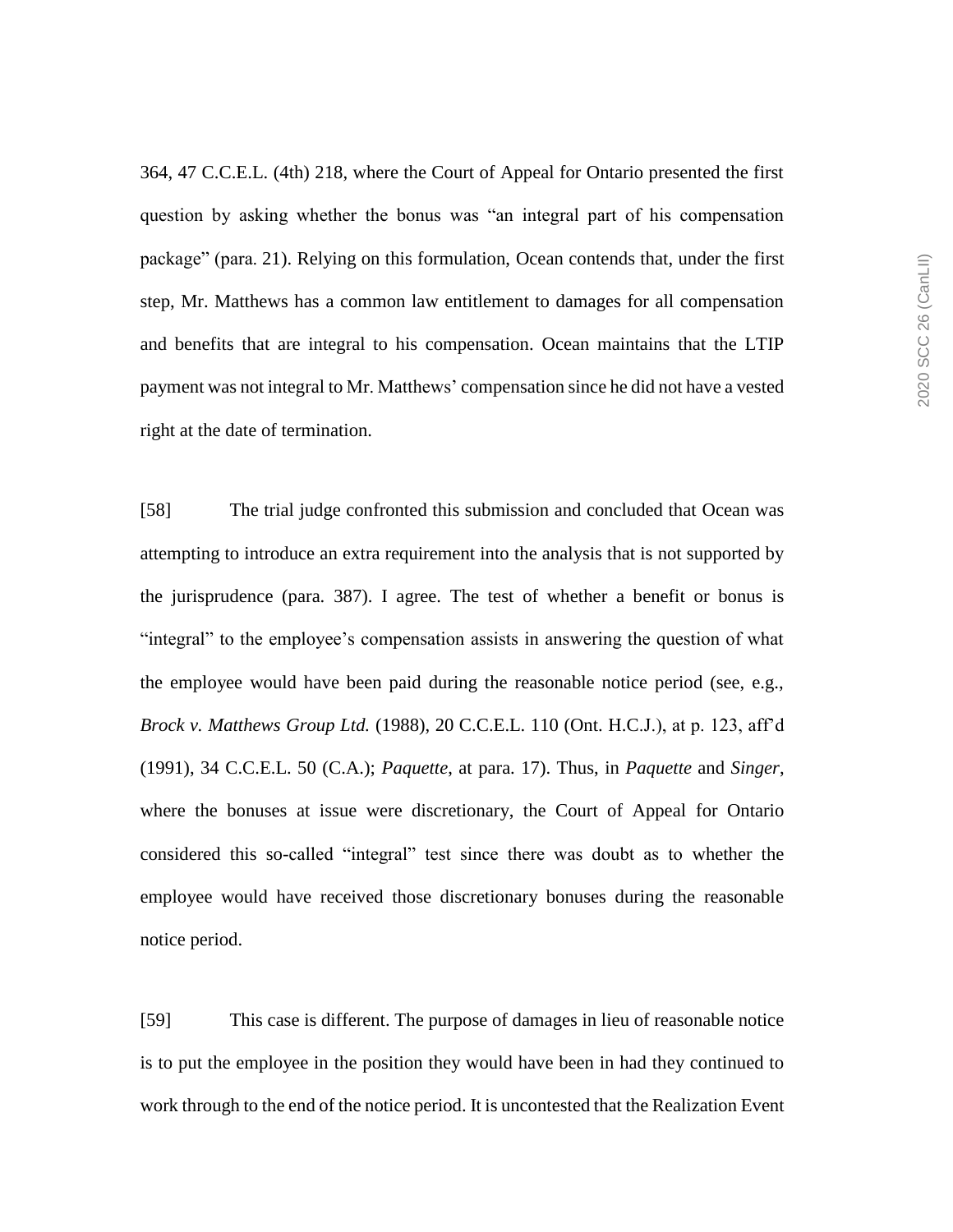occurred during the notice period. But for Mr. Matthews' dismissal, he would have received an LTIP payment during that period. In such circumstances, there is no need to ask whether the LTIP payment was "integral" to his compensation.

[60] Furthermore, in answer to a question from one of my colleagues at the hearing, counsel for Ocean conceded that Mr. Matthews may well have had an entitlement to the LTIP absent clauses 2.03 and 2.05. I am thus satisfied that, on this first step, Mr. Matthews is *prima facie* entitled to receive damages as compensation for the lost bonus.

[61] On the second step, the question is whether the terms of the LTIP unambiguously limit or remove Mr. Matthews' common law right. It should be mentioned that the parties took opposing positions on the applicable standard of review for questions related to the interpretation of the LTIP. Both parties relied on *Ledcor Construction Ltd. v. Northbridge Indemnity Insurance Co.*, 2016 SCC 37, [2016] 2 S.C.R. 23. For his part, Mr. Matthews argued that the trial judge's interpretation should be reviewed for palpable and overriding error. Ocean, in contrast, said that the standard of review should be correctness, relying on the standard form contract exception described in *Ledcor*. Ocean stressed that there is no evidence that Mr. Matthews negotiated the relevant terms, and that the LTIP applies to multiple employees.

[62] I am careful to note that the trial judge did not find that this was a commonly-used standard form agreement. In *Ledcor*, the Court was tasked with interpreting a standard form agreement commonly used in the insurance industry,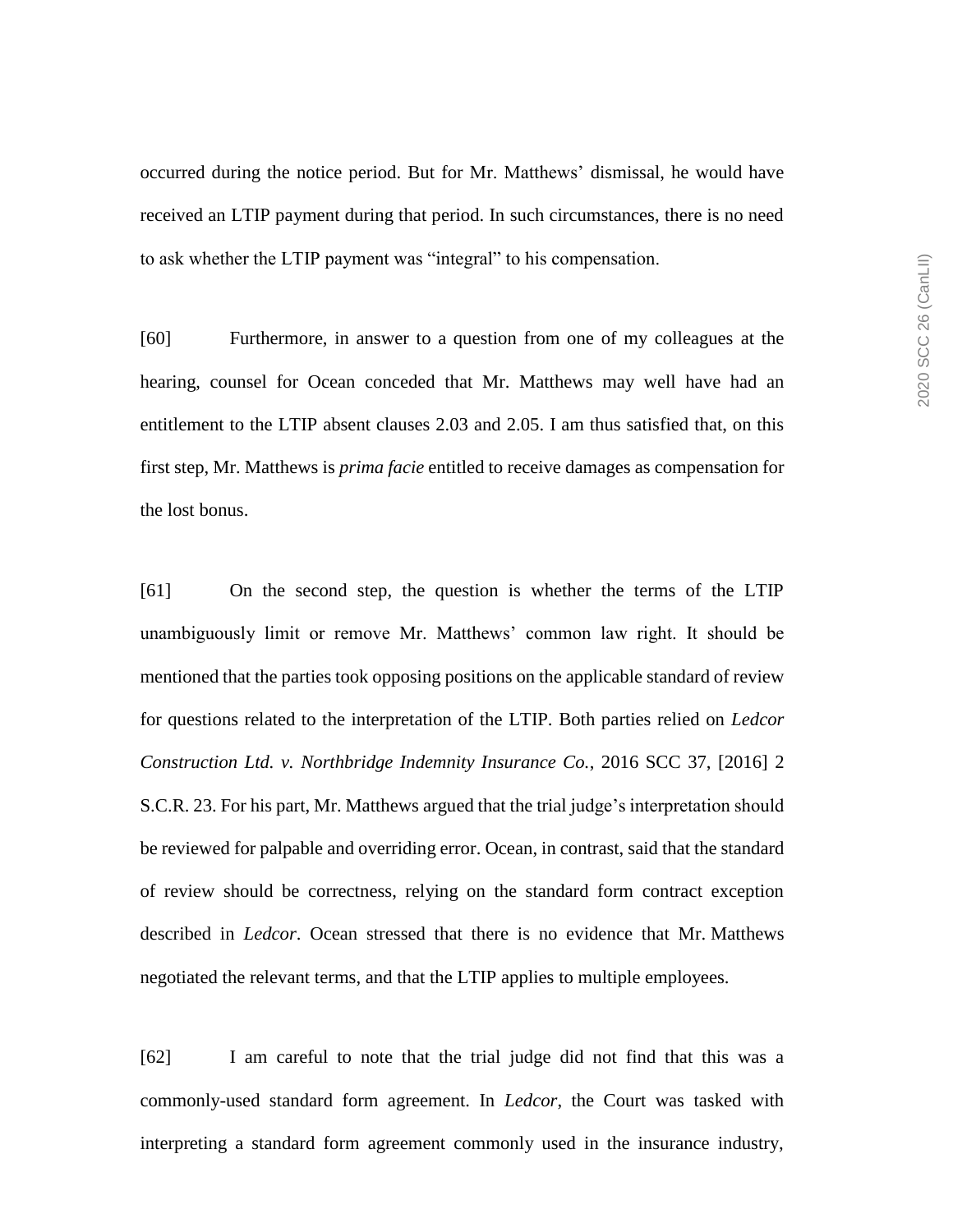where "consistency [in interpretation] is particularly important" (para. 40). Justice Wagner explained that, given that standard form contracts are those that are so widely used that the "interpretation of the ... contract could affect many people" (at para. 39), a standard form exception is appropriate. This case is different: the only relevant finding by the trial judge on this issue is that it was "a limited number of executives" that were affected by the LTIP (para. 61). In the end, however, it is not necessary to decide whether or not the LTIP was truly a standard form contract in this case, since the trial judge did not consider one of the two main clauses at issue in this case, clause 2.05, which therefore must be interpreted in any event.

[63] Returning, then, to the main clauses at issue, which provide the following:

### 2.03 CONDITIONS PRECEDENT:

ONC shall have no obligation under this Agreement to the Employee unless on the date of a Realization Event the Employee is a full-time employee of ONC. For greater certainty, this Agreement shall be of no force and effect if the employee ceases to be an employee of ONC, regardless of whether the Employee resigns or is terminated, with or without cause.

#### 2.05 GENERAL:

The Long Term Value Creation Bonus Plan does not have any current or future value other than on the date of a Realization Event and shall not be calculated as part of the Employee's compensation for any purpose, including in connection with the Employee's resignation or in any severance calculation.

[64] The question is not whether these terms are ambiguous but whether the wording of the plan unambiguously limits or removes the employee's common law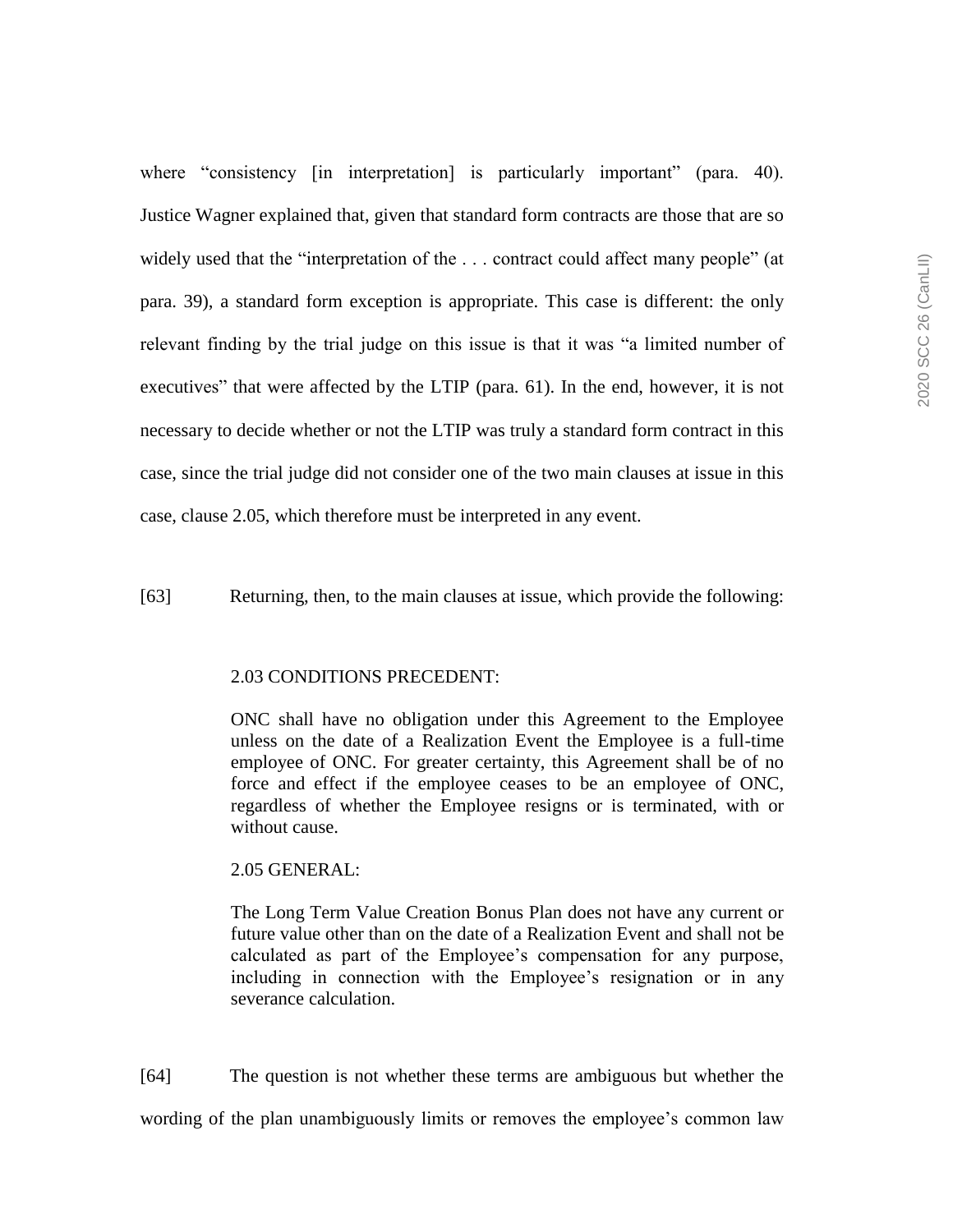rights (*Paquette*, at para. 31, citing *Taggart*, at paras. 12 and 19-22). Importantly, given that the LTIP is a "unilateral contract", in the sense that the parties did not negotiate its terms, the principle of contractual interpretation that clauses excluding or limiting liability will be strictly construed "applies with particular force" (*Taggart*, at para. 18, citing *Hunter Engineering Co. v. Syncrude Canada Ltd.*, [1989] 1 S.C.R. 426, at p. 459). As this Court recognized in *Tercon Contractors Ltd. v. British Columbia (Transportation and Highways)*, 2010 SCC 4, [2010] 1 S.C.R. 69, at para. 73, albeit in the commercial context, and cited here to underscore just this point, sophisticated parties are able to draft clear and comprehensive exclusion clauses when they are minded to do so.

[65] To this end, the provisions of the agreement must be absolutely clear and unambiguous. So, language requiring an employee to be "full-time" or "active", such as clause 2.03, will not suffice to remove an employee's common law right to damages. After all, had Mr. Matthews been given proper notice, he would have been "full-time" or "actively employed" throughout the reasonable notice period (*Paquette*, at para. 33, citing *Schumacher v. Toronto-Dominion Bank* (1997), 147 D.L.R. (4th) 128 (Ont. C.J. (Gen. Div.)), at p. 184; see also para. 47; *Lin*, at para. 89). Indeed, the trial judge and the majority of the Court of Appeal agreed that an "active employment" requirement is not sufficient to limit an employee's damages (trial reasons, at para. 398; C.A. reasons, at para. 66).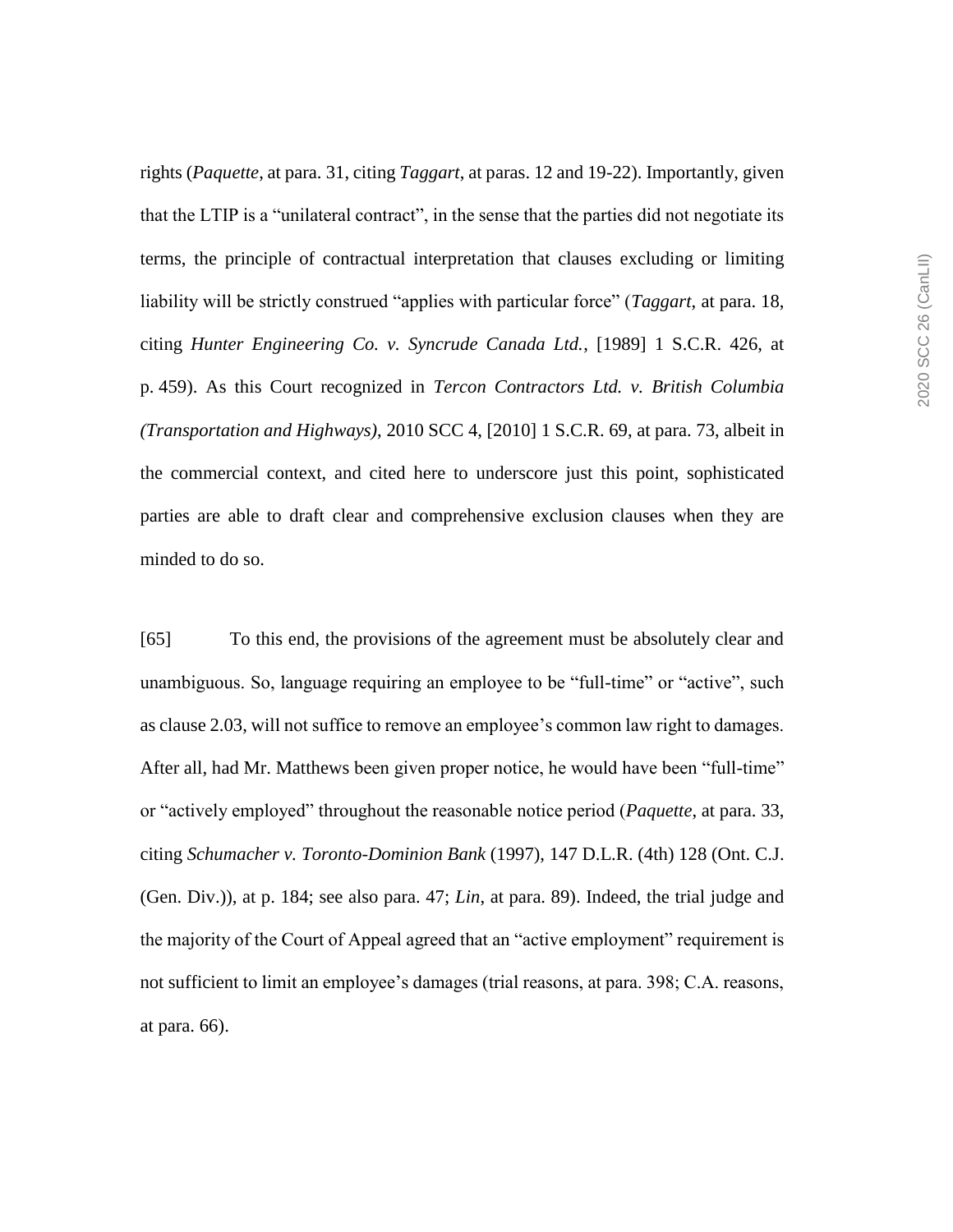[66] Similarly, where a clause purports to remove an employee's common law right to damages upon termination "with or without cause", such as clause 2.03, this language will not suffice. Here, Mr. Matthews suffered an *unlawful* termination since he was constructively dismissed without notice. As this Court held in *Bauer v. Bank of Montreal*, [1980] 2 S.C.R. 102, at p. 108, exclusion clauses "must clearly cover the exact circumstances which have arisen". So, in Mr. Matthews' case, the trial judge properly recognized that "[t]ermination without cause does not imply termination without notice" (para. 399; see also *Veer v. Dover Corp. (Canada) Ltd.* (1999), 120 O.A.C. 394, at para. 14; *Lin*, at para. 91). Yet, it bears repeating that, for the purpose of calculating wrongful dismissal damages, the employment contract is not treated as "terminated" until after the reasonable notice period expires. So, even if the clause had expressly referred to an unlawful termination, in my view, this too would not unambiguously alter the employee's common law entitlement.

[67] I therefore agree with the trial judge that clause 2.03 does not unambiguously limit or remove Mr. Matthews' common law right. In my respectful view, the majority of the Court of Appeal erred in concluding otherwise.

[68] As mentioned, it is true that the trial judge did not expressly consider clause 2.05. The dissenting judge suggested this clause only prevents Mr. Matthews from seeking the bonus as part of his severance, and not part of a claim for wrongful dismissal damages. The majority disagreed, arguing there is no functional difference between severance and damages (paras. 120-21).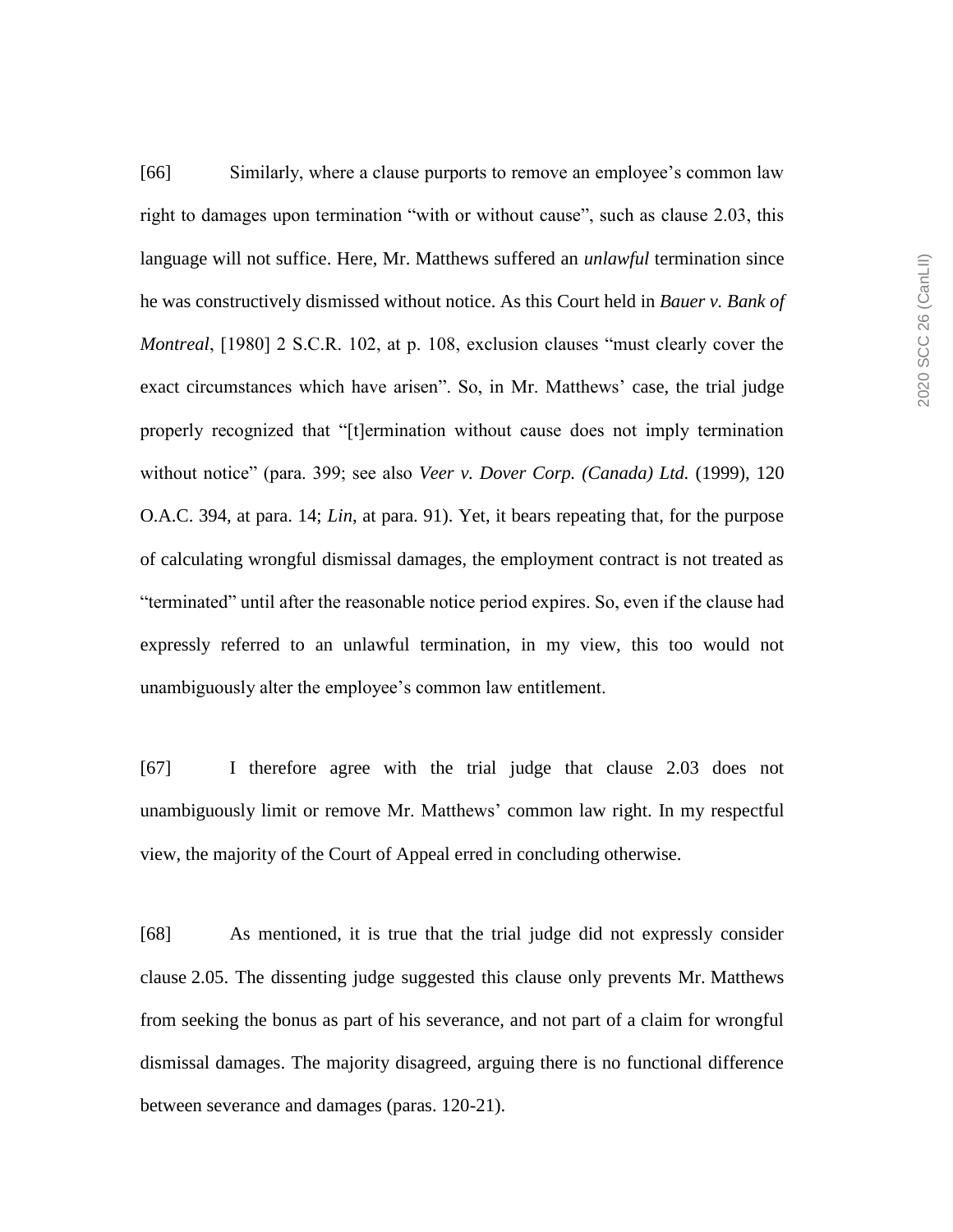[69] I respectfully disagree with the majority of the Court of Appeal on this point. The trial judge did not use the LTIP to calculate severance; rather, he determined the quantum of damages that Mr. Matthews was entitled to under the common law following the constructive dismissal. As the dissenting judge explained in detail, severance and damages are distinct legal concepts. The primary purpose of providing reasonable notice (or damages in lieu thereof) is to protect employees by providing them an opportunity to seek alternative employment (see *Wallace*, at para. 120, per McLachlin J., as she then was, dissenting, but not on this point). Severance pay, by contrast, "acts to compensate long-serving employees for their years of service and investment in the employer's business and for the special losses they suffer when their employment terminates", and is often provided for in provincial employment standards legislation (*Rizzo & Rizzo Shoes Ltd. (Re)*, [1998] 1 S.C.R. 27, at para. 26).

[70] Moreover, clause 2.05 must be read as a whole; it also states that the LTIP "does not have any current or future value other than on the date of a Realization Event". If Mr. Matthews had been properly given notice of termination, he would have remained a full-time employee on the date of the Realization Event, and thus would have received an LTIP payment. His damages reflect that lost opportunity.

[71] In reaching a different conclusion regarding the interpretation of clauses 2.03 and 2.05, the majority judges relied on *Styles* from the Court of Appeal of Alberta. Ocean urges this Court to do the same. While this is not the occasion to examine the law in Alberta in depth, I allow myself the following observations.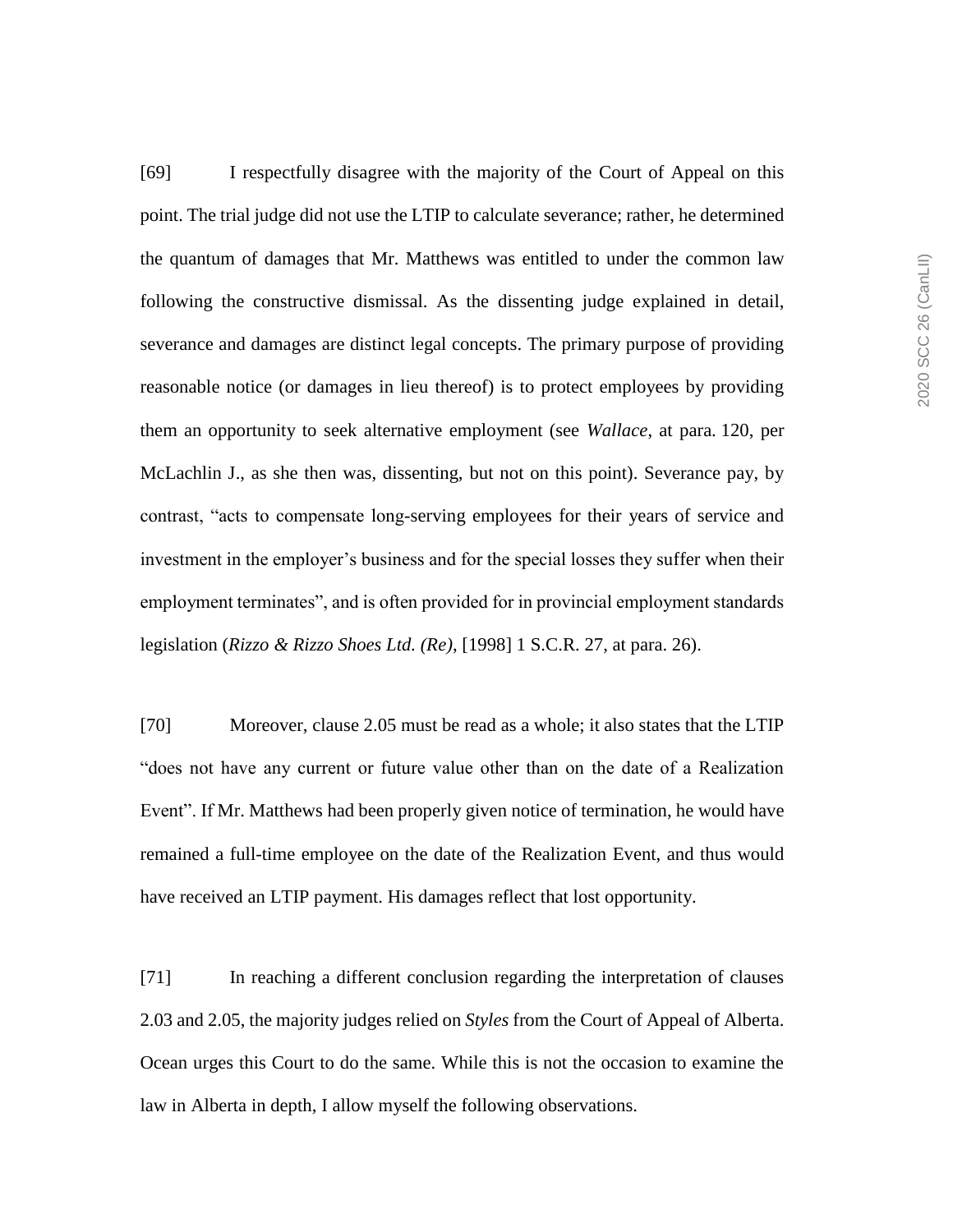[72] At issue in *Styles* was a similar question to the one here: was the employee, upon being terminated without cause, entitled to receive a payment under his employer's contractual long-term incentive plan? Upon termination, the employer paid the employee a lump sum payment equal to three months' salary pursuant to the terms of his employment contract (*Styles v. Alberta Investment Corp.*, 2015 ABQB 621, [2016] 4 W.W.R. 593, at paras. 9 and 27, per Yungwirth J.). The bonus would not have vested until several *years* after the employee's termination (*Styles*, at paras. 17-23, per Yungwirth J.). Consequently, the employee could not recover damages for a payment under the bonus in connection to the reasonable notice period. At a minimum, *Styles* is thus distinguishable from Mr. Matthews' case. The latter raises issues surrounding damages connected to the notice period, while the former does not.

[73] It also bears noting that the Court of Appeal of Alberta in *Styles* suggested that *Paquette*, one of the cases I rely on here, is premised upon an erroneous reading of this Court's decision in *Sylvester v. British Columbia*, [1997] 2 S.C.R. 315. In *Styles*, the Court of Appeal noted that "[t]he common law implies a term of reasonable notice, or pay in lieu, in those circumstances. The payment in lieu is not 'damages' for a breach of the contract, but rather one component of the compensation provided for in the contract. If an employer fails to give proper notice or pay in lieu, the breach is in the failure to pay, not in the termination" (para. 34 (footnote omitted)). The Court of Appeal then observed that "[t]here are decisions from other jurisdictions that treat termination as a breach, but they do not reflect the law of Alberta: see for example [*Paquette*]. *Paquette* relies on the *dictum* in [*Sylvester*], at para. 1, but para. 15 of that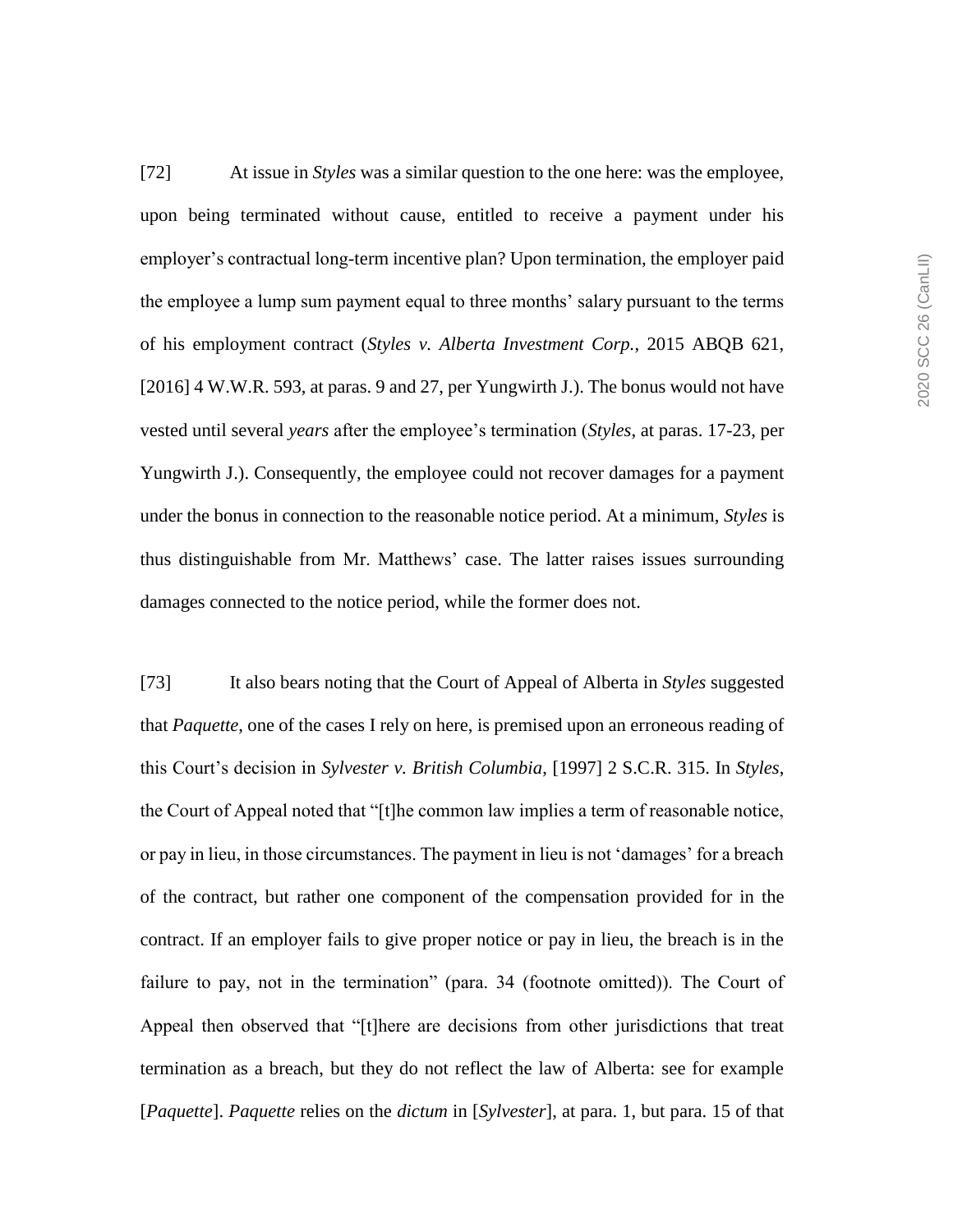decision confirms that it is the non-payment that is the breach, not the termination itself" (para. 34, fn. 1).

[74] On my reading, this Court in *Sylvester* confirmed that "[d]amages for wrongful dismissal are designed to compensate the employee for the breach by the employer of the implied term in the employment contract to provide reasonable notice of termination" (para. 15 (emphasis added)). Authority elsewhere confirms this same idea: there is no such implied term of the contract to provide payment in lieu (see, e.g., *Love v. Acuity Investment Management Inc.*, 2011 ONCA 130, 277 O.A.C. 15, at para.  $44$ ). $<sup>3</sup>$ </sup>

[75] As explained by the Court of Appeal for British Columbia in *Dunlop v. B.C. Hydro & Power Authority* (1988), 32 B.C.L.R. (2d) 334, at pp. 338-39, there are three principal reasons why this is an important distinction. First, there are issues surrounding the complexity of an implied term to provide pay in lieu of notice, and whether such a term can readily be implied into an employment contract. Second, implying a term to provide pay in lieu of notice "would mean that if an employer elected to give pay in lieu of notice, the employer would be complying with the contract and not breaking it", and thus "the contract would require the full payment to be made immediately". Third, if the employer elected to invoke such an implied term and gave no notice of termination, "there would be no obligation on the part of the employee to mitigate damages by seeking other employment" since the term requires a payment in

 $\overline{a}$ 

<sup>3</sup> See D. B. Buchanan, "Defining Wrongful Dismissal: The Alberta Schism" (2019), 57 *Alta. L. Rev.* 96.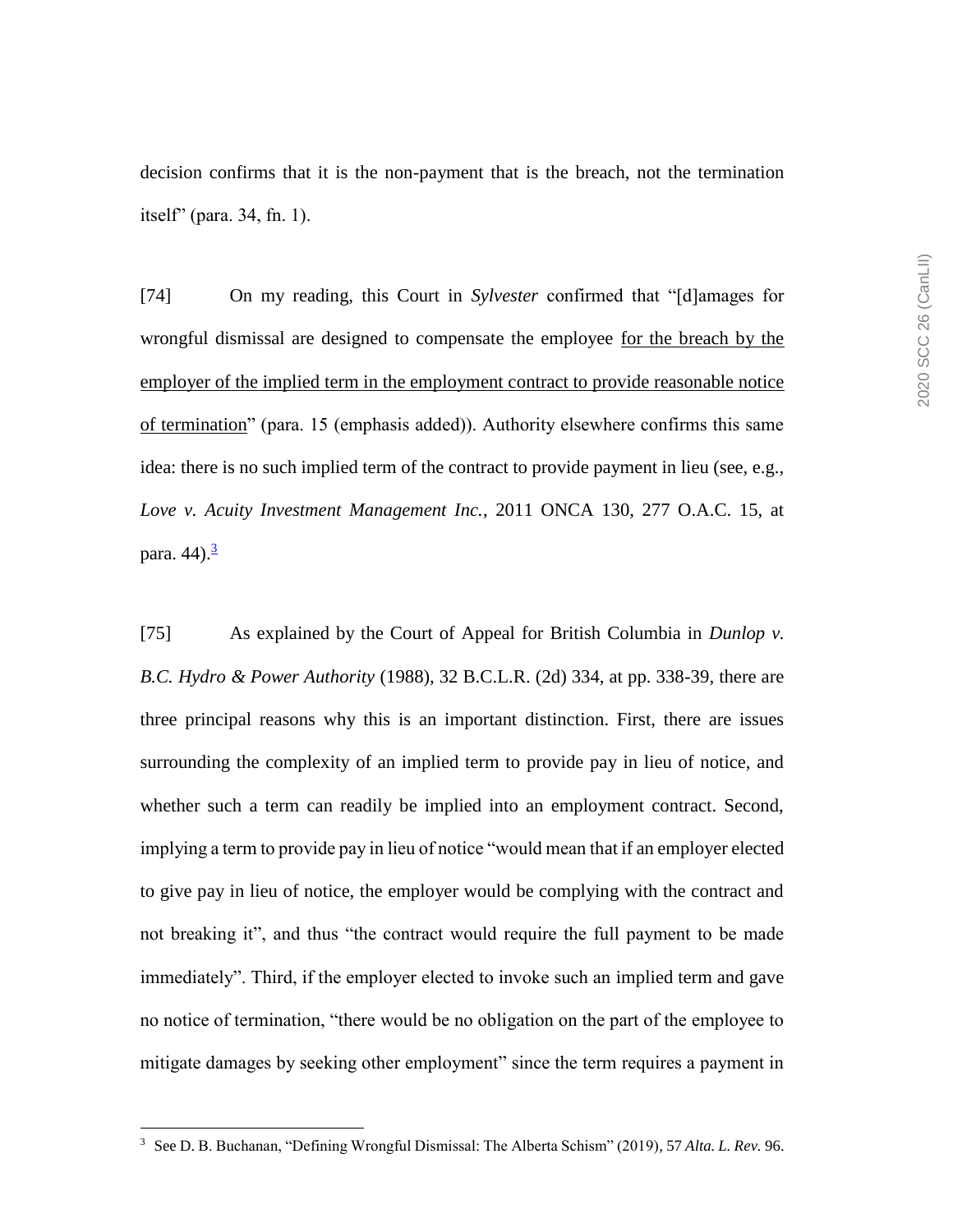full without regard to the employee's actual losses. Ensuring that courts and litigants properly understand this distinction is thus important as it can profoundly affect employees' financial lives. To the extent that some cases suggest otherwise, I respectfully disagree.

[76] Finally, at this stage of the analysis, it may also be appropriate in certain cases to examine whether the clauses purporting to limit or take away an employee's common law right were adequately brought to the employee's attention (*Paquette*, at para. 18; *Taggart*, at paras. 20-23; *Poole v. Whirlpool Corp.*, 2011 ONCA 808, 97 C.C.E.L. (3d) 20, at paras. 5-6). This issue, however, does not arise on these facts. Moreover, as several interveners commented on in this appeal, it may be appropriate to question whether the clause at issue is compatible with minimum employment standards (*Machtinger*, at p. 1004). This issue was not canvassed by the courts below and, in the present circumstances, it is unnecessary to explore further.

[77] In sum, I agree with the trial judge that Mr. Matthews is entitled to receive damages equal to what he would have received pursuant to the LTIP, subject to mitigation.

## (2) Good Faith

[78] Again, and I say so respectfully, the parties' arguments on good faith were confounding when placed side by side. Mr. Matthews focused largely on the duty of honest performance, and confirmed at the hearing that he is not seeking damages for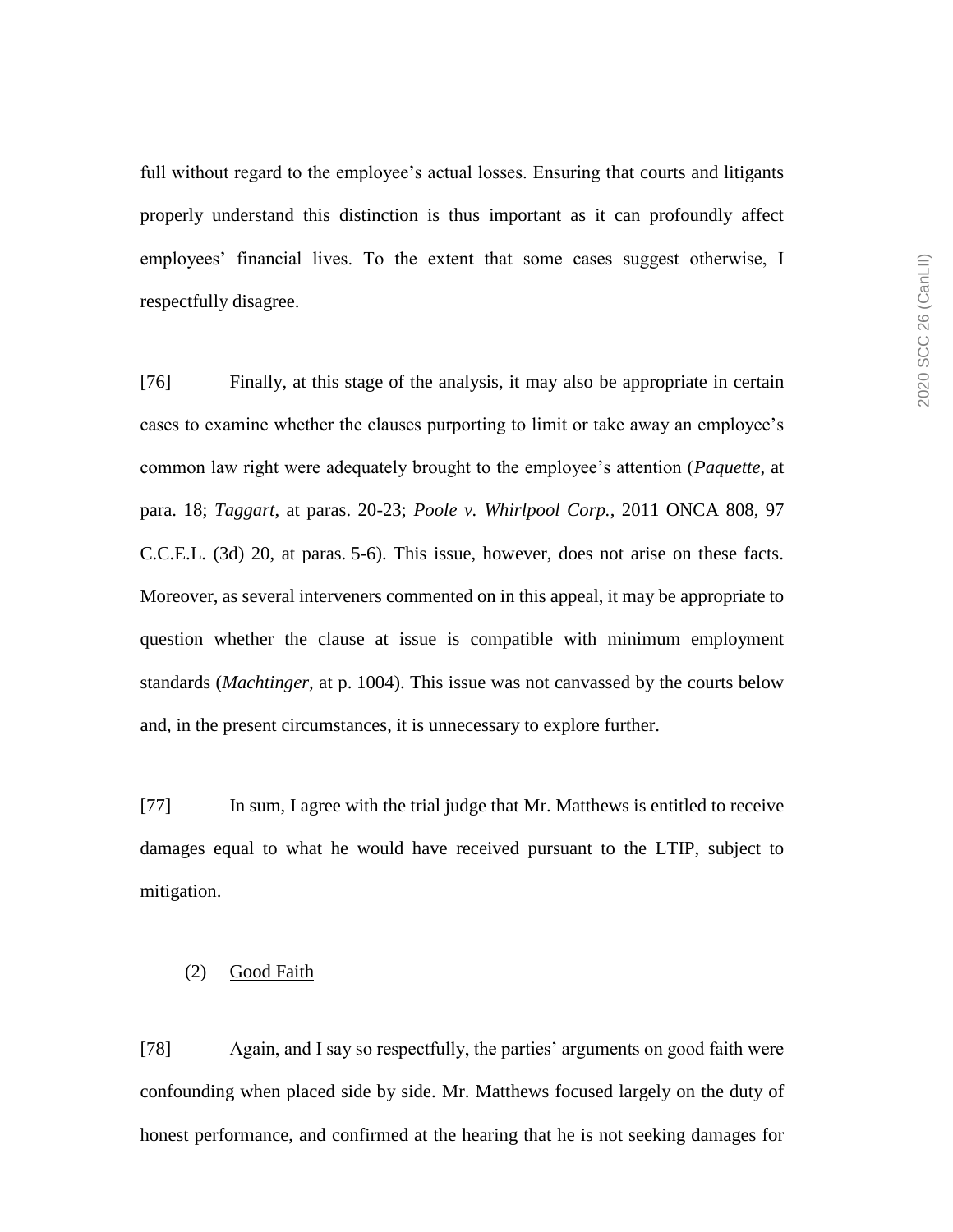mental distress flowing from a breach of the duty to exercise good faith in the manner of dismissal, noting that this "just doesn't get him there" in respect of the LTIP (transcript, p. 17). Ocean, in contrast, defended the conclusion of the Court of Appeal that there was "no bad faith" in "the manner in which [Mr. Matthews] was treated", recalling specifically the trial judge's finding that Mr. Matthews had failed to show that Ocean had planned to terminate him in order to deprive him of his LTIP entitlement (see para. 122).

[79] Ocean is no doubt correct on this very last point. That said, and contrary to the succinct conclusion of the majority judges in the Court of Appeal, I share Mr. Matthews' view that the trial judge did make abundantly clear that the treatment experienced by Mr. Matthews from 2007 until the moment of his departure constituted dishonest conduct on the part of Ocean. He found, as a matter of fact, that Ocean's senior manager undertook a four-year "campaign", characterized by lies and dishonesty, to push Mr. Matthews out of operations (see, e.g., paras. 294, 296, 298 and 301).

[80] The trial judge did not, however, explicitly find a breach of contract resulting from this dishonesty. He did not speak to the duty of honest performance, likely because — given that the original pleadings were filed before *Bhasin*'s release — *Bhasin* was not pleaded at trial. Nor did he pursue an analysis, in accordance with *Wallace* and *Keays*, to determine whether this dishonesty amounted to a breach of the duty to exercise good faith in the manner of dismissal. One suspects this too reflected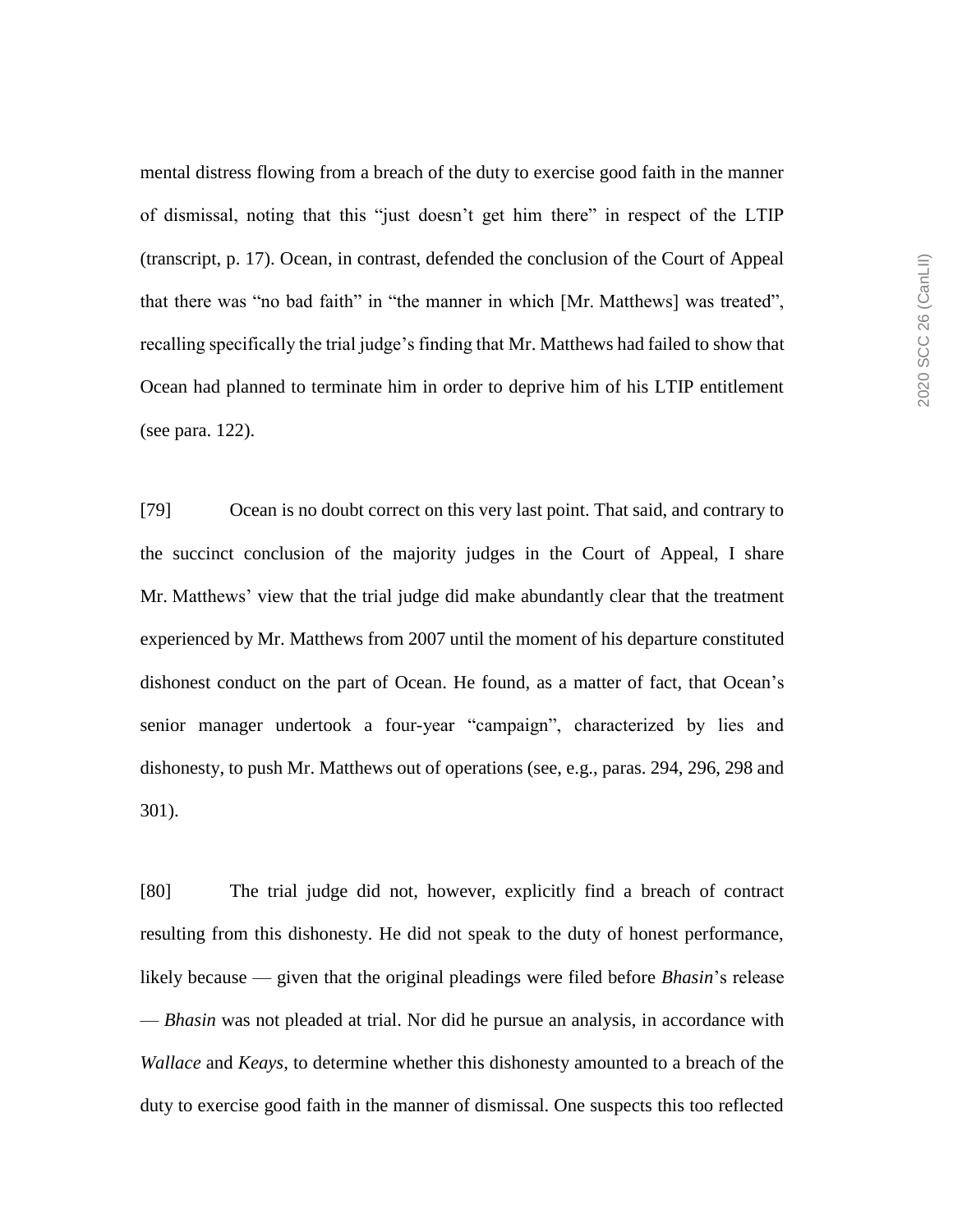the character of the pleadings, since no compensatory damages for mental distress flowing from Mr. Matthews' treatment in the manner of his dismissal were pursued.

[81] On this latter point, I would take this opportunity to recall that, had the issue been properly placed before the trial judge, it was certainly within the trial judge's prerogative to tie the dishonesty that occurred over the four-year period to the "manner of dismissal". Due to the circumstances in *Wallace* and *Keays*, "in the manner of dismissal" was originally conceptualized as the *moment* of dismissal, suggesting to some degree that good faith must exist only at the very end of the employment relationship. Yet, circumstances of constructive dismissal show that this reading sometimes needs to be extended. Following *Potter*, an employee's constructive dismissal may be better understood as the consequence of conduct over a series of events in time, and not just a tipping point. On this reading, *Potter* extends the notion of "in the manner of dismissal" to encompass circumstances in which termination stems from an employee's decision to leave their job brought about, as here, by a series of events that predate the actual moment of the parting of ways between employer and employee (paras. 31-35). The constructive dismissal may, depending on the facts of a given case, reflect a choice to leave prompted by a series of changes to the employee's working conditions over time, absent any misconduct. Or a constructive dismissal may reflect a choice to leave where dishonest or like misconduct eventually pushes the employee out the door. In the latter circumstance, this suggests that, at least retrospectively, the duty is relevant to the performance of the contract prior to the moment of termination. Indeed, there is no coherent reason why the measure of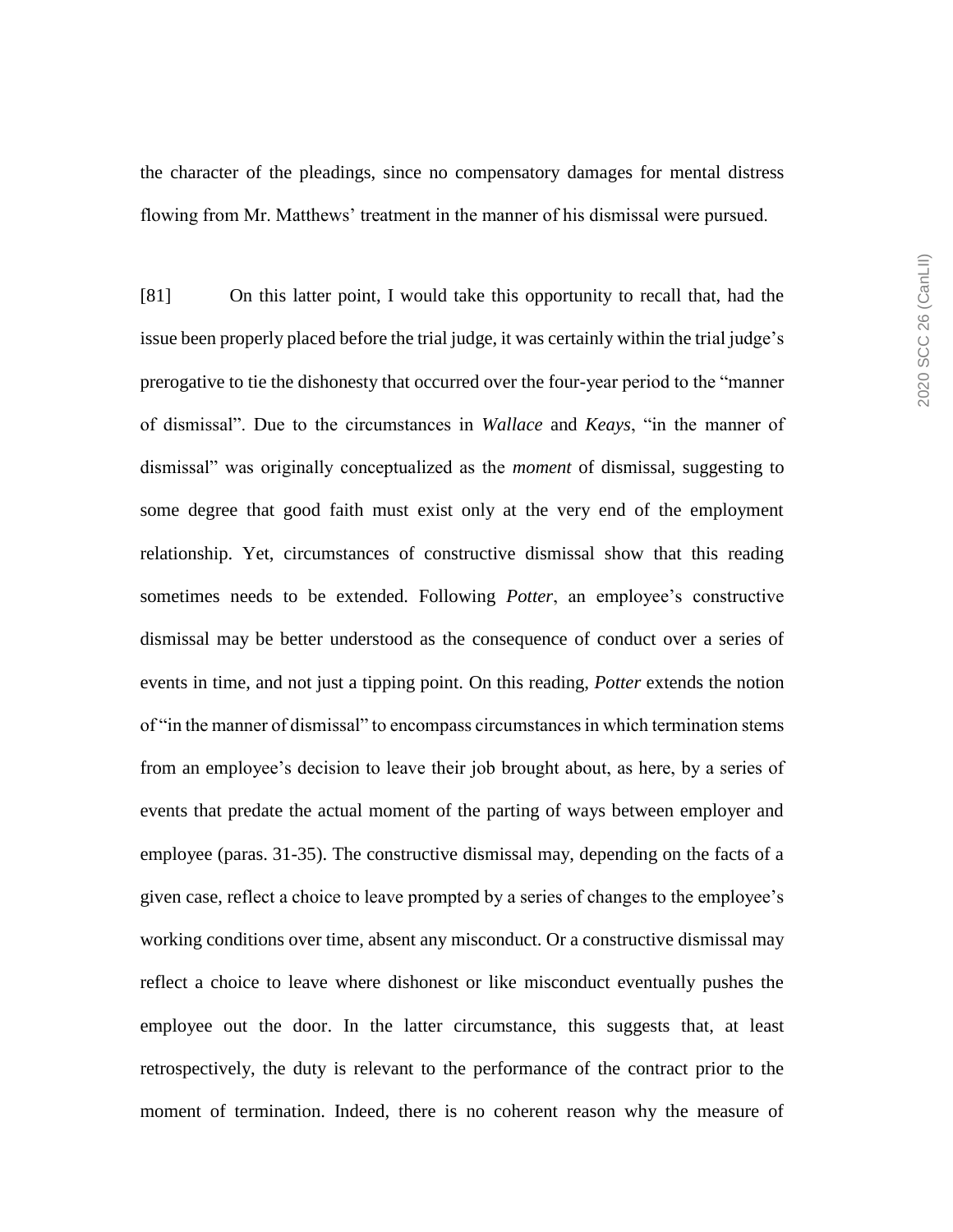misconduct cannot be understood retrospectively in cases of wrongful dismissal "so long as it is 'a component of the manner of dismissal'" (*Doyle v. Zochem Inc.*, 2017 ONCA 130, 31 C.C.P.B. (2nd) 200, at para. 13, citing *Gismondi v. Toronto (City)* (2003), 64 O.R. (3d) 688 (C.A.), at para. 23).

[82] In recognizing this, *Potter* affirmed what courts were already doing: examining the employment relationship retrospectively, and thus implicitly finding that good faith is owed not merely at the very end of the relationship. As Professor England has observed, courts have frequently examined whether employers treated their employees with good faith in constructive dismissal cases by, for example, ensuring employees were safeguarded from bullying, intimidation, and harassment from managers and other employers (*Individual Employment Law* (2nd ed. 2008), at pp. 92-93). This extension in *Potter* thus allowed for a more flexible measure of conduct over the period leading up to the moment of actual termination of the employment contract. $\frac{4}{3}$ 

[83] I would not, however, say anything further on how *Bhasin*, on the one hand, and *Wallace* and *Keays*, on the other, apply to this case. It suffices to say that a contractual breach of good faith rests on a wholly distinct basis from that relating to the failure to provide reasonable notice. I say this on the basis of my proposed conclusion above, with respect to Mr. Matthews' financial claim for breach of the implied duty to provide reasonable notice. At the hearing, counsel for Mr. Matthews

 $\overline{a}$ 

<sup>4</sup> See C. Mummé, "*Bhasin v. Hrynew*: A New Era for Good Faith in Canadian Employment Law, or Just Tinkering at the Margins?" (2016), 32 *Int'l J. Comp. Lab. L. & Ind. Rel.* 117, at p. 122.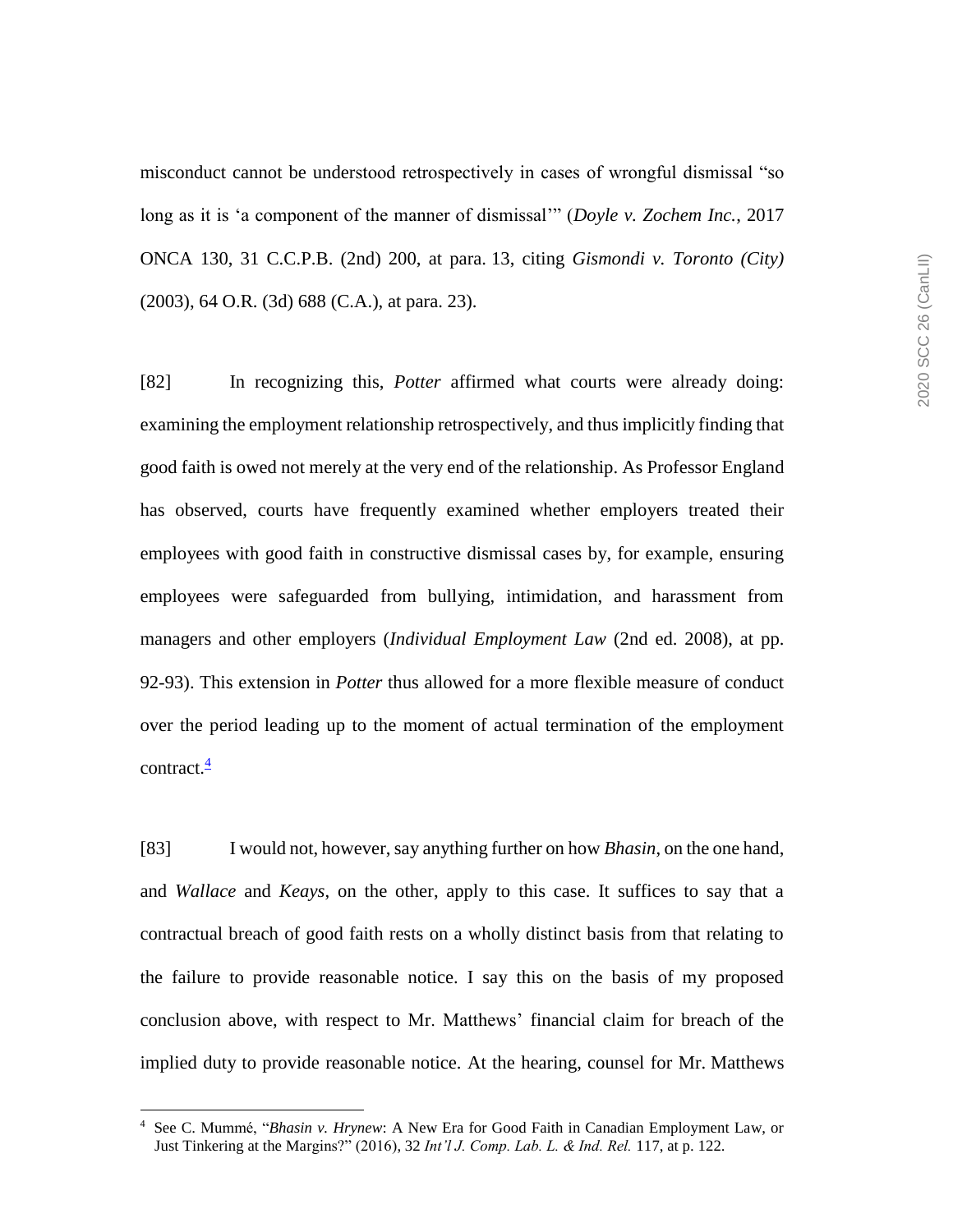acknowledged that, if he received damages to compensate him for his lost LTIP payment as part of his reasonable notice damages, he cannot now claim the same amount under the *Hadley* principle. While the breaches of contract are indeed distinct, they cannot be deployed to provide what amounts to double recovery. Moreover, Mr. Matthews drew the Court's attention to the anxiety caused by Ocean, but made no request for damages for mental distress. As noted, while he originally claimed for punitive damages at trial, he did not pursue this head of damages on appeal. Given that Mr. Matthews failed to press his claim with further detail or argument, even when questioned on point by members of the Court, I need not go further to decide whether some duty of good faith has been breached, since no further remedies are being sought.

[84] Further, I note that Mr. Matthews and several interveners argue that the general organizing principle of good faith described in *Bhasin* manifests itself in various ways throughout the whole of the contractual performance. Ocean answers that any extension of good faith would be an unwieldy precedent.

[85] Mr. Matthews' argument is a serious one. Not all mistreatment by an employer will result in a constructive dismissal — some employees, for financial or other reasons, might choose not to leave their job. It might be that, as argued by various parties in this appeal, a duty of good faith will one day bind the employer based on a mutual obligation of loyalty in a non-fiduciary sense during the life of the employment contract, owed reciprocally by both the employer and employee. I recognize, however, that whether the law should recognize this is a matter of fair debate.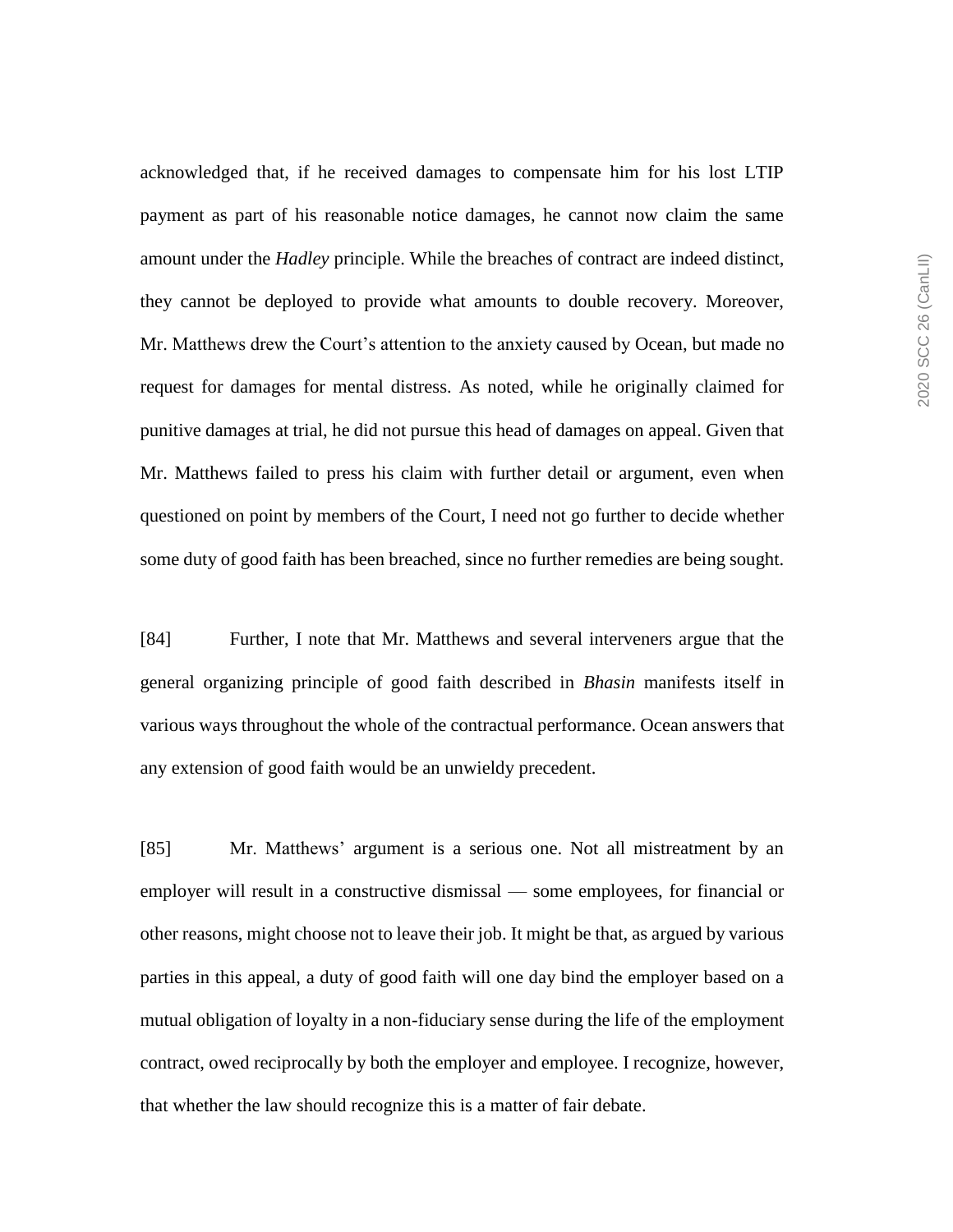[86] This is a dismissal case. In light of the comment in *Bhasin* (at para. 40) that the common law should develop in an incremental fashion, I would decline to decide whether a broader duty exists during the life of the employment contract in the absence of an appropriate factual record.

[87] Lastly, I recall that in his original application, Mr. Matthews sought a declaration that the termination of his employment reflected conduct on the part of Ocean that was oppressive and unfair, and that his dismissal was "carried out in bad faith at law and in breach of [Ocean's] duty of good faith". I recognize that, generally speaking, the mental distress that an employee might feel as a result of employer dishonesty is translated by law, in financial terms, as damages, and that, further, Mr. Matthews has declined to seek such damages here. Nevertheless, a proper acknowledgment that an employer's conduct was contrary to the expected standard of good faith can transcend the request for damages, and may be meaningful for an employee in a way that a mere finding that reasonable notice was provided cannot. One aspect of this relates to dignity in the workplace, and the non-financial value associated with fair treatment upon dismissal (J. Fudge, "The Limits of Good Faith in the Contract of Employment: From *Addis* to *Vorvis* to *Wallace* and Back Again?" (2007), 32 *Queen's L.J.* 529, at p. 548; G. Anderson, D. Brodie and J. Riley, *The Common Law Employment Relationship: A Comparative Study* (2017), at Ch. 11). Indeed, this Court has been emphatic in recognizing that, in addition to whatever financial dimension work entails, a person's employment is "an essential component of [their] sense of identity, self-worth and emotional well-being" (*Reference re Public Service Employee*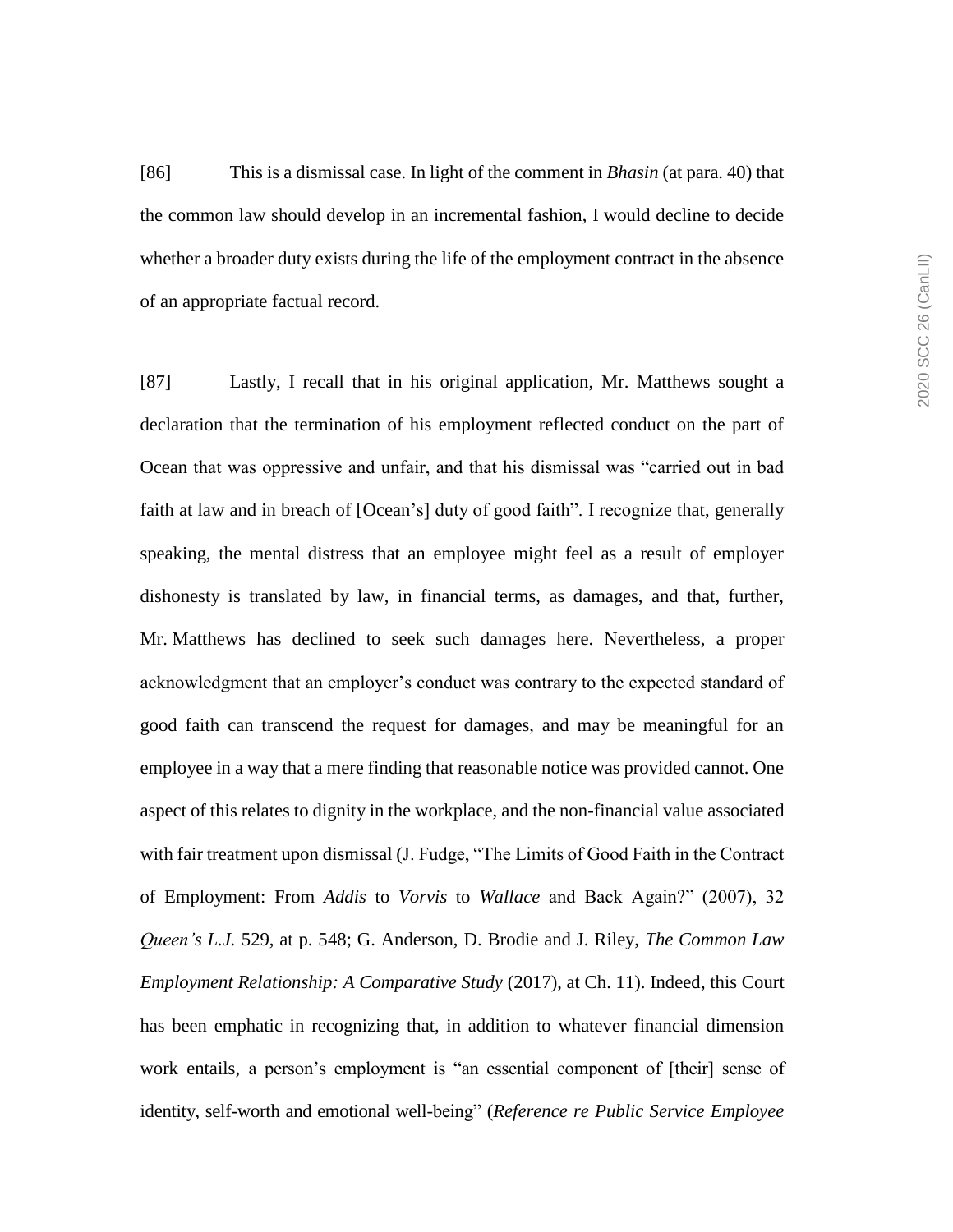*Relations Act (Alta.)*, [1987] 1 S.C.R. 313, at p. 368). To this end, it is understandable that employees seek some recognition that they have been mistreated, reflecting that they feel it unfair, beyond any compensatory matter, that they were forced to quit in such circumstances.

[88] Regrettably, Mr. Matthews gave no explanation as to what basis this Court would make a formal declaration in these circumstances. I would refrain from making a declaration of a contractual breach related to good faith in the formal sense. Nonetheless, I would observe that it is clear from the findings at trial Mr. Matthews was mistreated and lied to about the security of his future with the company in the years leading up to his constructive dismissal in a manner that contributed to making his job intolerable. Compensation during the reasonable notice period does not speak to this. While it may not result in further remedies in this case, it is not inappropriate to recall that the "non-monetary benefit" (*Potter*, at para. 84) derived from the performance of work can be wrongly taken from employees if, at dismissal, they are lied to or misled as to the reasons for termination.

## V. Conclusion

[89] For the foregoing reasons, I would allow the appeal, set aside the judgment of the Court of Appeal and restore the judgment of the Supreme Court of Nova Scotia, with costs throughout.